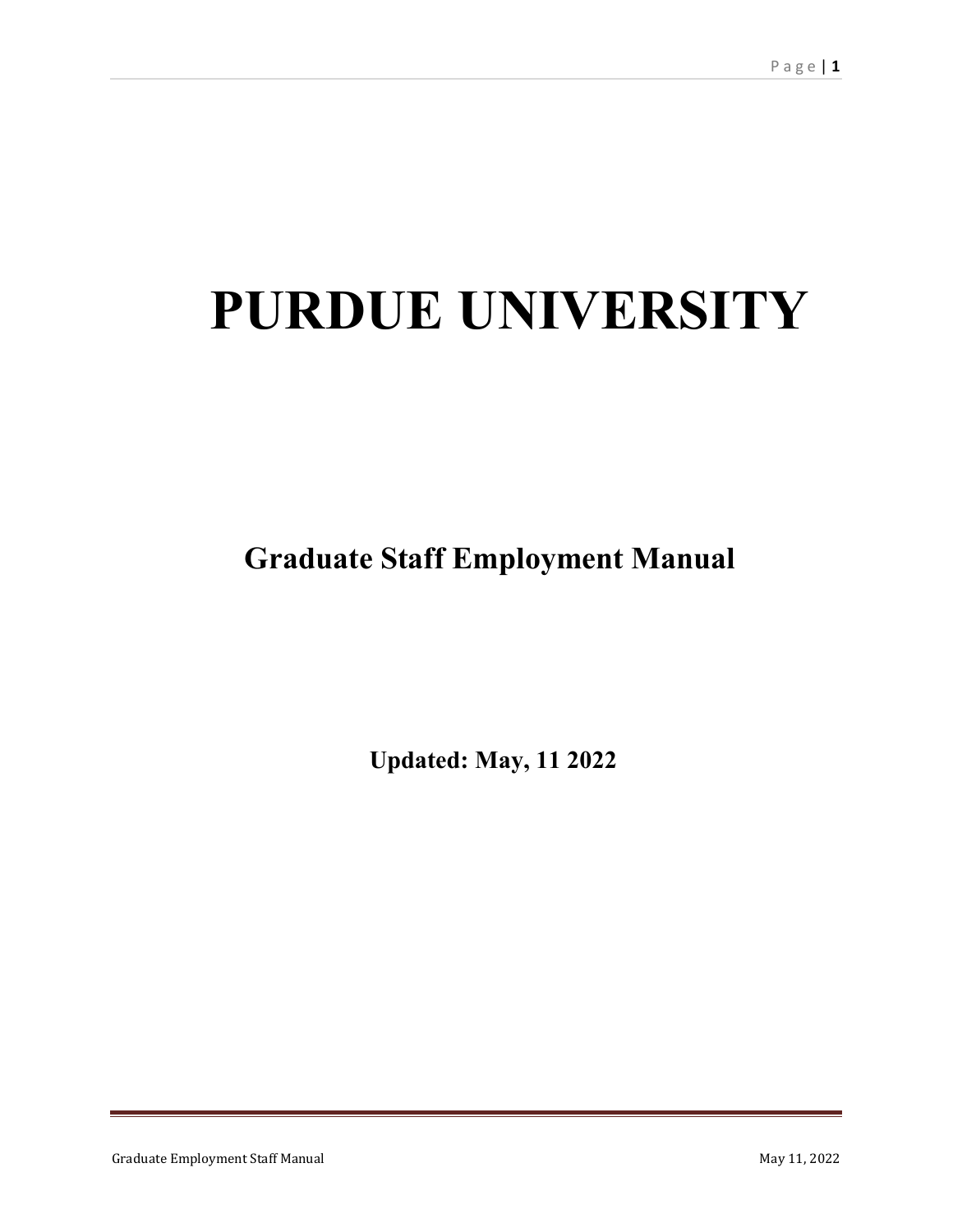## **TABLE OF CONTENTS**

| <b>Employment Policies and Guidelines</b> |  |
|-------------------------------------------|--|
|                                           |  |
|                                           |  |
|                                           |  |
|                                           |  |
|                                           |  |
|                                           |  |
|                                           |  |
|                                           |  |
|                                           |  |
|                                           |  |
|                                           |  |
|                                           |  |
|                                           |  |
|                                           |  |
|                                           |  |
|                                           |  |
|                                           |  |
|                                           |  |
|                                           |  |
|                                           |  |
|                                           |  |
|                                           |  |
|                                           |  |
|                                           |  |
|                                           |  |
|                                           |  |
| <b>Payroll Procedures</b>                 |  |
|                                           |  |
|                                           |  |
|                                           |  |
|                                           |  |
|                                           |  |
|                                           |  |
|                                           |  |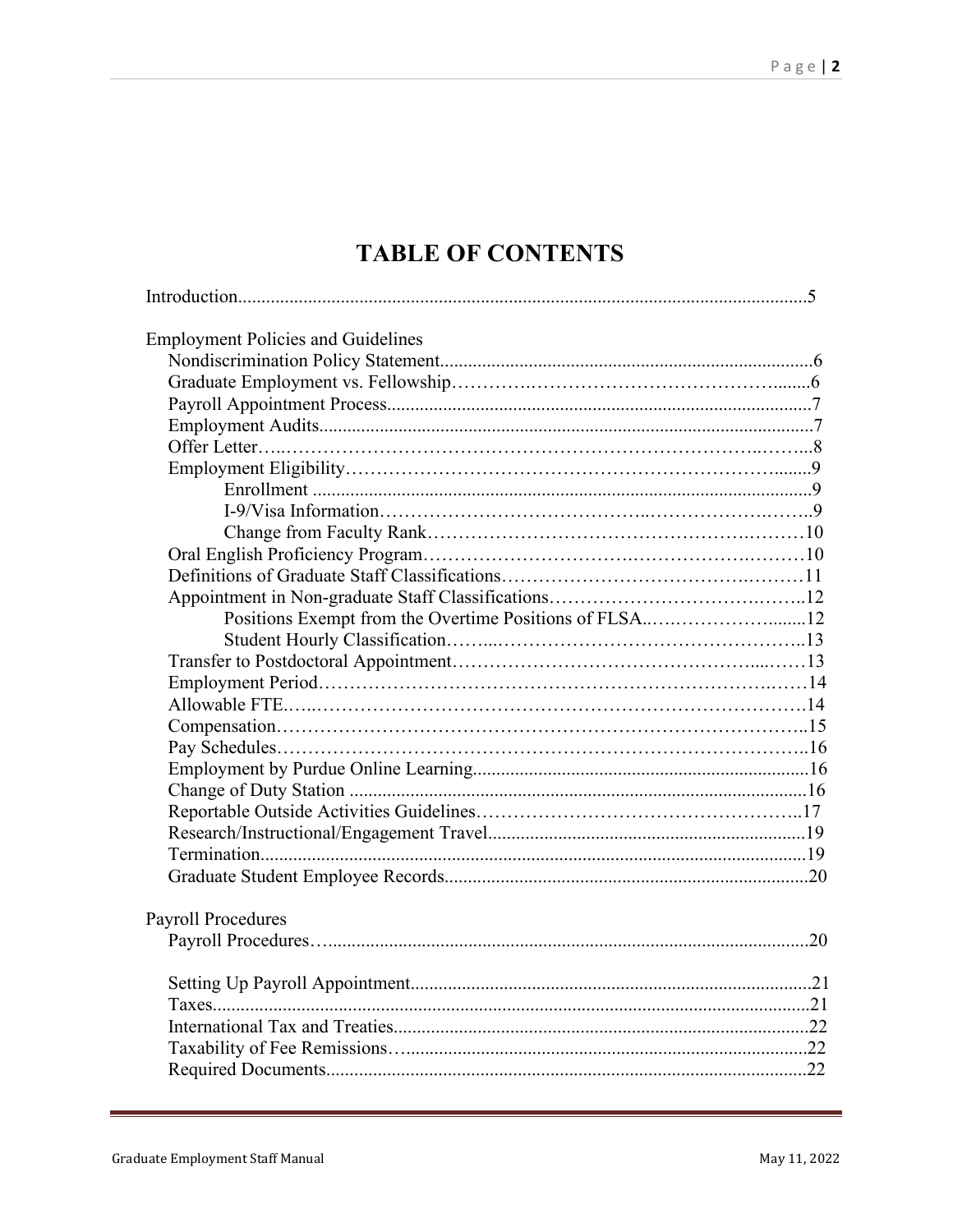| <b>General Policies</b>                                                      |  |
|------------------------------------------------------------------------------|--|
|                                                                              |  |
|                                                                              |  |
|                                                                              |  |
|                                                                              |  |
| Outside Employment, Other Outside Activities, and Conflicts of Interest23    |  |
|                                                                              |  |
| <b>Employee Benefits</b>                                                     |  |
|                                                                              |  |
|                                                                              |  |
|                                                                              |  |
|                                                                              |  |
|                                                                              |  |
|                                                                              |  |
|                                                                              |  |
|                                                                              |  |
|                                                                              |  |
|                                                                              |  |
|                                                                              |  |
|                                                                              |  |
|                                                                              |  |
|                                                                              |  |
| Graduate Staff and Fellowship Medical Insurance Options (WL Campus Only)  29 |  |
| Purdue University Student Health (PUSH) Center (WL Campus Only)  30          |  |
|                                                                              |  |
|                                                                              |  |
|                                                                              |  |
|                                                                              |  |
|                                                                              |  |
|                                                                              |  |
|                                                                              |  |
|                                                                              |  |
|                                                                              |  |
|                                                                              |  |

## Appendices

| General Terms and Conditions of Employment of All Graduate Students at Purdue34 |  |
|---------------------------------------------------------------------------------|--|
| Purdue University Graduate Staff Appointments and Minimum Salaries35            |  |
|                                                                                 |  |
| Degree and Registration Requirements for all Graduate Students37                |  |
|                                                                                 |  |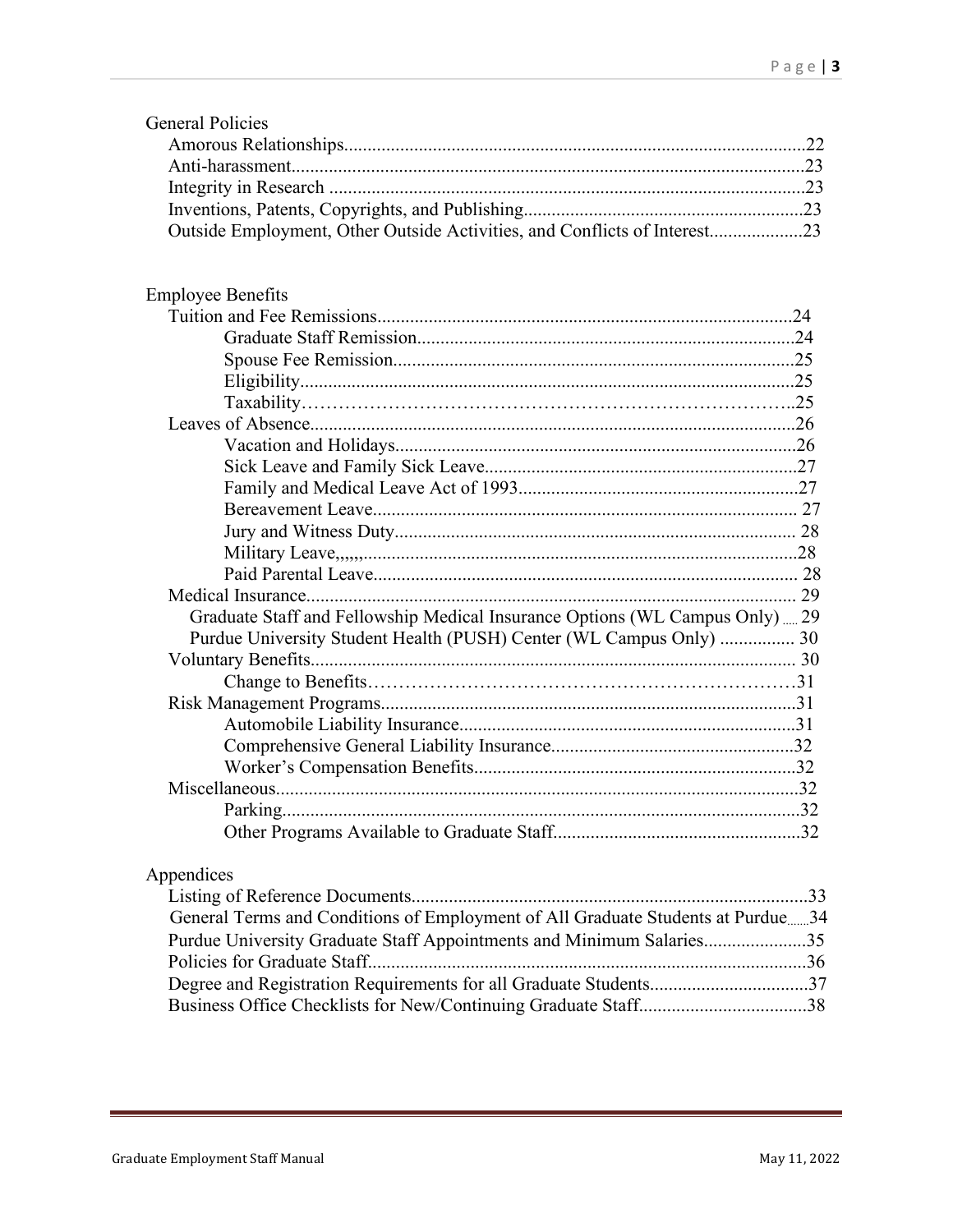## **PREFACE**

About thirty percent of all Purdue (West Lafayette campus) employees are graduate students. During the 2018-2019 academic year, 5,046 graduate staff served as Graduate Research Assistants, Graduate Teaching Assistants, Graduate Lecturers, and Graduate Professionals, making enormous contributions to the University and preparing for myriad academic and professional careers. In addition, Purdue Fort Wayne and Purdue Northwest employed 78 and 172 graduate staff, respectively, during the same period.

The *Graduate Staff Employment Manual* is designed to serve as a resource to graduate students, their supervisors, and anyone else involved in making graduate staff appointments. Updated by a group from the Human Resources, International Programs, Office of the Vice President for Ethics and Compliance, Office of Financial Planning and Analysis, Business Managers, and the Graduate School, this manual documents current policies and practices related to the employment of graduate staff members. While every effort has been made to provide a manual that addresses a broad range of situations and questions, please feel free to direct inquiries to the following:

- **Purdue Fort Wayne** Director of Graduate Studies Abraham Schwab [\(mailto:schwaba@pfw.edu;](mailto:schwaba@pfw.edu) 260-481-6111)
- **Purdue Northwest** Interim Director of Graduate Studies Rebecca Stankowski [\(mailto:stankowski@pnw.edu;](mailto:stankowski@pnw.edu) 219-989-2257)
- **Purdue West Lafayette** Associate Dean Tom Atkinson [\(mailto:tatkinso@purdue.edu;](mailto:tatkinso@purdue.edu) 765-494-2600)

As updates are made, they will be incorporated into the [Web version of this manual.](https://www.purdue.edu/gradschool/documents/gpo/graduate-student-employment-manual.pdf) Other key policy documents, including *Policies and Procedures for Administering Graduate Student Programs* and *Graduate School Fellowship Manual*, are available at this site as well.

I encourage graduate students, faculty, and staff to become familiar with the policies, guidelines, and benefits which are outlined in the following pages and hope that this updated *Graduate Staff Employment Manual* enables you to carry out your responsibilities in an informed and efficient manner.

Sincerely

Linda J. Mason Dean of the Graduate School and Professor of Entomology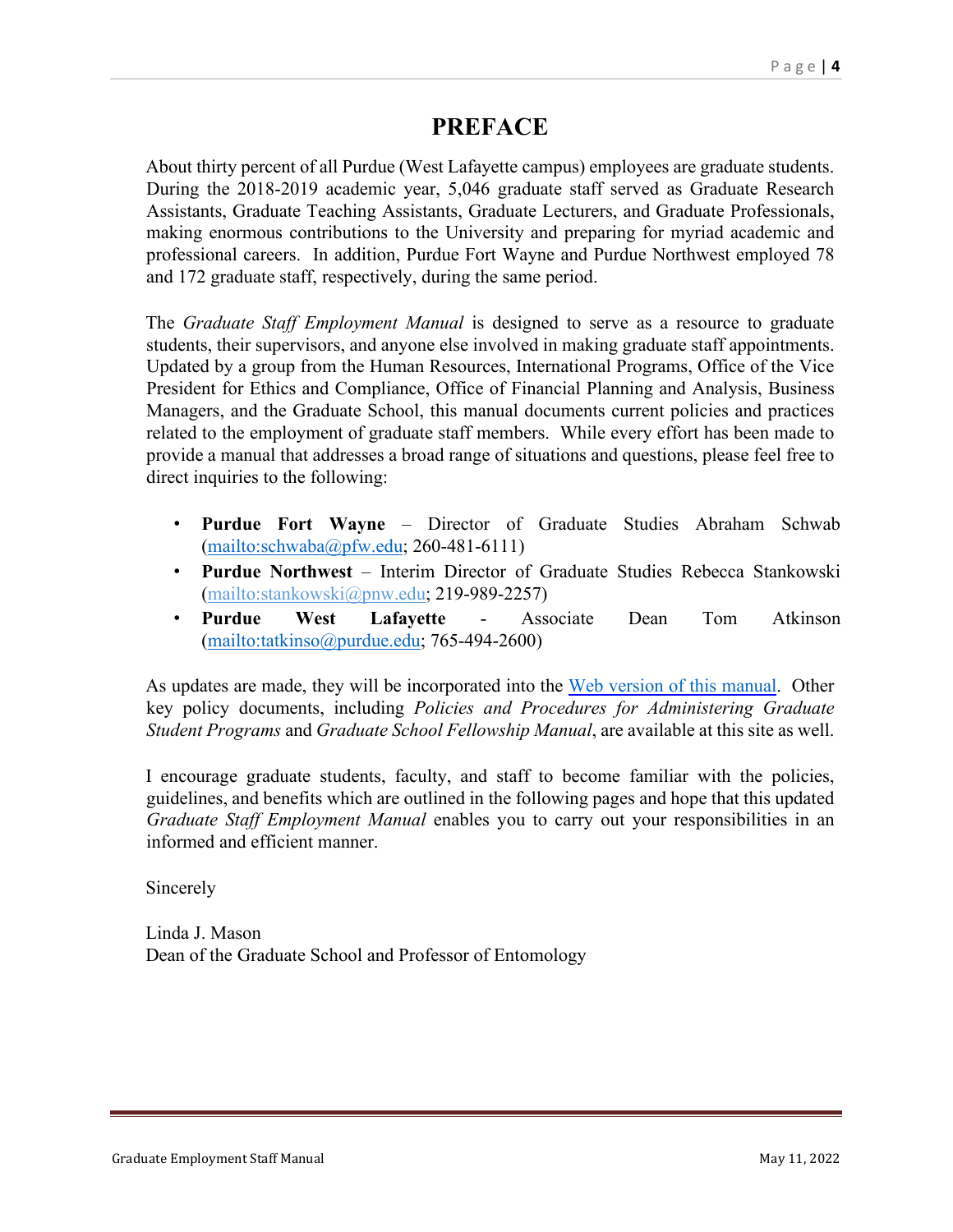## **INTRODUCTION**

This manual is published to give current, new, and prospective graduate staff members, faculty, and those who administer employment procedures, a convenient reference of useful information about graduate staff employment. It is, however, only a guide. The official policies and procedures of the University will govern the subjects discussed. This manual supersedes prior editions of the *Graduate Student Employment Manual* and does not create an express or implied contract or guarantee of employment for any term. This manual provides information regarding graduate student employment policies, compensation, benefits, use of University facilities and services, appointment procedures, and general payroll information.

The information contained in the manual is subject to change as a result of action by federal and/or state governments, the trustees of Purdue University, and the administration of Purdue University. Unless otherwise indicated, questions concerning the contents of this manual should be directed to the Graduate School or your departmental business office.

Detailed information on many of the subjects addressed in the manual can be found in other University publications and will be referenced as appropriate. (See Appendix A for a listing of reference documents.)

All graduate staff employees of the University are encouraged to seek and obtain answers to questions or concerns about their employment or course of study through normal, day-to-day supervisory contacts and channels. The need to handle related issues outside of these normal channels should be referred to the Graduate School.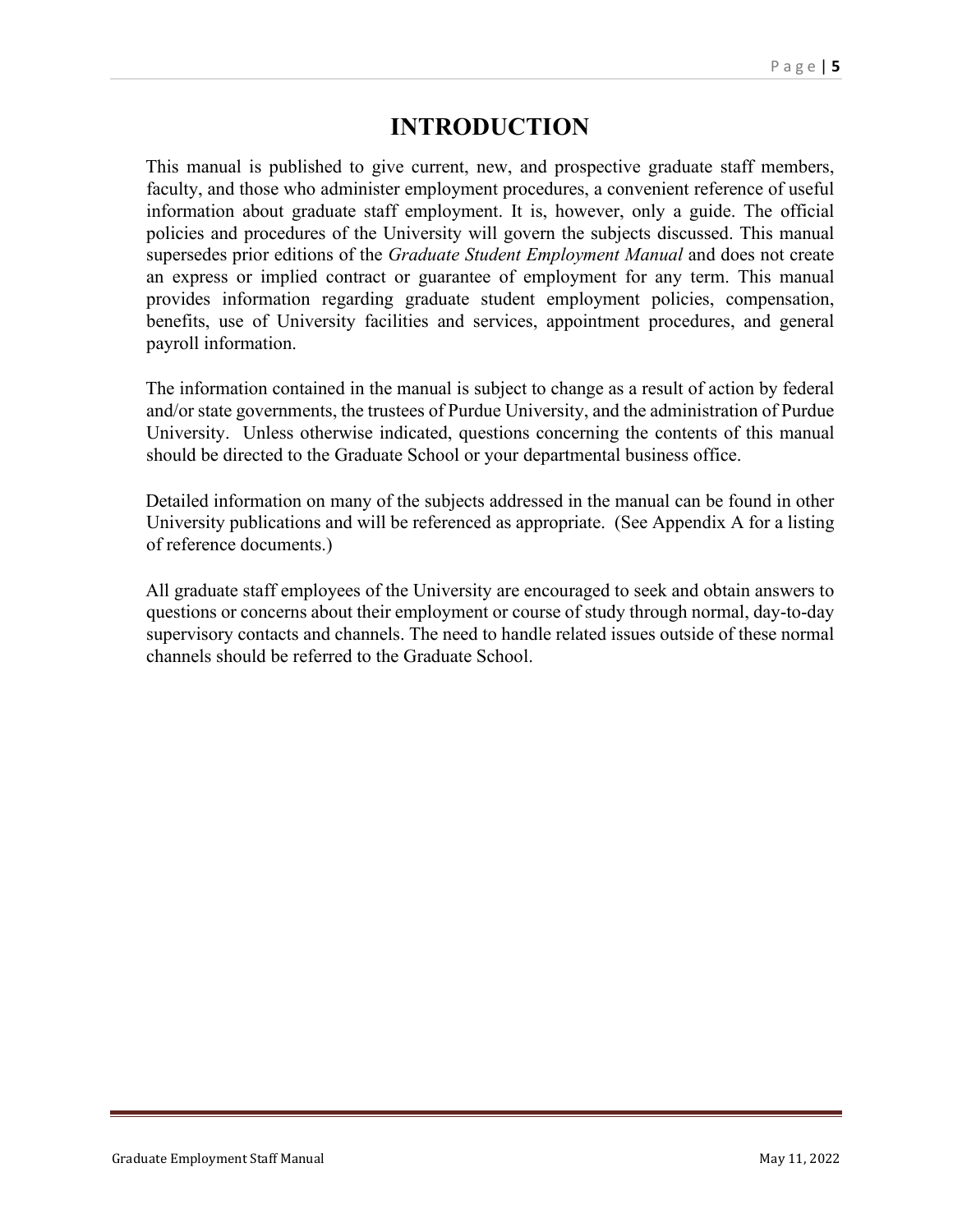## **EMPLOYMENT POLICIES AND GUIDELINES**

#### NONDISCRIMINATION POLICY STATEMENT

Purdue University is committed to maintaining a community which recognizes and values the inherent worth and dignity of every person; fosters tolerance, sensitivity, understanding, and mutual respect among its members; and encourages each individual to strive to reach his or her own potential. In pursuit of its goal of academic excellence, the University seeks to develop and nurture diversity. The University believes that diversity among its many members strengthens the institution, stimulates creativity, promotes the exchange of ideas, and enriches campus life.

Purdue University views, evaluates, and treats all persons in any University-related activity or circumstance in which they may be involved, solely as individuals on the basis of their own personal abilities, qualifications, and other relevant characteristics.

Purdue University prohibits discrimination against any member of the University community on the basis of race, religion, color, sex, age, national origin or ancestry, genetic information, marital status, parental status, sexual orientation, gender identity and expression, disability, or status as a veteran. The University will conduct its programs, services and activities consistent with applicable federal, state, and local laws, regulations and orders, and in conformance with the procedures and limitations as set forth in Purdue's Equal Opportunity, Equal Access and Affirmative Action policy which provides specific contractual rights and remedies. Additionally, the University promotes the full realization of equal employment opportunity for women, minorities, persons with disabilities, and veterans through its affirmative action program.

#### GRADUATE EMPLOYMENT VS. FELLOWSHIP

The University makes assistantships and fellowships available as one form of financial aid to support graduate study. Employment is incidental to graduate study. Graduate students who are employed by the University provide services (teaching, research, administrative/professional) that further the missions of the University while providing students with valuable professional experience and financial remuneration in the form of tuition remission and a modest salary. These students are considered employees and are subject to the policies and procedures outlined in this manual.<sup>[1](#page-5-0)</sup>

Students who receive true fellowships (fellowships not administered as assistantships) are not employees and are not obligated to provide services to the University. The purpose of a fellowships is to recognize outstanding graduate students and to support their education. While there are broad policies and procedures covered in this document that may apply to fellowships, in general, these guidelines are intended to address graduate student

<span id="page-5-0"></span><sup>&</sup>lt;sup>1</sup> While the University considers graduate staff who provide services to be employees for most purposes, graduate staff are not subject to certain federal laws governing the employer-employee relationship.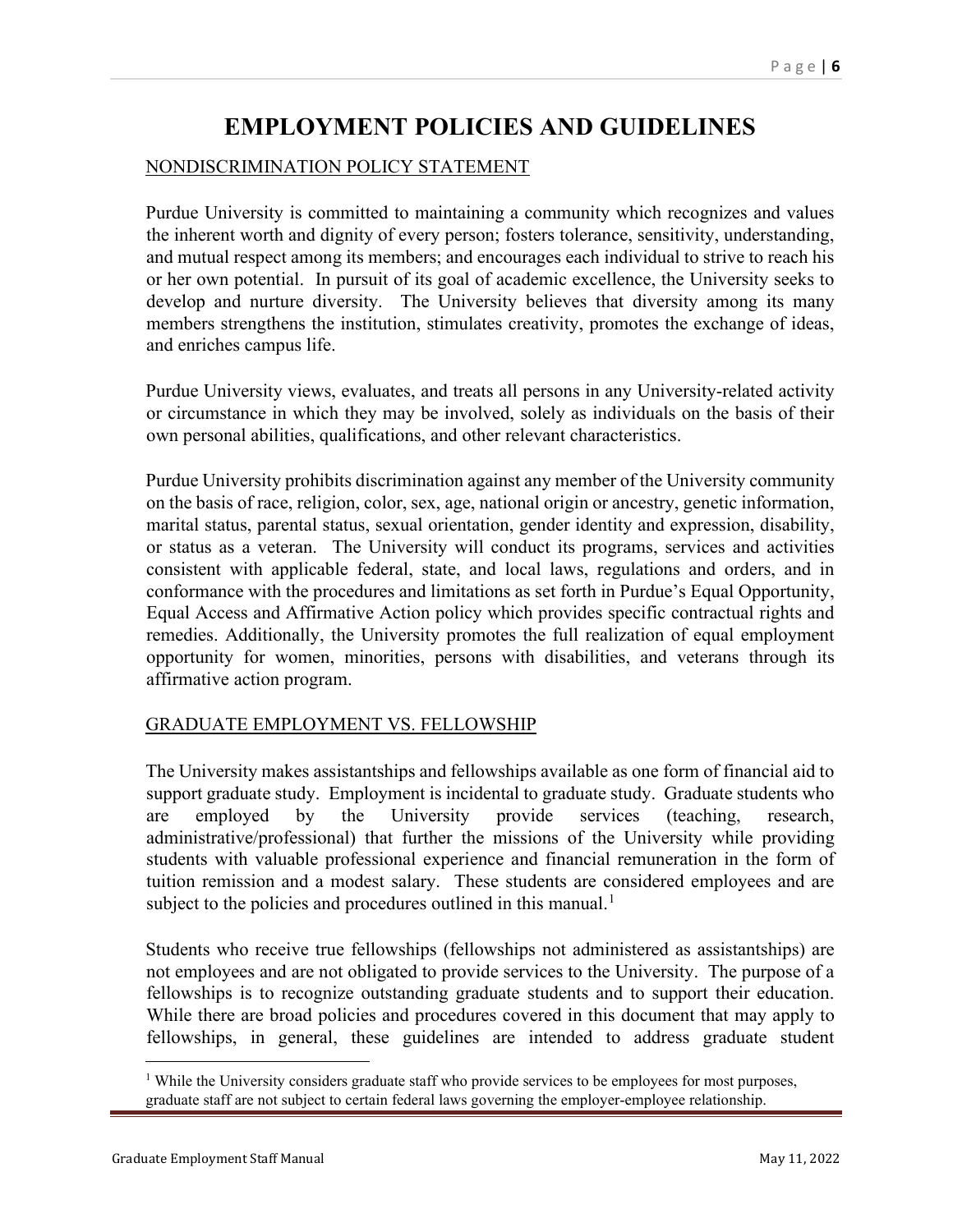employment. For more information about fellowships, see the *[Purdue University](https://www.purdue.edu/gradschool/documents/funding/fellowships/fellows-manual.pdf) Graduate School [Fellowship Manual](https://www.purdue.edu/gradschool/documents/funding/fellowships/fellows-manual.pdf)*.

#### PAYROLL APPOINTMENT PROCESS

The appointment of a new graduate staff member is processed through SuccessFactors Onboarding. The graduate staff employee will receive an e-mail from Onboarding, which will contain instructions for entering his/her personal and self-identification information which is a requirement to complete the hiring process. After the appointment is active in the payroll system (ECP), the student can make any future changes to his/her personal and selfidentification information in Employee Launchpad – SuccessFactors. The student will have access to Employee Launchpad – SuccessFactors on or after the hire date.

All changes to graduate appointments are processed through SuccessFactors Employment Central.

#### EMPLOYMENT AUDITS

A series of audits take place within Human Resources, Payroll Services, appropriate business and other University offices, and the Graduate School. These audits include manual and automated reviews (some of which are performed on a pre-audit basis while others are done as post-audit routine). All audits are exercised for the purpose of assuring that a student is legally employable and that the policies and procedures of the University are followed. These audits review the following information for compliance with policies and procedures and for accuracy of data:

- A. Graduate Staff and Fellowship Audits
	- 1. Enrollment in a graduate degree or teacher license program and registered for a minimum of three credit hours of graduate-level course and/or research work or minimum required by the fellowship.
	- 2. Graduate staff appointment in combination with fellowship appointment should be performed at the departmental level, and the level total maintained within the limits of each fellowship.
	- 3. Confirm minimum salaries are being observed
- B. Employment Eligibility Audits
	- 1. I-9 verification process
	- 2. Citizenship status of alien authorized to work greater than 0.50 FTE
- C. Fee Remission Audits –Verification of Eligibility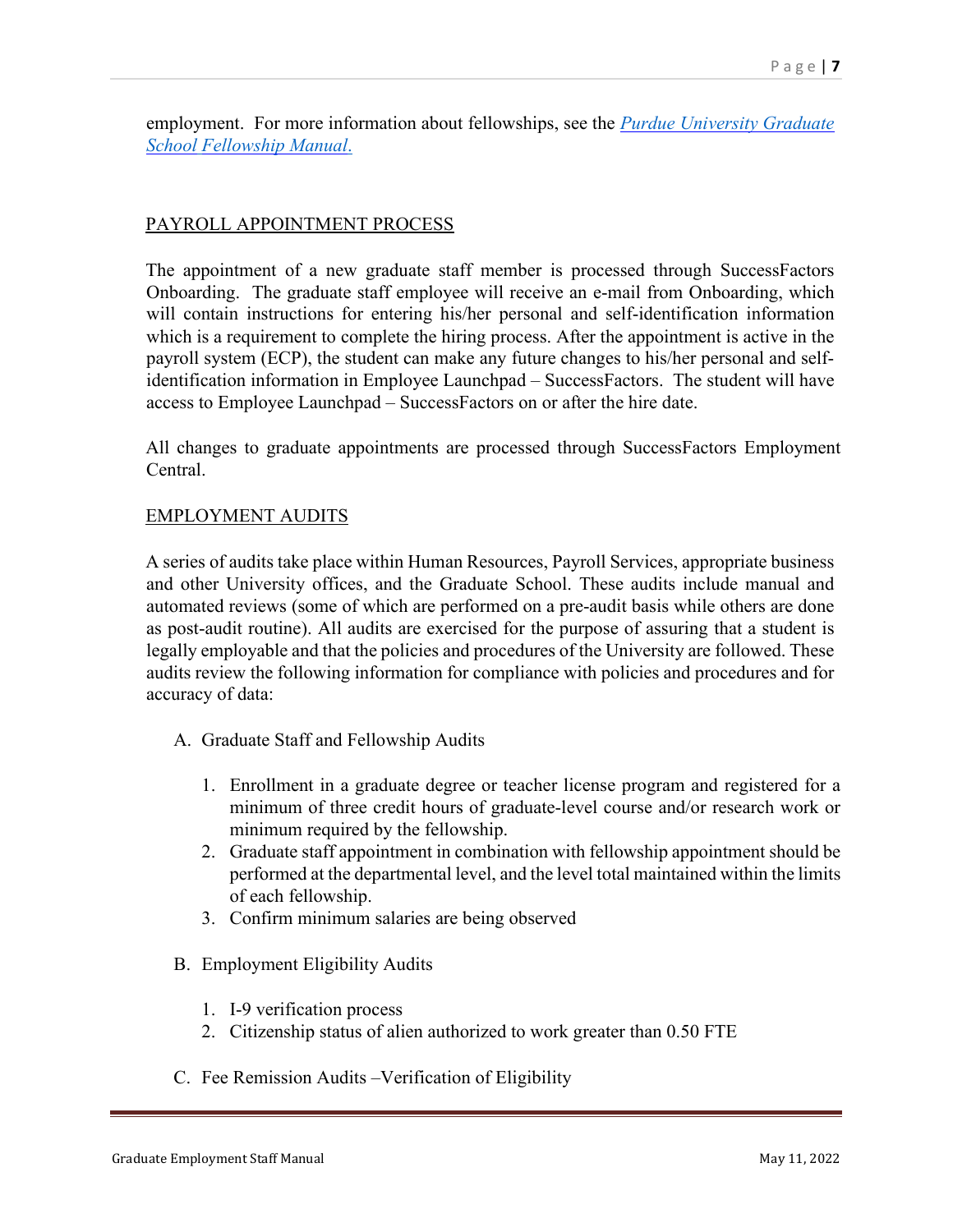The initial verification of eligibility is completed by the Hiring Department. The Graduate School conducts an eligibility audit during the first weeks of a semester and reports to departmental representatives and/or appropriate business offices. Follow up verification of employment after the sixth week of the term is completed by the Office of the Bursar on each campus.

#### OFFER LETTER

Departments must provide an offer letter to each student who will be appointed to the Graduate Staff. The offer letter must state the terms of the appointment, as well as the expectations of the student. Offer Letter Templates can be found: <https://www.purdue.edu/gradschool/fellowship/fellowship-resources-for-staff/index.html>

Listed below are the items that must be addressed in the offer letter.

- 1. Statement that the offer is contingent upon the student's admission to the Graduate School.
- 2. Terms of appointment including the classification, compensation, FTE, and period of appointment.
- 3. If the graduate staff appointment is for more than one session, include the following statement: "You must maintain satisfactory academic progress and satisfactory teaching/research/administrative/professional work performance to continue the graduate staff appointment beyond the first session."
- 4. Expectations of the student (i.e., teaching, research, administrative/professional).
- 5. A reference to *Employment Eligibility Verification (Form I-9)* documentation required and the need to provide it on the first day of employment.
- 6. Benefit information including medical insurance (West Lafayette Campus only) and fee remission, noting the amount of fees the student is responsible to pay.
- 7. Reference to the Council of Graduate School's resolution concerning acceptance of an offer of financial support by a prospective or continuing graduate student. For graduate students admitted to begin during the fall semester, this resolution commits Purdue and the student to honor any agreement made after April 15 unless a written release is obtained from Purdue. Refer to the Graduate School's *[Policies](http://catalog.purdue.edu/content.php?catoid=9&navoid=10534&_ga=2.167031544.717505119.1578921010-6518525.1575982261#establishing-new-graduate-programs) [and Procedures Manual for Administering Graduate Student Programs](http://catalog.purdue.edu/content.php?catoid=9&navoid=10534&_ga=2.167031544.717505119.1578921010-6518525.1575982261#establishing-new-graduate-programs)* for more information on this issue.
- 8. For international students, there is specific information concerning visa procedures that should be addressed in the offer letter. Refer to the Graduate School's *[Policies](http://catalog.purdue.edu/content.php?catoid=9&navoid=10534&_ga=2.167031544.717505119.1578921010-6518525.1575982261#establishing-new-graduate-programs)*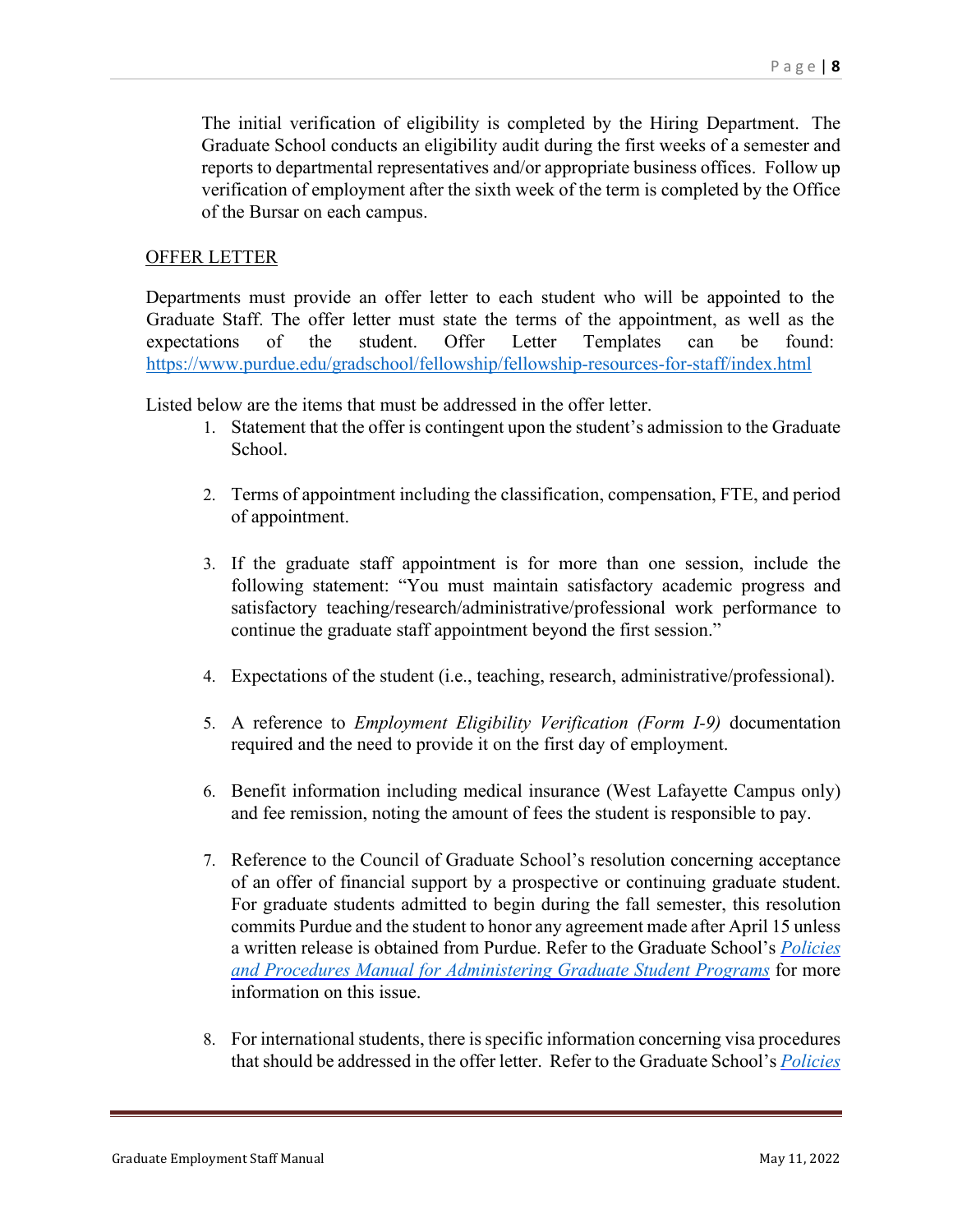*[and Procedures Manual for Administering Graduate Student Programs](http://catalog.purdue.edu/content.php?catoid=9&navoid=10534&_ga=2.167031544.717505119.1578921010-6518525.1575982261#establishing-new-graduate-programs)* for more detailed instructions.

9. Any departmental-specific conditions of employment must be stated in the offer letter.

#### EMPLOYMENT ELIGIBILITY

- A. Enrollment
	- 1. During any academic session, an individual must be enrolled as a student in a graduate degree or teacher license program and be registered for at least three credit hours of graduate-level course and/or research work to qualify for a graduate staff appointment. Graduate staff on appointment during the summer are required to register for a minimum of three graduate credit hours during at least one of the summer modules. When appropriate, graduate staff may register for "*Examination Only*" or "*Degree Only*." (See *[Policies and Procedures for](http://catalog.purdue.edu/content.php?catoid=9&navoid=10534&_ga=2.167031544.717505119.1578921010-6518525.1575982261#establishing-new-graduate-programs)  Administering [Graduate Student Programs,](http://catalog.purdue.edu/content.php?catoid=9&navoid=10534&_ga=2.167031544.717505119.1578921010-6518525.1575982261#establishing-new-graduate-programs)* Section V*.)*
- B. I-9/Visa Information
	- 1. Purdue University, in accordance with federal regulations, requires all new or rehired employees to establish proof of identity and employment eligibility before commencing employment and will not employ individuals who are unable to do so. Verification of employment eligibility is the responsibility of the hiring department. The employee must complete Section 1 of the U.S. Citizenship and Immigration Services' electronic Form I-9, Employment Eligibility Verification process, on or before the first day of employment*.* This form is completed as part of your SuccessFactors Onboarding process. After completing Section 1, the employee will be provided with a list of acceptable documents. U.S. citizens and aliens authorized to work should be prepared to present appropriate documentation to the employing department business office on the first day of employment. (See Payroll website for further information.)
	- 2. An international student entering from a foreign country should not apply for a visa or make travel plans until he or she receives a formal letter of admission from the dean of the Graduate School and a *Certificate of Eligibility for Nonimmigrant Student Status (I-20)* or a *Certificate of Eligibility for Exchange Visitor Status (DS2019)* from the Office of International Students and Scholars (ISS) at their Purdue campus. These documents will be provided to the student as soon as all admission procedures are completed, all conditions of enrollment have been met, and the student has submitted all required information and documentation to the ISS office. The ISS office will provide instructions directly to the student regarding documents and information required. Before applying for the F-1 or J-1 visa, the student will also need to pay a one-time SEVIS fee and take the payment receipt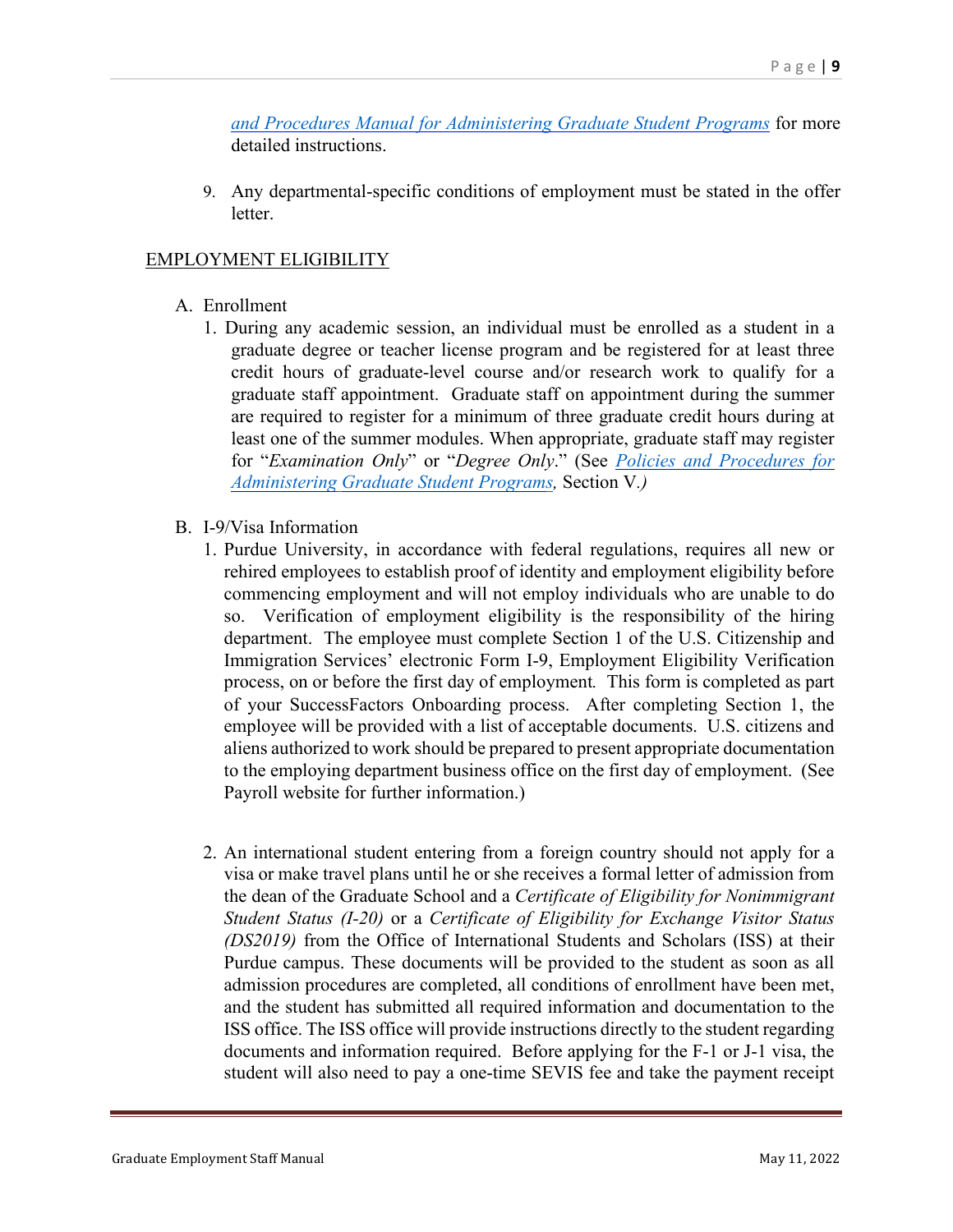to the visa interview. Instructions for paying the fee are included with the I-20/DS-2019.

a. If an international student is transferring to Purdue from another educational institution in the U.S., certain transfer procedures must be completed before and immediately after arrival at Purdue. After all admission procedures are completed, the student will receive official notification from the Graduate School by email. The notification email contains instructions for obtaining the Purdue issued I-20 or DS-2019. Once the student has met all conditions for enrollment, and the ISS office receives all required information and documentation, they will proceed with processing the transfer of the student's SEVIS record and producing the Purdue I-20 or DS-2019.

Upon arrival at the Purdue campus, all international students must attend mandatory international student orientation. Students should bring their passport, current I-94 Record of Admission, and Purdue issued I-20 or DS-2019. Students with dependents accompanying them to Purdue should also bring the above documents for each of their dependents. Students will receive specific instructions from the ISS office at their Purdue campus regarding mandatory orientation and check in procedures. Students transferring to the West Lafayette campus from any other U.S. institution must not begin employment on the West Lafayette campus until they have received their Purdue University issued I-20 or DS-2019 issued from the West Lafayette ISS office.

C. Change from Faculty Rank

If a person is appointed as a faculty member at the rank of instructor or above, he or she will be ineligible for a graduate staff appointment thereafter, unless an exception is approved by the dean of the Graduate School.

#### ORAL ENGLISH PROFICIENCY PROGRAM

The Oral English Proficiency Program (OEPP), established in 1987, implements University policy, which states that any person whose first language is not English and who holds or is a candidate for appointment as a Graduate Teaching Assistant must demonstrate adequate oral English proficiency before assignment to duties involving direct instruction of student (i.e., classroom, laboratory, tutoring). The program: 1) certifies the oral English proficiency of graduate teaching assistants whose first language is not English; 2) provides oral English proficiency screening services to all departments employing non-native English-speaking graduate teaching assistants; 3) offers English as a second language instruction to prospective graduate teaching assistants; and 4) monitors graduate program compliance with University policy through payroll verification.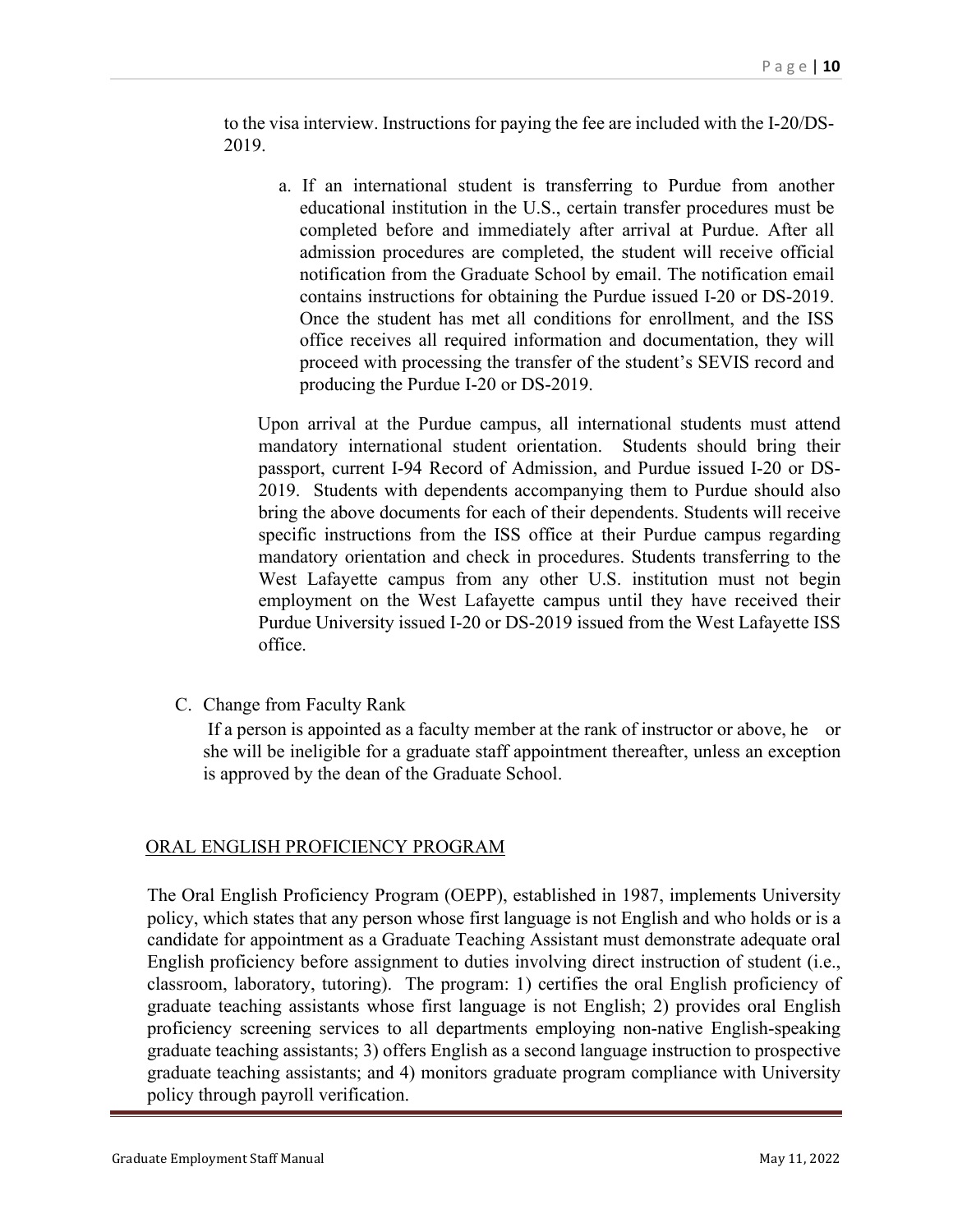The goal of the program is to ensure that non-native English-speaking graduate teaching assistants have the language competency necessary for effective communication in the Purdue University undergraduate classroom setting.

For Further information about Oral English Proficiency Program policies and services, contact the OEPP Office at the West Lafayette campus or the appropriate office at another Purdue campus.

#### DEFINITIONS OF GRADUATE STAFF CLASSIFICATIONS

- A. There are four basic classifications of employment for students who are eligible for a graduate staff appointment:
	- 1. **Graduate Teaching Assistant**: The responsibilities of the Graduate Teaching Assistant could include any tasks related to the instruction of students. Graduate Teaching Assistants may have primary responsibility for a course, a recitation section, or a laboratory section. A Graduate Teaching Assistant may serve as a tutor or provide assistance to a faculty member in instruction in a course through such tasks as grading papers, preparing hand-outs, placing materials on the Web, or assisting in clinical assignments.
	- 2. **Graduate Lecturer**: The responsibilities of the Graduate Lecturer are similar to those of the Graduate Teaching Assistant but at a more senior level. Normally, Graduate Lecturers teach courses beyond the 10000-level. Appointment to this category is made at the discretion of the department head or in a manner consistent with the governance of a particular academic unit when the following conditions have been met: The graduate student must have passed the preliminary examination and be a doctoral candidate; the graduate student is enrolled in 69900 for research credits and has completed all coursework on the plan of study; the graduate student has been a Graduate Teaching Assistant for at least four academic sessions prior to appointment as a Graduate Lecturer
	- **3. Graduate Professional**: Duties that are generally administrative and/or professional in nature are assigned to a Graduate Professional. Graduate staff in this classification typically have responsibilities that are unrelated to the instruction of students in a course. For example, a Graduate Professional may have responsibilities in Libraries, Office of the Dean of Students, Intercollegiate Athletics, ITaP, or one of the development offices. Students who are assistant coaches and graduate staff who have academic counseling responsibilities should be classified as Graduate Professionals. While this classification is often found in administrative offices, Graduate Professionals are permitted in academic areas.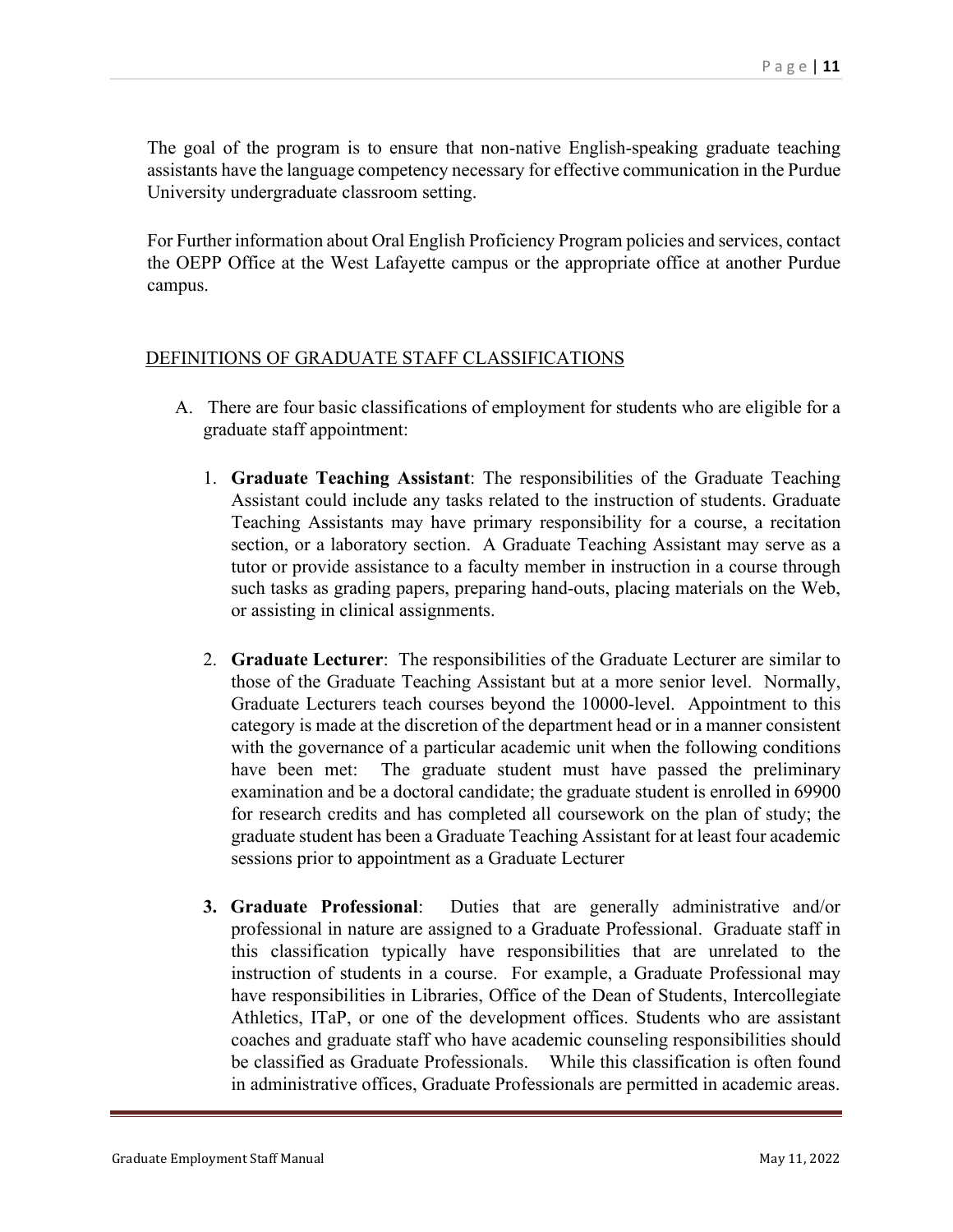Beginning Fall 2020, Graduate Professional assistantships will become hourly (non-exempt) positions. This change is made to enable Purdue University to remain in compliance with the Fair Labor Standards Act. Graduate Professionals will continue (Fall 2020 and thereafter) to receive the same benefits as other graduate staff, including eligibility for the graduate staff fee, graduate staff health insurance, and paid leaves. Part of the tuition and fee remission covered by the University employer, however, may be considered taxable income for Graduate Professionals. Graduate Professionals with tax-related questions should be directed to the Tax Services team. Graduate Professionals must record any hours that are over their normal weekly number, depending upon their FTE. International students must exercise great care to make sure that they are aware of the hourly limits permitted by their visas and to not exceed them.

- **4. Graduate Research Assistants**: A Graduate Research Assistant performs duties related to a research project or program under the guidance and direction of faculty members. Any graduate student staff member who is assigned to perform research duties should be classified in the category, regardless of the funding source, and need not work for his/her own department.
- B. Students must be engaged in the type of activity for which their positions are funded (i.e., students paid from instructional funds must be doing instruction, and students paid from research funds must be doing research, etc.). It should be understood that departmental general funds can support instruction, learning, discovery, engagement, or departmental research.

#### APPOINTMENT IN NON-GRADUATE STAFF CLASSIFICATIONS

A. Positions Exempt from the Overtime Provisions of FLSA

Graduate students enrolled in a degree-seeking or teacher license program and who are to be in employment status, should be appointed to a graduate staff classification until their degree requirements are completed. This policy is not applicable to existing University staff members who start their master's or doctoral programs after beginning their Purdue University Management, Professional, Administration and Operational Support, and Police, Fire and Skilled Trades positions.

1. Regular Positions

Appointment or transfer of a graduate student to a regular management; professional; administration and operational support; police, fire, and skilled trade; or faculty position prior to degree completion normally is not appropriate. Occasionally, it is desirable for graduate students nearing the completion of their master's or doctoral program, usually the same academic session that the graduate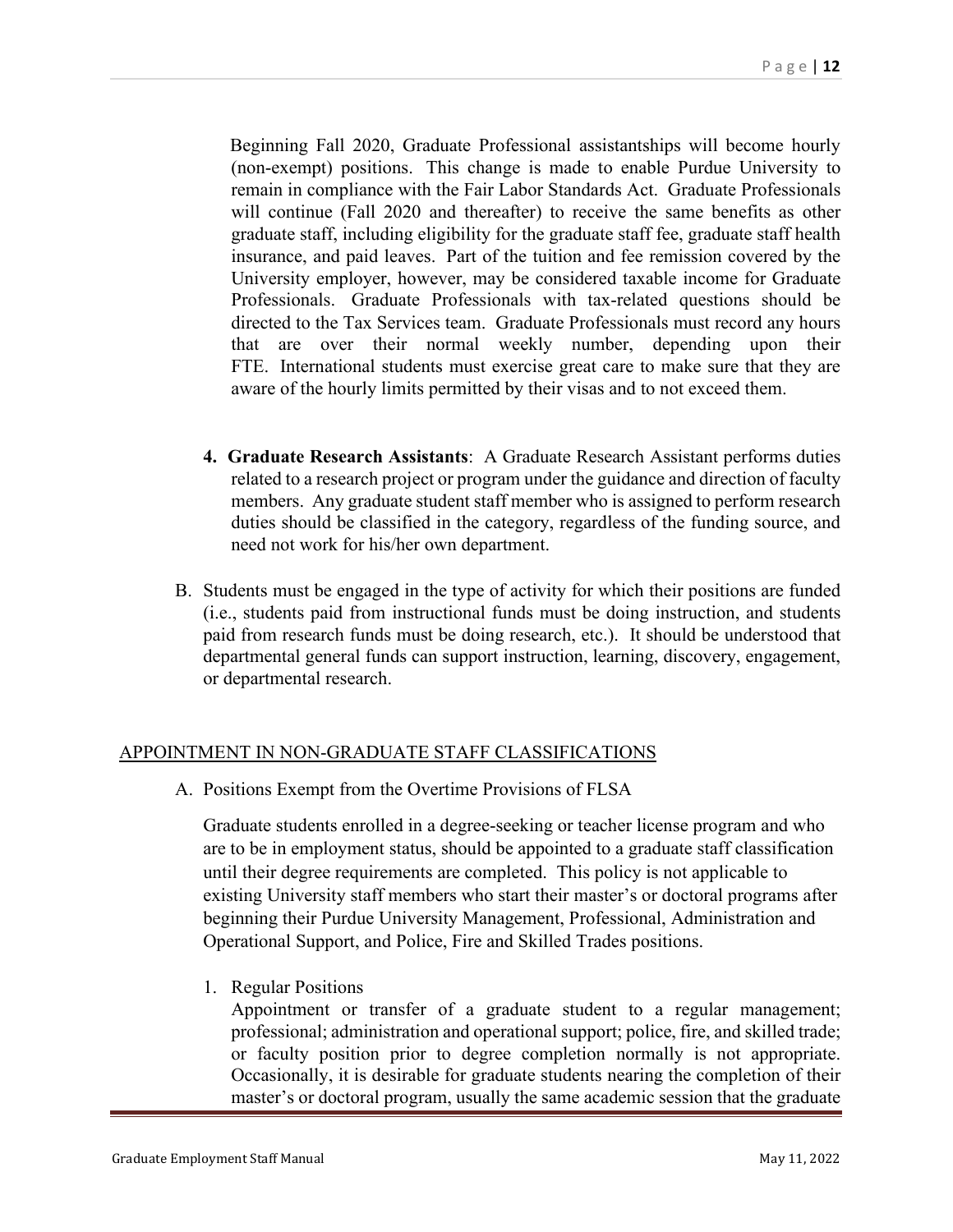student expects to graduate, to be appointed to a part-time or full-time regular staff or faculty position. Requests for appointment or transfer of a graduate student to a regular position must be directed to the Graduate School, for review of the student's academic progress toward a degree.

2. Temporary Positions

Appointment or transfer of a graduate student to a temporary staff position prior to degree completion is not appropriate. Instead, graduate students and University departments, programs, and offices should use the existing graduate staff appointment process, which provides considerable flexibility, to accommodate summer and other fixed-term employment opportunities for graduate students.

Upon graduation, graduate staff members become ineligible to retain their graduate staff position. In the event that it is necessary for them to continue working in this capacity for a short time period, in order to finalize projects, they must be placed in a temporary position. Background checks are required for all temporary staff members.

B. Student Hourly Classification

Student hourly classification, in most situations, is not applicable for graduate student employment. Employment of a graduate student enrolled in a degree-seeking or teacher license program should be done through a graduate staff employment classification as defined in the section above. Occasionally, where the employment is of an ad hoc, repetitive, or short-term nature, it may be appropriate to appoint a graduate student using an hourly-paid student classification. Students employed on this type of classification are not eligible for any of the benefits connected to a graduate staff appointment. Therefore, the student hourly classification should be limited to those few situations where the work assignment is sporadic and, thus, more appropriate to non-exempt classification.

At the Purdue Fort Wayne Campus, all graduate students holding hourly-paid positions on campus must have prior approval of the PFW Director of Graduate Studies.

#### TRANSFER TO POSTDOCTORAL APPOINTMENT

Graduate students who complete their degree requirements may be appointed to postdoctoral positions once they deposit their dissertation with the Thesis/Dissertation Office. The postdoctoral appointment may begin the day following deposit of the dissertation. Appropriate employment authorization is required before an international student transfers to a non-student position.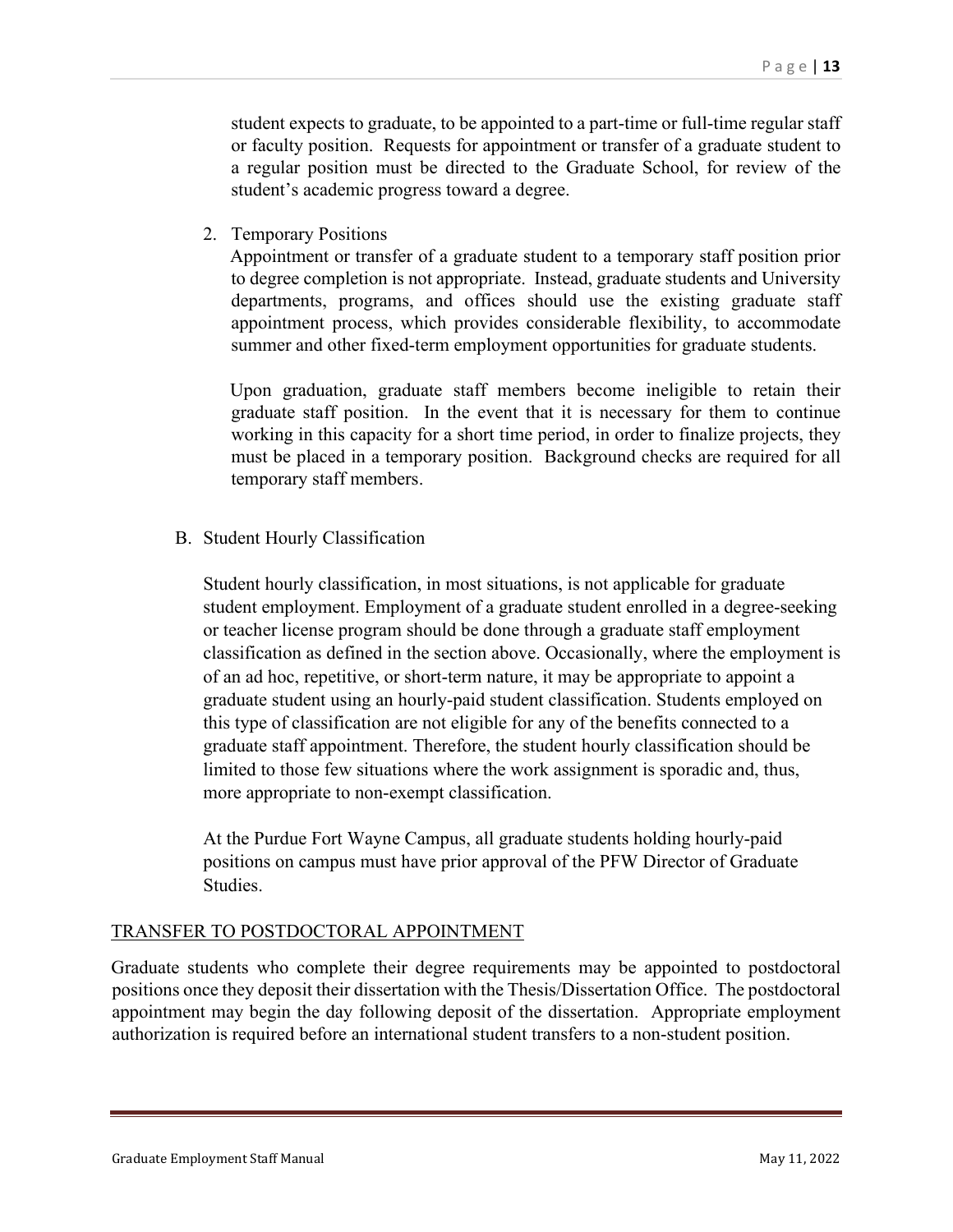#### EMPLOYMENT PERIOD

- A. Graduate staff may be appointed on either an academic year or fiscal year basis. (See *[Policy VI.F.12](https://www.purdue.edu/policies/human-resources/vif12.html)*)
- B. For graduate staff appointed on a fiscal year basis, the employment period will begin and end with the actual dates of employment. (See the section on EMPLOYEE BENEFITS for information on vacation days for fiscal year staff.)
- C. For graduate staff appointed on an academic year basis, employment will begin on the seventh calendar day preceding the first day of classes of the semester and end the Friday after grade reports are due. (See the section on EMPLOYEE BENEFITS for information on vacation periods for academic year staff.)
- D. The summer session is divided into three modules. The first module begins the day following the Spring Commencement.
- E. For graduate staff appointed on an academic year basis, there is no limit to the number of days the student may work during the summer period. Summer appointments are based on actual days worked.

#### ALLOWABLE FTE

- A. The primary appointment for a graduate student shall be 0.25, 0.50, 0.75, or 1.00 FTE. Graduate staff members must hold either one appointment of at least 0.50 FTE or two appointments of 0.25 FTE or greater before they may hold a graduate staff appointment of less than 0.25 FTE. Graduate staff appointments may be a combination of any of the classifications described in the section above on DEFINITIONS OF EMPLOYMENT CLASSIFICATIONS.
- B. A COMBINATION OF APPOINTMENTS IS POSSIBLE. Appointments beyond 0.50 FTE, to a maximum of .75 FTE may be made with approval from your advisor, your Associate Dean of Graduate Education (if applicable) and the ISS office (if applicable). Appointments in excess of .75 FTE require approval from your advisor, your Associate Dean of Graduate Education, the Graduate School and the ISS Office (if applicable). For Graduate School approvals, please complete the form found here: [https://bit.ly/AppointmentApprovalRequest.](https://bit.ly/AppointmentApprovalRequest)
- C. Small Appointments of at least 0.05 FTE up to a maximum of 0.20 FTE (preferably in multiples of 0.05 FTE) may be made as long as a graduate staff member already holds at least a 0.50 FTE appointment or two 0.25 FTE appointments. These 0.05 FTE to 0.20 FTE appointments may be held in a different department than where the 0.50 FTE position is held or where either of the two 0.25 FTE positions are held.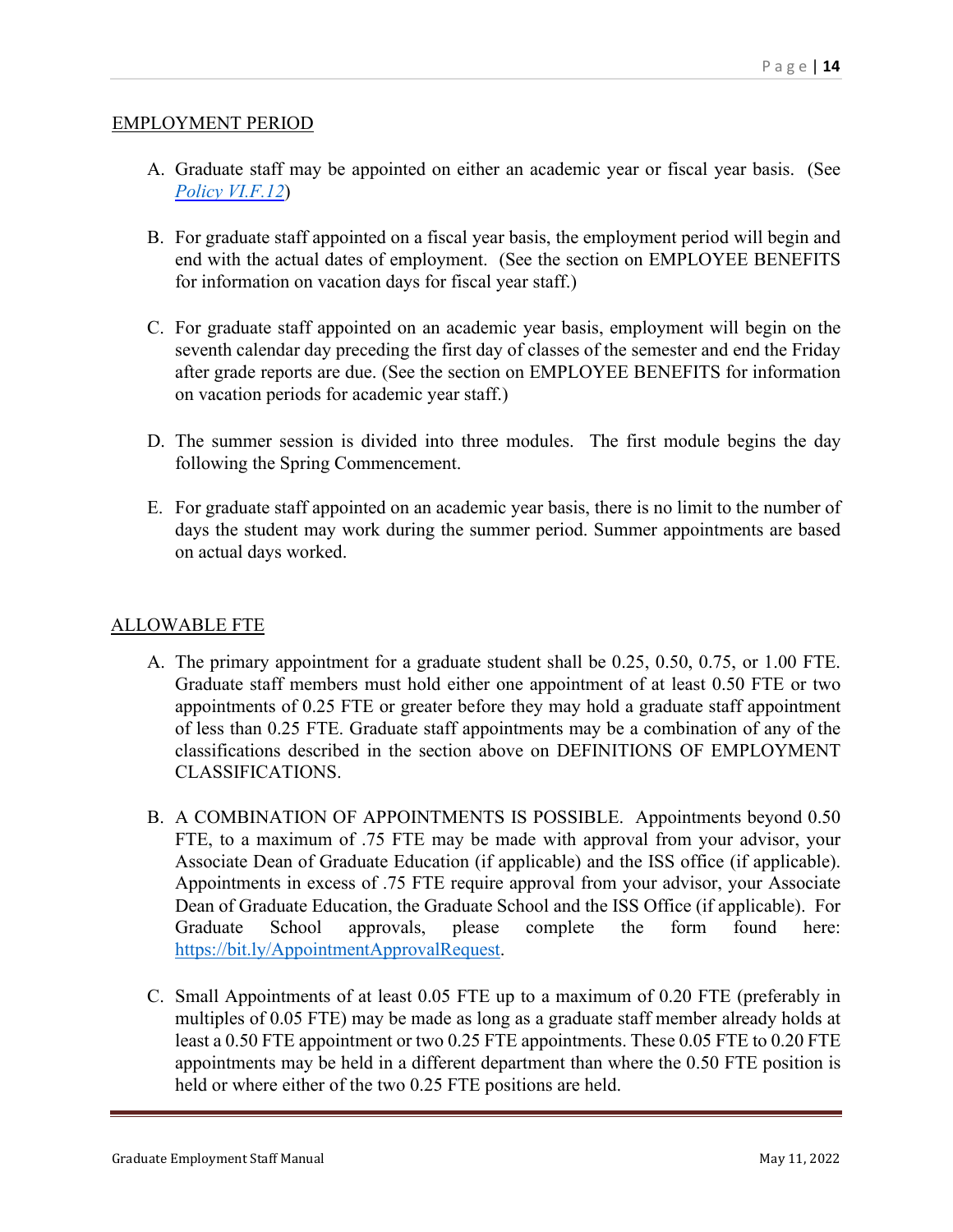- D. When classes are in session, F-1 and J-1 international students are limited by law to working a total of twenty (20) hours per week (i.e., 0.50 FTE). The twenty-hour limit applies to all appointments including a combination of biweekly appointments. (See EMPLOYMENT ELIGIBILITY section B)
- E. All appointments require that services be performed at the FTE specified. See the document entitled *Purdue University Graduate Staff Appointments and Monthly Salaries* that is issued annually by the Graduate School. (See Appendix D.)

#### **COMPENSATION**

- A. The Graduate School issues minimum salary scales for each graduate staff classification. These scales are reviewed and approved annually. All position classifications are assigned a minimum salary requirement. A document entitled *Purdue University Graduate Staff Appointments and Salaries*, which is issued annually by the Graduate School, indicates these minimum salaries. (See Appendix D.)
- B. Each college establishes graduate staff salaries appropriate for its graduate programs following the minimum salary requirements. Adjustments for merit and/or increased responsibility may be made by the college or head of the graduate program.
- C. Salaries of continuing appointees will be reviewed annually. Annual salary increases for fiscal year staff normally will be effective July 1. Annual increases for academic-year staff may be made with the beginning of the first summer pay period that starts on or after July 1 or with the beginning of the academic year.
- D. Graduate staff salaries that exceed the full-time fiscal year rate of \$72,000 (\$36,000 at 0.50 FTE) are required to receive prior approval by the Graduate School There are three exceptions to this policy:
	- 1. Salaries that exceed the full-time fiscal year rate of \$84,388 (\$42,194 at 0.50 FTE) for graduate staff in the College of Pharmacy and the College of Veterinary Medicine who hold a professional degree such as the Doctor of Veterinary Medicine, Doctor of Medicine, or Doctor of Pharmacy, require prior approval by the Graduate School.
	- 2. Salaries that exceed the full-time fiscal year rate of \$106,941 (\$53,471 at 0.50 FTE) for graduate staff in the College of Veterinary Medicine's Interdisciplinary Biomedical Sciences Graduate Program who hold a professional degree such as the Doctor of Veterinary Medicine, Doctor of Medicine, or Doctor of Pharmacy require prior approval by the Graduate School.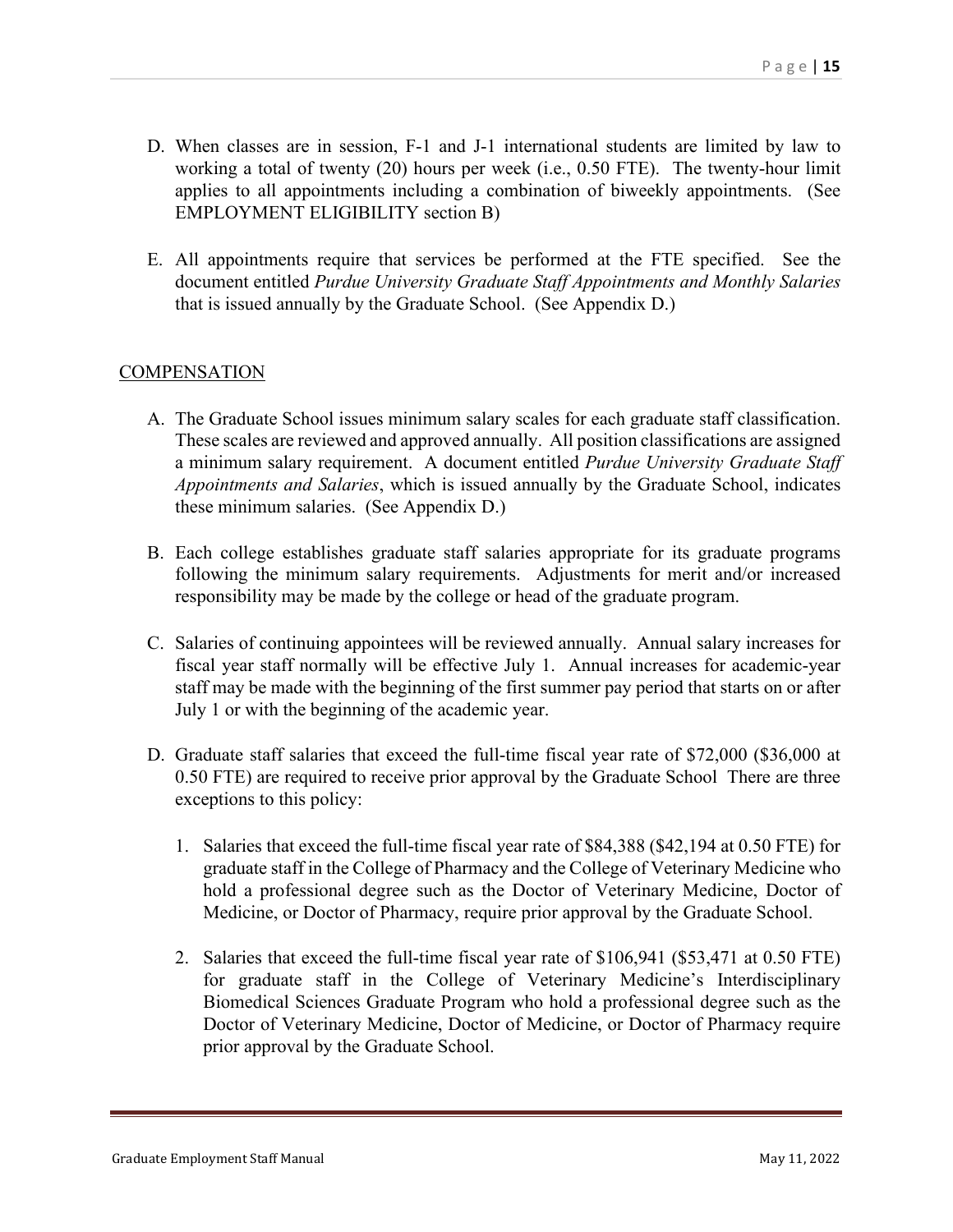3. Appointments to the Graduate Lecturer position that exceed the full-time fiscal rate of \$78,776 (\$39,388 at 0.50 FTE) require prior approval by the Graduate School.

The salary levels requiring prior approval will be reviewed periodically to assure the requirements remain reasonable and continue to meet the needs of the academic units while maintaining appropriate oversight by the Graduate School.

#### PAY SCHEDULES

All graduate staff are paid on a biweekly basis. Fiscal Year graduate staff salaries are paid in accordance with the pay calendar for bi-weekly fiscal appointments maintained by Human Resources. Academic Year graduate staff salaries are divided into 9.5 paychecks during the fall semester and 9.5 paychecks during the spring semester and are paid in accordance with the pay calendar for bi-weekly academic appointments maintained by Human Resources. Both calendars can be found on the [Human Resources Pay Cycle and Calendars](https://www.purdue.edu/hr/paytimepractices/paycontractdates/index.php) website.

#### EMPLOYMENT BY PURDUE ONLINE LEARNING

Graduate students may be employed on a continuing education project, with prior approval of the appropriate head of the graduate program and college dean. (See *[Executive Memorandum C-18](https://www.purdue.edu/policies/human-resources/c-18.html)*.) Purdue appointments that cause the graduate staff member's total appointment to exceed 1.0 FTE (i.e., overload) are discouraged and must be approved by the dean of the Graduate School. An *Employment Certification—Extra Duty (Business Office Form 57)* must be processed for all Purdue appointments regardless of FTE. As a reminder, F-1 and J-1 international students may not work more than 0.50 FTE at any time during the Fall and Spring semesters when classes are in session. (See Employment Audits.)

#### CHANGE OF DUTY STATION REQUEST

A Change of Duty Station request is required to be completed when a graduate staff employee's is requesting to perform their normal work duties for more than 22 working days away from their hiring campus (West Lafayette or Regional campus). The change in location is not required to complete the work but rather the graduate staff member's normal duties can be completed from a different location. This requirement applies to both domestic and international location requests. Examples include but are not limited to: a graduate staff employee who needs to return to their home country to renew their visa but can complete their work remotely while abroad or a graduate TA who is requesting to teach their online course from another state. To begin the request, a graduate staff employee should contact their college-specific payroll center, business office or other administrator assigned by their campus with the details of the change request (found [here\)](https://www.purdue.edu/newsroom/purduetoday/releases/2020/Q2/updates-made-to-form,-process-for-change-in-duty-station.html). The request is routed for approvals and includes the graduate staff employee's supervisor and several central offices depending on the specifics of the request. **Travel plans should not be made prior to receiving an approved form.**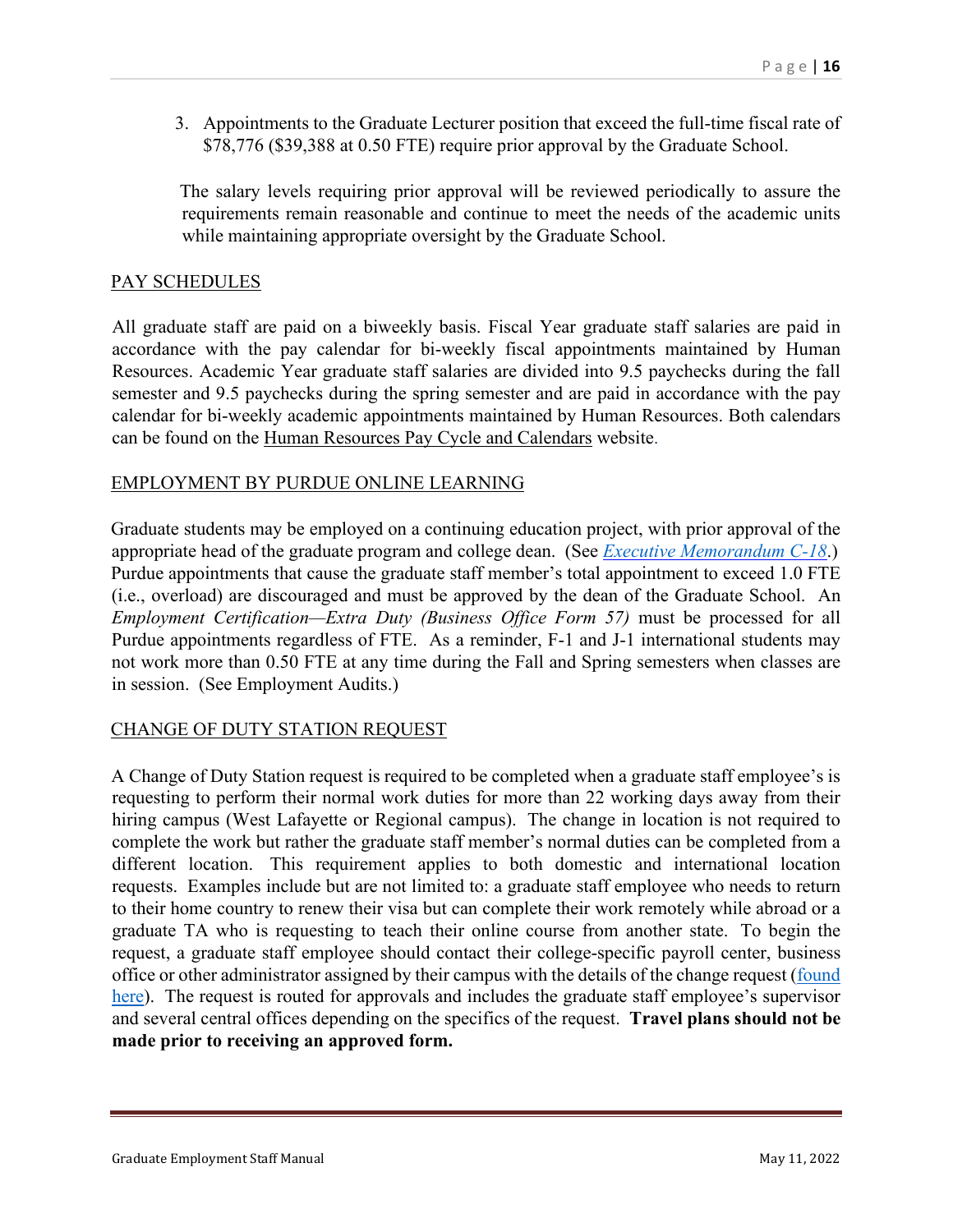A Change of Duty Station request is not needed if the graduate staff employee will not be in pay status. To request paid or unpaid leave, a graduate staff employee should use SuccessFactors.

The Graduate School is not approving COVID-related Change of Duty Station requests beyond August 13, 2021. Chang of Duty Station requests after that date with COVID-related requests for remote work will need to be processed through the University standard leaves and/or accommodation process rather than defaulting to the COD's. This process can be started by contacting Human Resources at  $42222$  or  $hr@purdue.edu$ 

If research credits (69800 or 69900) are being taken during the time away from campus, a Graduate School Form 19 (Request for Off-campus Ph.D. or Master's Research) will also need to be completed.

#### REPORTABLE OUTSIDE ACTIVITIES GUIDELINES

Graduate student may not hold a 0.5 FTE appointment (TA RA GA) while pursuing reportable outside activities (activities), including Curricular Practical Training (CPT). Students holding a 0.25 FTE appointment, may pursue part time activities, including CPT, up to a total of 20 hours per week.

Activities must be approved before the beginning of the semester in which the activities will occur and cannot begin after the  $6<sup>th</sup>$  week of classes.

Activities, including CPT, are approved on a semester basis.

Background information related to CPT is below:

#### **8 CFR 214.2(f)(10)**

**(10)** *Practical training*. Practical training may be authorized to an F-1 student who has been lawfully enrolled on a full time basis, in a Service-approved college, university, conservatory, or seminary for one full academic year. This provision also includes students who, during their course of study, were enrolled in a study abroad program, if the student had spent at least one full academic term enrolled in a full course of study in the United States prior to studying abroad. A student may be authorized 12 months of practical training, and becomes eligible for another 12 months of practical training when he or she changes to a higher educational level. Students in English language training programs are ineligible for practical training. An eligible student may request employment authorization for practical training in a position that is directly related to his or her major area of study. There are two types of practical training available:

#### **8 CFR 214.2(f)(10)(i)**

(i) *Curricular practical training*. An F-1 student may be authorized by the DSO to participate in a curricular practical training program that is an integral part of an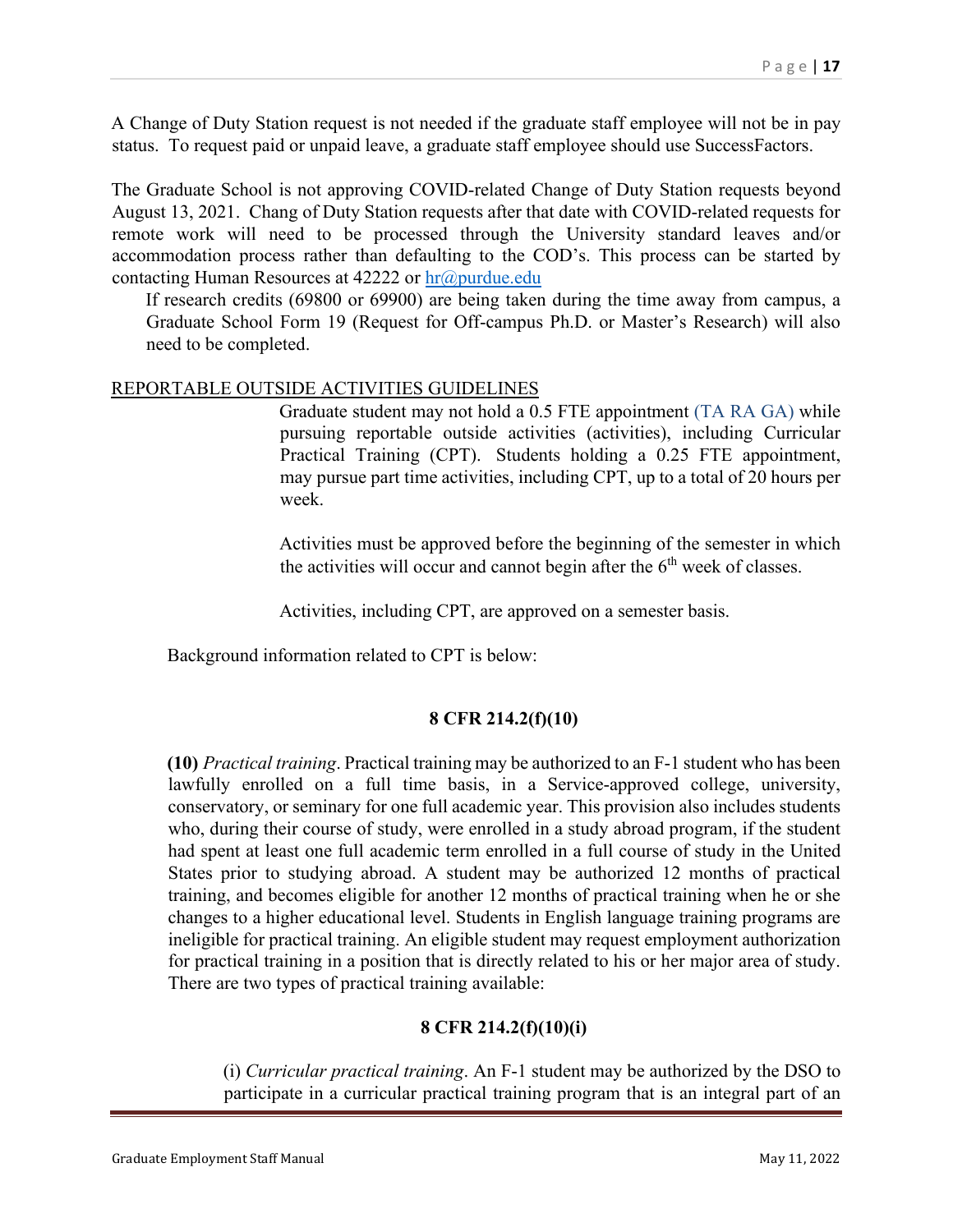established curriculum. Curricular practical training is defined to be alternative work/study, internship, cooperative education, or any other type of required internship or practicum that is offered by sponsoring employers through cooperative agreements with the school. Students who have received one year or more of full time curricular practical training are ineligible for post-completion academic training. Exceptions to the one academic year requirement are provided for students enrolled in graduate studies that require immediate participation in curricular practical training. A request for authorization for curricular practical training must be made to the DSO. A student may begin curricular practical training only after receiving his or her Form I-20 with the DSO endorsement.

Purdue defines CPT as short-term paid or unpaid internships, field experiences, co-ops, or professional employment with a non-Purdue entity (off-campus) and that are integral to the student's established curriculum; or required to complete the thesis or dissertation. We define integral as an elective or required component of the student's academic program as defined in the University's catalog of programs. Elective experiences are granted no more than twice in a student's academic program. Required experiences are granted as needed, but only with the strong support of the advisor. Requests for experiences required to complete a thesis or dissertation must come with a statement from the major professor explaining why the research cannot be conducted on campus at Purdue. Usually, it's because the student is working on a topic that requires specialized equipment or data sets in order to complete the research; and, that are only available at certain National Labs or with off-campus employers.

Before ISS will consider granting authorization for CPT, ISS will require the following:

- a. A complete job offer letter containing the job description and various other elements needed to grant authorization.
- b. A student's statement of understanding of the requirements for CPT.
- c. A print out of the associated course or research credit description from the course catalog. The course or research must be offered through the student's home department, commensurate with the student's education level, be offered during the semester the CPT occurs, must be indicate it is delivered as an experiential learning type, and must indicate in the course description that successful completion of the course requires the internship or field experience. We make an exception for the research credit description since we get this information from the faculty advisor.
- d. A recommendation from the student's academic advisor, graduate coordinator, or faculty advisor as to the appropriateness of the CPT with respect to the student's academic program. They must also provide a statement that the student is making normal academic progress and in good standing in the program.

If the student is requesting full-time CPT, ISS will ensure that the internship or field experience requires 32 or more hours per week. This is the US DOL's definition of full time, and is approximately equal to the number of hours a student would be in the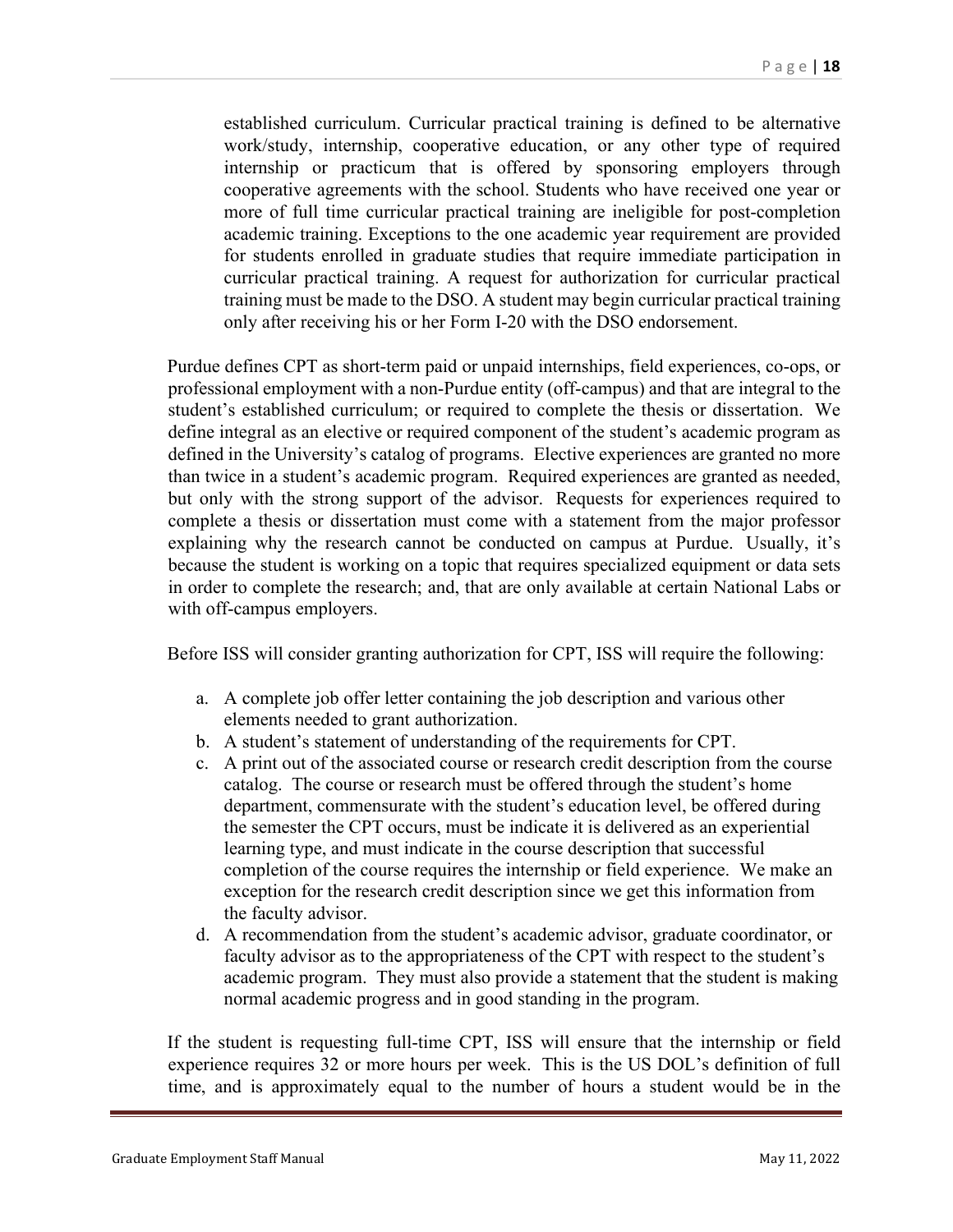classroom, lab, or studying if they were otherwise enrolled in a full course of study. We added this requirement about five years ago when students were coming to us with offer letters indicating 21 hours per week, just so they could get full-time CPT and essentially take the semester off.

If students enroll in research credit, they pay per credit hour tuition. If they enroll in a course it could be anywhere from 0 credit hours (\$400 flat fee), to any number of credit hours assigned to the course (per credit hour rate). Courses as high as six credit hours have been approved. Mostly we see advisors recommending the 0 credit hour courses or one to three research credits. All courses/credit appear on the academic transcript.

#### RESEARCH/INSTRUCTIONAL/ENGAGEMENT TRAVEL

Graduate staff leave that is necessary to further research, participate in instructional opportunities, or become involved in engagement activities must be requested and approved within the SuccessFactors system (the same way that vacation time is requested). Leaves up to and including 22 consecutive work days must be approved by the supervisor and department head. Leaves lasting more than 22 consecutive work days must also be approved by the Dean of the academic college, Human Resources Leaves Group, Sponsored Programs, and the Graduate School. International requests are also approved by Global Support. This includes researchrelated travel to laboratory, teaching-related travel to another college or university, engagementrelated travel to a community, or professional development opportunities unavailable at the University. The leave must be approved prior to departure.

#### **TERMINATION**

Employment is subject to the availability of funds. The employment of graduate staff may be terminated prior to the expiration of the stated employment period or the compensation may be reduced during such period in the event federal or state appropriations are reduced or are deemed insufficient by Purdue University. Compensation paid from other sources will be paid only to the extent of funds available from such sources. If, for any reason, employment is terminated before the expiration of the stated employment period, compensation shall be paid up to, but not beyond the date of such termination.

Continuation of graduate employment is conditional upon performance of the work assigned and/or satisfactory academic progress. The employment of any graduate staff member may be terminated, in consultation with Human Resources, at any time prior to the expiration of the stated employment period by the University for Just Cause. Just cause includes but is not limited to inadequate performance, lack of progress toward degree, budgetary constraints or misconduct, which includes the repeated or serious violation of University rules, regulations, or policies. No extension or renewal of employment of any graduate student beyond the stated employment period shall be effective unless a notice in writing is given to the student.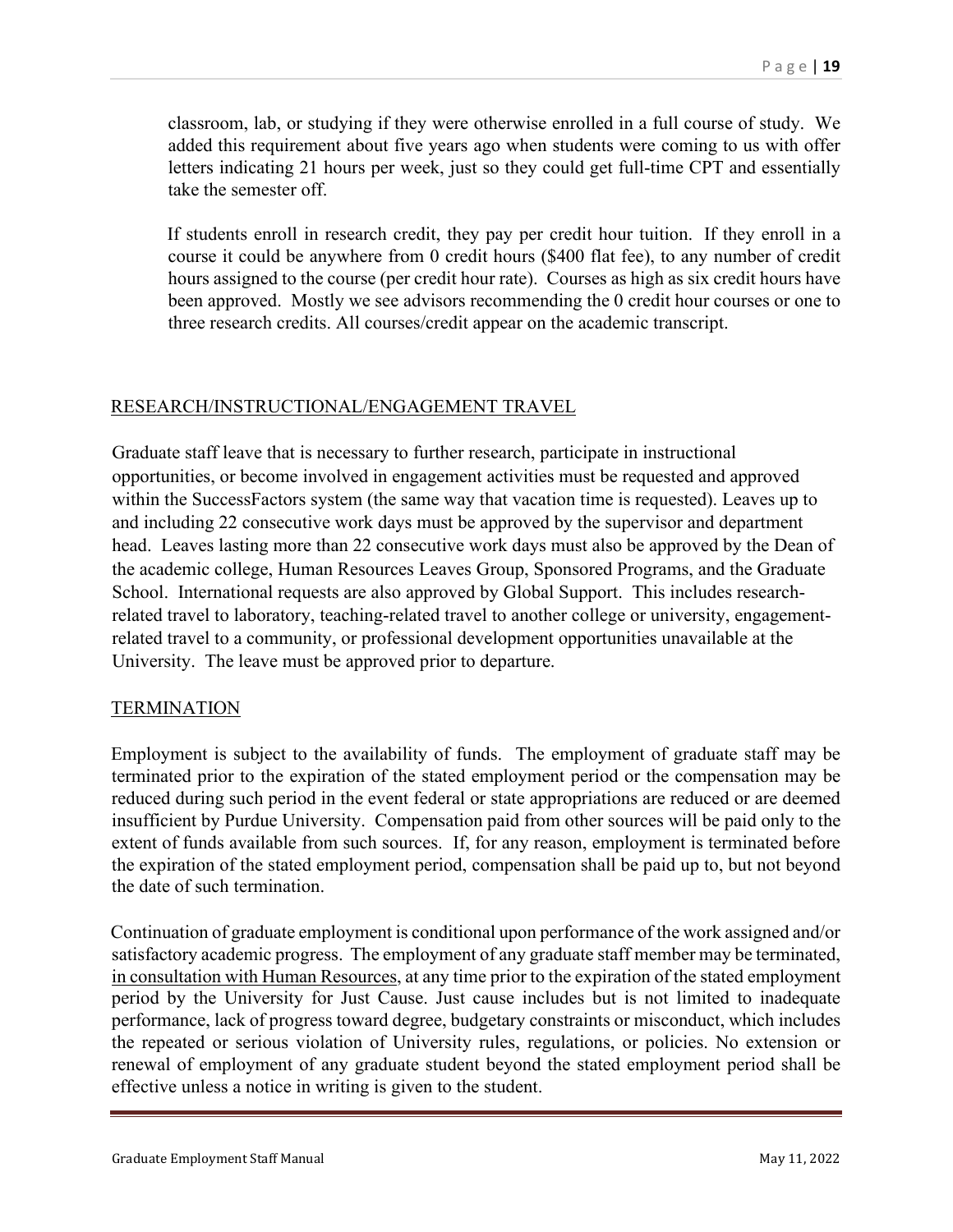#### GRADUATE STUDENT EMPLOYEE RECORDS

The University maintains records on all employees of the University, including graduate staff. The source of that information is from payroll documents and Employee Launchpad - SuccessFactors. Changes in University records for personal information such as address, telephone number, and education can be changed through Employee Launchpad - SuccessFactors. Name changes are processed by contacting your department's payroll center with legal documentation of the name change.

## **PAYROLL PROCEDURES**

#### PAYROLL PROCEDURES

Upon employment, all new or rehired employees must complete Section 1 of the U.S. Citizenship and Immigration Services' electronic Form I-9, *Employment Eligibility Verification.* This must be done on or before the first day of employment*.* To access the electronic form, visit the Purdue University Payroll and [Tax Services website.](https://www.purdue.edu/studentemployment/site/EmployeeResources/Payroll.html) The form is completed as part of your SuccessFactors Onboarding process. The student employee will be required to complete Section 1 of the Form I-9. Additional information to be completed through the onboarding process includes personal information, self-identification, direct deposit, and W4/WH4 tax withholding information. International students tax withholding information that is entered as part of onboarding will not be adjusted until Glacier documents are received and processed by the University's tax department. If the employee has no Social Security Number, an application must be made in person at the Social Security Office. If the employee's citizenship status is alien authorized to work, additional forms created in the Glacier tax system also need to be submitted. Below are the steps to set-up the Glacier record:

- Log into **GLACIER** Online Tax to set up an account for the employee. You will need their first and last name, email address, (this does not have to be their Purdue email address) and payment type (i.e., monthly, biweekly etc.).
- Instruct the employee to go into Glacier, complete their record, print Glacier tax summary report and required documents and bring those to the Business office of the employing department.
- The tax summary will notify the Business Office about which forms to collect and to make copies of appropriate immigration documents.

For graduate staff appointments, salary payments are distributed every other Wednesday. Pay dates for fiscal year and academic year paid staff follow the bi-weekly payroll calendar <https://www.purdue.edu/business/payroll/Calendars/>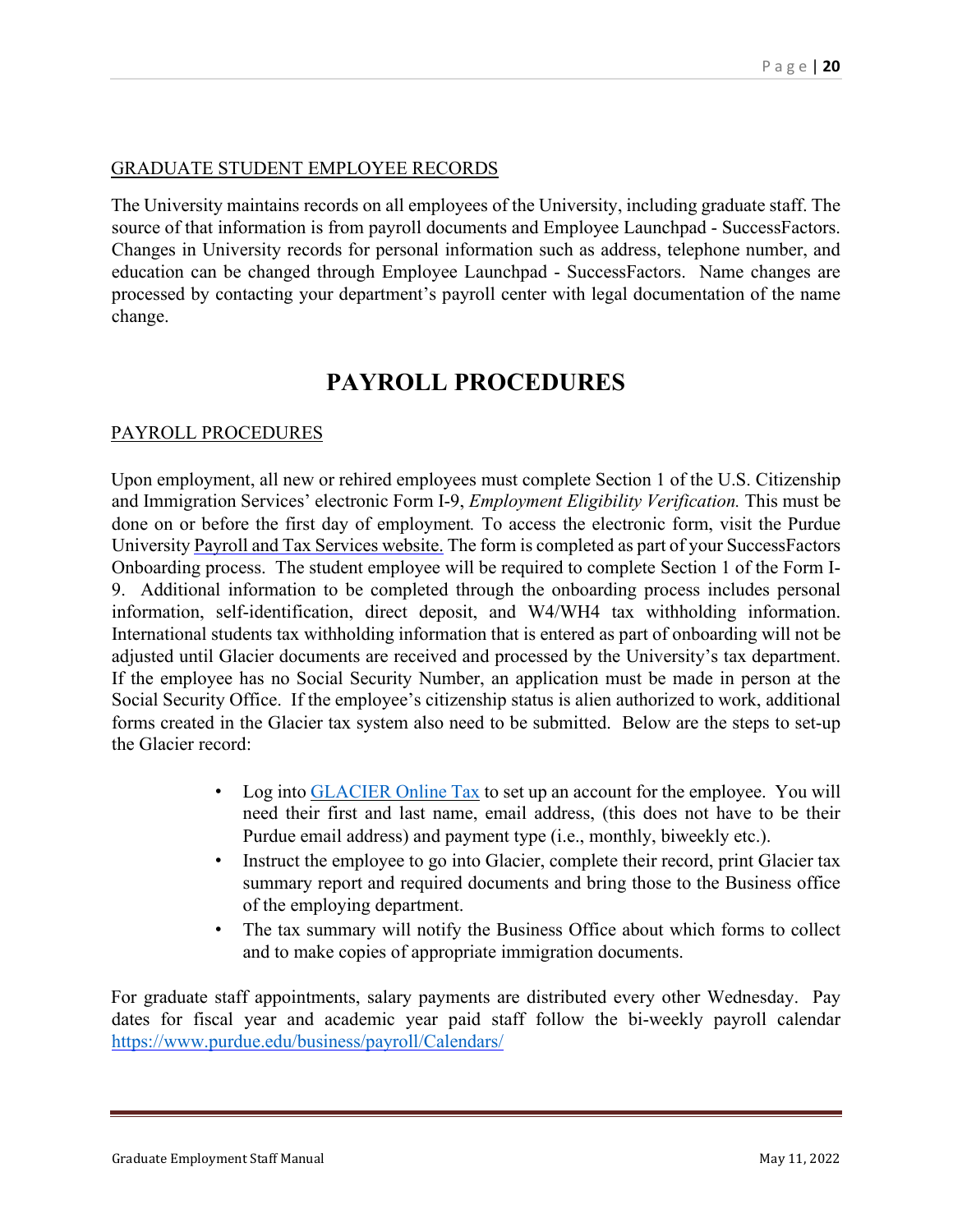Employees are paid via automatic direct deposit (i.e., directly into their checking or savings account in any bank, credit union, or other financial institution in the U.S. that is a member of the Automated Clearing House (ACH).) Most banks and credit unions are members.

A direct deposit notice of net pay and a detailed earning statement will be available through Employee Launchpad - SuccessFactors. Direct deposit notices will indicate applicable tax deductions, benefits program premiums, and other miscellaneous deductions.

To access the One Purdue SAP portal, graduate staff will need to sign up for Boilerkey, Purdue's version of two-factor authentication. BoilerKey is an extra layer of security to help keep your most sensitive information, such as your bank account number safe and private.

To sign up for BoilerKey, visit purdue.edu/boilerkey. Users can choose either to download a smartphone application to their device or order a hardware token, about the size of a keychain, which will be required to use to access the OnePurdue SAP portal. If a user has trouble signing up or using BoilerKey, please contact the customer service center associated with the appropriate campus.

#### SETTING UP PAYROLL APPOINTMENT

Departments initiate new graduate staff appointments by entering the action through SuccessFactors Recruiting. New graduate students will complete their personal information, selfidentification, direct deposit, and W4/WH4 tax withholding information through processes outlined in the onboarding process. For international graduate students, adjustments to tax withholding will not be processed until their completed Glacier packets are received and processed by the tax department.

### TAXES

Federal, state, and county taxes are withheld from payments according to exemptions claimed on the *Employee's Withholding Certificate (Form W-4)* and the *Employee's Withholding Exemption and County Residence Certificate (Form WH-4)*, respectively. A *Wage and Tax Statement (Internal Revenue Service Form W-2)* will be issued after the end of the year.

#### INTERNATIONAL TAX AND TREATIES

When the employee indicates on the *Employment Eligibility Verification (Form I-9)* that he/she is an "alien authorized to work in the United States," the hiring department should create a Glacier account for the employee. Once the employee has completed the account, the hiring department should collect the printed and signed Glacier paperwork and gather copies of the required immigration documents. These documents must be sent to the Payroll and Tax Services department for processing at tax@purdue.edu. If an employee has questions that need to be addressed in person they should email mailto: $\text{tax}(\widehat{a})$  purdue.edu to set up an appointment.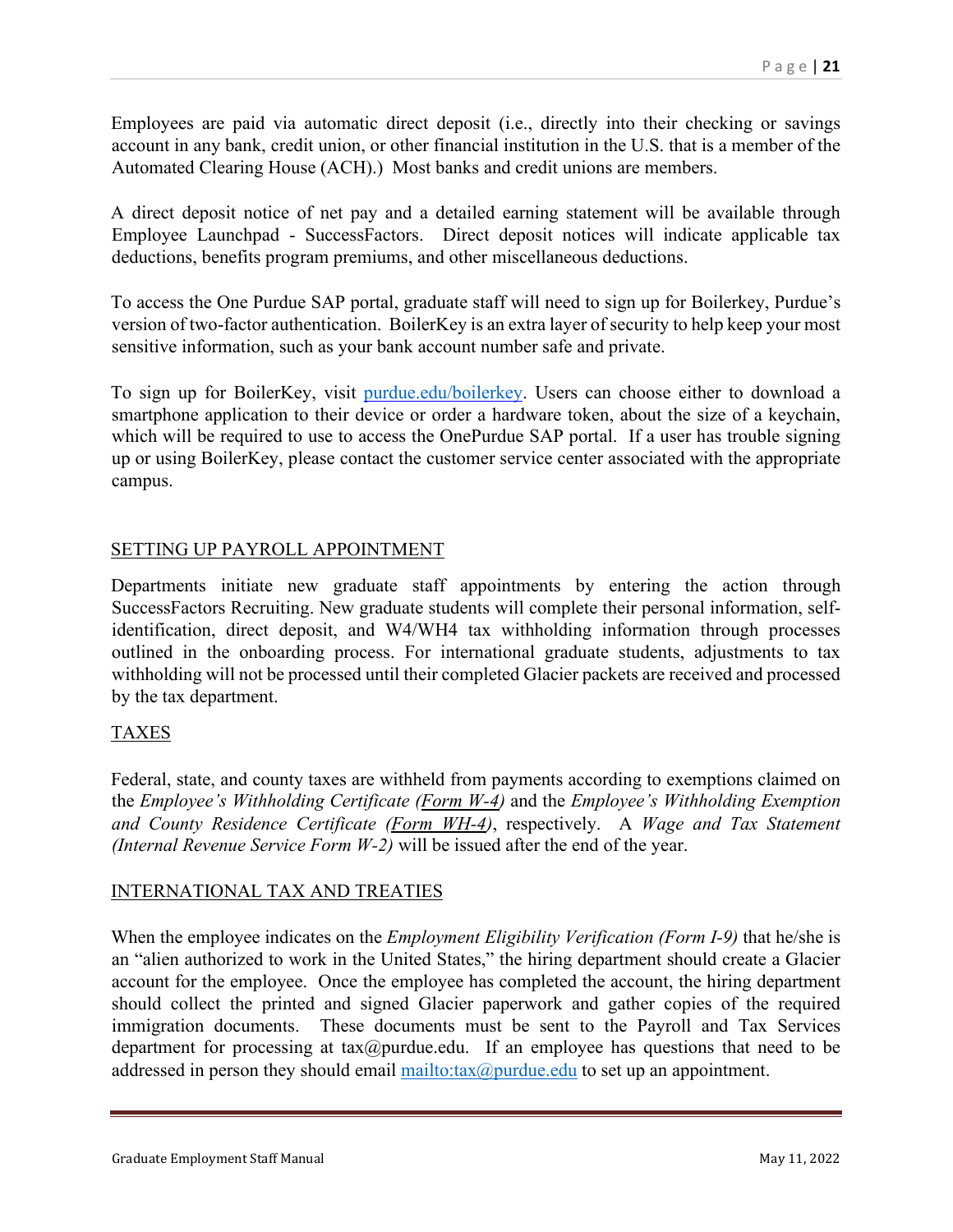A determination will be made through the Glacier system whether the employee is eligible for tax treaty benefits and for how long. A *Foreign Person's U. S. Source Income Subject to Withholding (Internal Revenue Service Form 1042S)* will be issued to the international employee for the amount of any income exempted from tax as a result of tax treaty benefits. A *Wage and Tax Statement (Internal Revenue Service Form W-2)* will be issued to the international employee for all other income.

#### TAXABILITY OF FEE REMISSIONS

Refer to the section on EMPLOYEE BENEFITS—TUITION AND FEE REMISSIONS.

#### REQUIRED DOCUMENTS

The following steps must be completed before a new graduate staff member may be paid:

- Hiring department completes the action in SuccessFactors Recruiting; new graduate student should have completed all of the onboarding steps outlined in the Onboarding process including entering personal information, self-identification information, direct deposit information, and W4/WH4 tax withholding information (permanent residents and citizens) along with the I-9 form on or before the hire date.
- International graduate students complete the Glacier Tax Summary and appropriate immigration documents. Information entered in Tax forms (W-4 and WH-4) as part of onboarding will not be adjusted in the payroll system until Glacier packet is received and processed by the tax department.

## **GENERAL POLICIES**

#### AMOROUS RELATIONSHIPS

Purdue University's Policy regarding romantic or sexual relationships between supervisors and subordinates and students and faculty members, graduate teaching assistants, or any other employee who has educational responsibility over the student became effective on January 1, 2009.

#### ANTI-HARASSMENT

It is the policy of Purdue University to maintain the campus as a place of work and study for faculty, staff, and students, free from all forms of harassment. In providing an educational and work climate that is positive and harassment free, faculty, staff, and students should be aware that harassment in the workplace or the educational environment is unacceptable conduct and will not be tolerated. Graduate staff members should not be expected by faculty or staff members to perform work (paid or unpaid) not connected to their graduate staff appointments. Evaluation of graduate staff members should be based only on their academic, research, and work performance.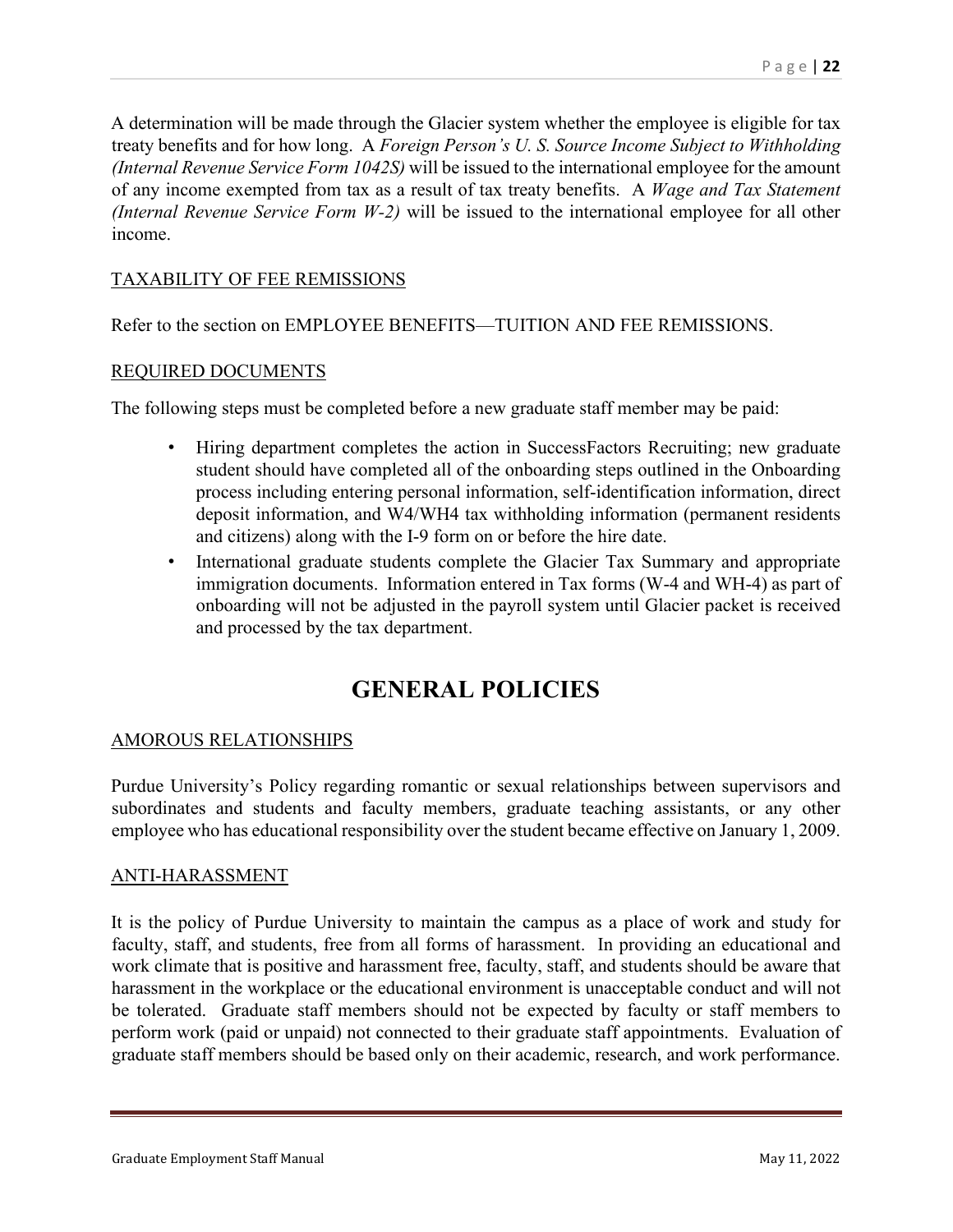Graduate staff members with concerns about their workplace environment may contact the Office of Institutional Equity, the Graduate School, or Human Resources.

Refer to the *Procedures for Resolving [Complaints of Discrimination and Harassment](https://www.purdue.edu/ethics/resources/resolving-complaints.php)* issued by the Vice President for Ethics and Compliance.

#### INTEGRITY IN RESEARCH

Integrity in research is an essential part of Purdue University's intellectual and social structure, and adherence to its spirt and principles must be maintained. These principles include commitment to truth, objectivity, fairness, honesty, and free inquiry. Serious violations of integrity in research are rare. Those that do occur, however, strike at the very heart of scholarship and the concept of the University. In any academic institution, scholars, researchers, and artists have a special obligation to exemplify the best qualities and highest standards of personal and professional conduct. Students, post-docs, faculty, staff, and visitors with concerns about integrity in research should report them.

Concerns about research safety, the treatment of research participants (both humans and animals), conflicts of interest, and intellectual property should be directed to [Regulatory Affairs.](https://www.purdue.edu/research/regulatory-affairs/)

Concerns pertaining to plagiarism, fabrication, or falsification within Purdue research should be directed to the [Research Integrity Office.](https://www.purdue.edu/provost/researchIntegrity/)

Governing documents pertaining to research integrity include the [University's Statement of](https://www.purdue.edu/purdue/about/integrity_statement.php) [Integrity and Code of Conduct](https://www.purdue.edu/purdue/about/integrity_statement.php) and the University's policy on *[Research Misconduct \(III.A.2\)](https://www.purdue.edu/policies/ethics/iiia2.html)*.

#### INVENTIONS, PATENTS, COPYRIGHTS, AND PUBLISHING

The University owns all economic and property rights and the right to patent inventions and to copyright materials for all inventions and materials made or developed by University personnel either in the course of employment by the University or through the use of facilities or funds provided by or through the University. Graduate staff employment is subject to the University's policy on [Intellectual Property \(I.A.1\).](https://www.purdue.edu/policies/academic-research-affairs/ia1.html) All such inventions and materials should be reported in writing; for inventions, use the *Technology Disclosure Form,* available from the Office of Technology Transfer, Purdue Research Foundation. (See *[Faculty and Staff Handbook](https://www.purdue.edu/faculty_staff_handbook/)* and [Policy](https://www.purdue.edu/policies/academic-research-affairs/ia1.html) [I.A.1\)](https://www.purdue.edu/policies/academic-research-affairs/ia1.html)

Regarding publications, it generally is expected that research results will be published as openly and widely as possible. While the norms concerning the order and inclusion of co-authors vary by discipline, usually anyone who has made a significant contribution to the research should be included either as a co-author or acknowledged in the publication. Faculty, graduate students, and others involved in the research should discuss such matters early in the planning stages in order to arrive at acceptable and fair authorship decisions.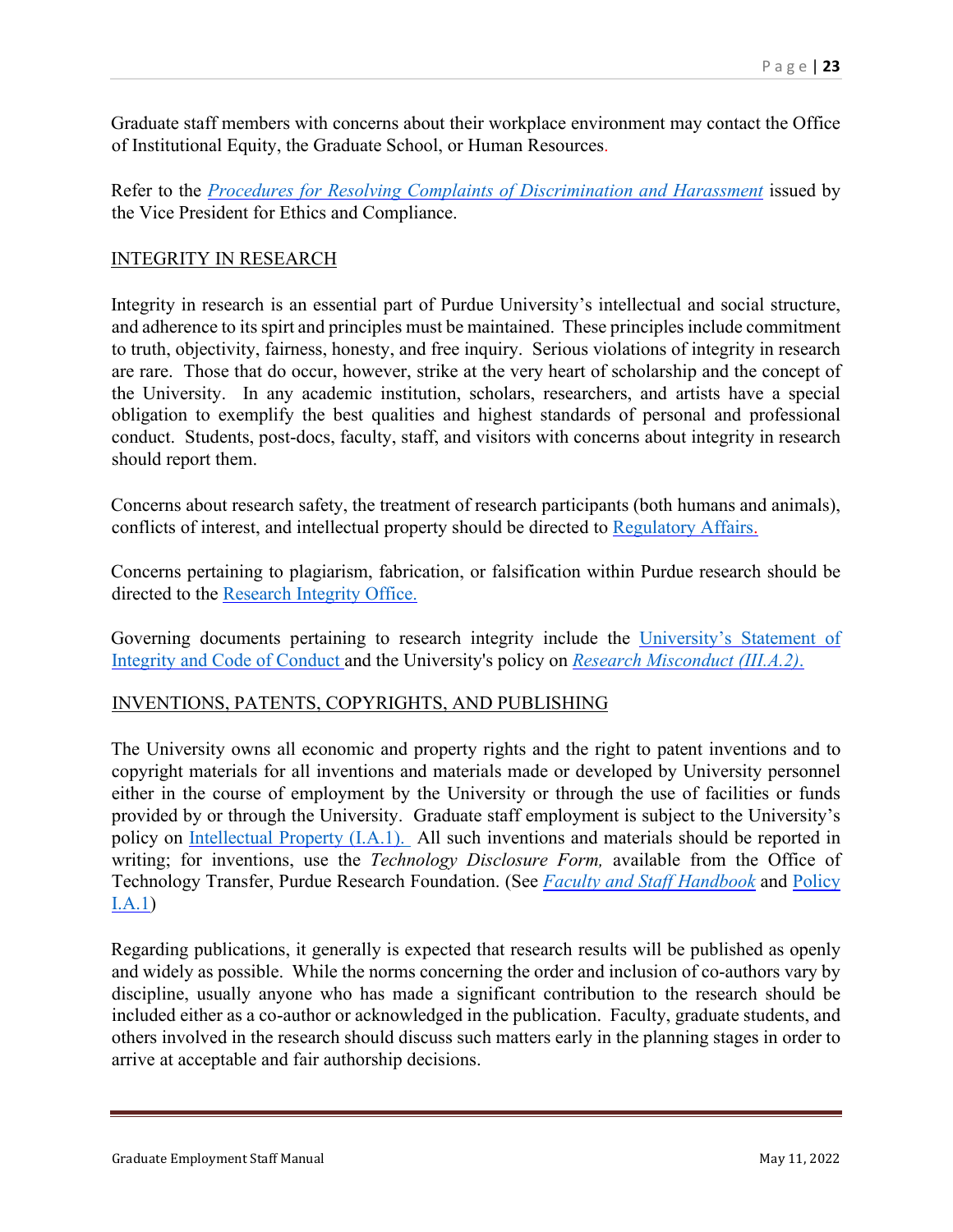#### OUTSIDE EMPLOYMENT, OTHER OUTSIDE ACTIVITIES, AND CONFLICTS OF INTEREST

Purdue employees may not engage in outside employment and other outside activities that would conflict with their University duties. Graduate student employees are required to file a [Disclosure](https://www.purdue.edu/ethics/resources/ROAformguidelines.php) [of and Application for Permission to Engage in a Reportable Outside Activity form](https://www.purdue.edu/ethics/resources/ROAformguidelines.php) before engaging in any reportable outside activities. Such outside activities include employment and connections with business enterprises, public offices, professional associations, educational institutions, and foundations (see the definition of a reportable outside activity in policy III.B.1.) In addition, graduate student employees are required to complete a [Conflict of Interest](https://www.purdue.edu/newsroom/purduetoday/releases/2016/Q3/reminder-reportable-outside-activities-and-conflict-of-interest-report.html) Disclosure [Statement](https://www.purdue.edu/newsroom/purduetoday/releases/2016/Q3/reminder-reportable-outside-activities-and-conflict-of-interest-report.html) for any business enterprise activities in which the employee expects to derive a profit from any University contract or purchase (see the definition of financial conflicts of interest in policy III.B.2).

For additional information and the University's policies on these topics, refer to the following:

- 1. *[Individual Financial Conflicts of Interest](https://www.purdue.edu/policies/ethics/iiib2.html)* (III.B.2)
- 2. *[Conflicts of Commitment and Reportable Outside Activities](https://www.purdue.edu/policies/ethics/iiib1.html)* (III.B.1)

## **EMPLOYEE BENEFITS**

Graduate staff employee benefits and eligibility for those benefits are outlined in the standard on [Graduate Student Staff Benefits \(S-3\)](https://www.purdue.edu/policies/human-resources/s3.html). Detailed information related to those benefits is described in the following five major sections: Tuition and Fee Remissions, Leaves of Absence, Medical Insurance, Risk Management Programs, and Miscellaneous.

#### TUITION AND FEE REMISSIONS

A. Graduate Staff Remission

Graduate Staff employed 0.25 FTE or more and graduate students with fellowships administered as assistantships receive a tuition and fee remission each semester and summer session that they are employed, subject to eligibility requirements outlined below. The fee remission relieves the graduate student of obligation to pay full tuition and fees and requires the student to pay the graduate staff fee each session. All applicable fees for each semester or session are the responsibility of the graduate staff member, including but not limited to, R&R fee, student wellness fee, activity fee, deposits, workshop fees, laboratory fees, and differential fees.

Graduate students enrolled in Purdue Online Learning or professional master's programs are not eligible to hold graduate staff positions or receive tuition and fee remissions. For a roster of these programs, please see [Digital and Professional Education](https://spa2013.itap.purdue.edu/extended/pdf/Documents/Purdue%20Online%20Program%20Rates%20AY%2020-21%20Accessibility%20Checked.pdf?_ga=2.12762836) or the [Office of](https://www.purdue.edu/bursar/tuition/feerates/2020-2021/other/Professional%20Masters%20Programs.php)  the Bursar - [Purdue University.](https://www.purdue.edu/bursar/tuition/feerates/2020-2021/other/Professional%20Masters%20Programs.php)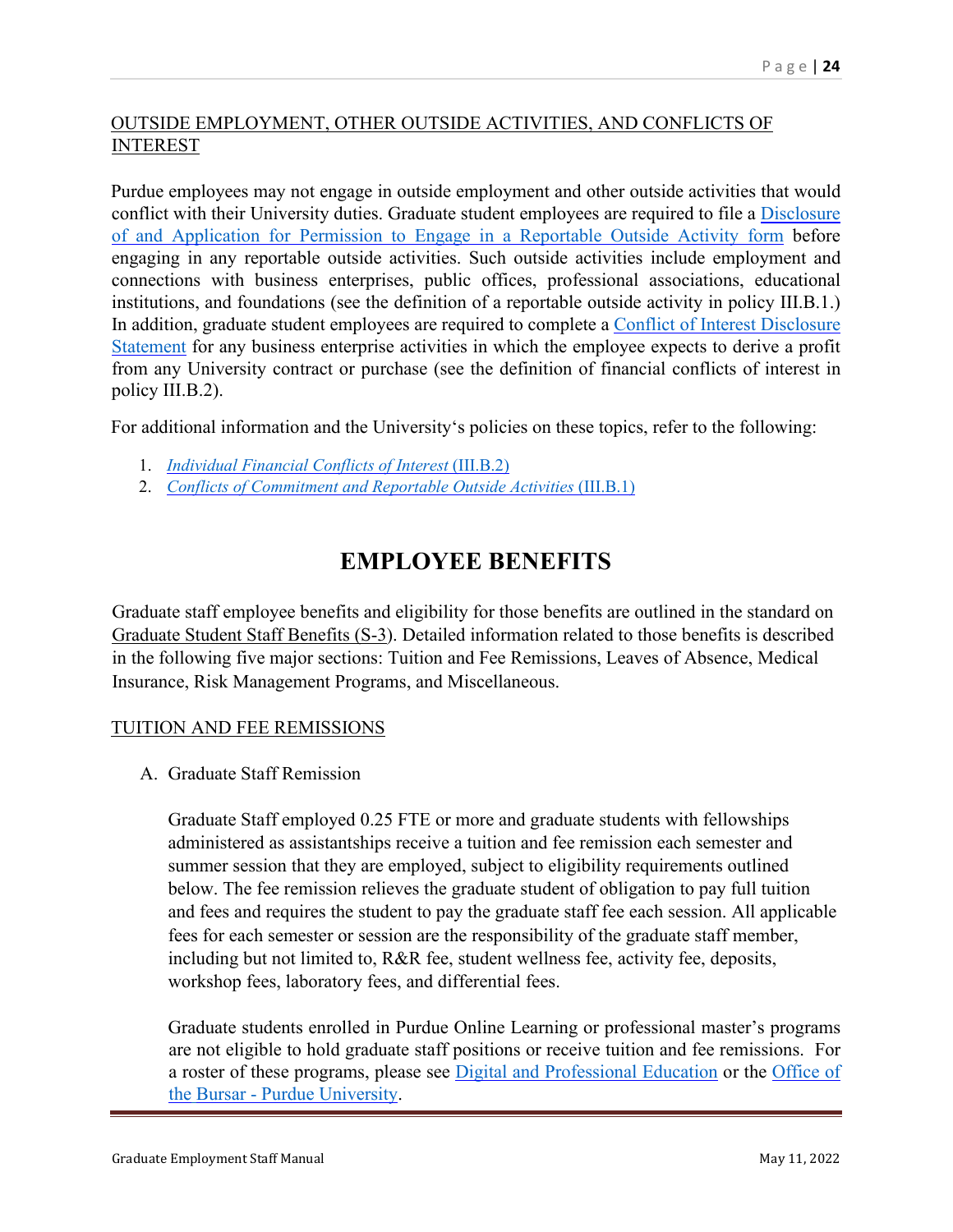#### B. Spouse Fee Remission

The spouse of a West Lafayette graduate staff member is eligible for remission of the nonresident tuition but is responsible for all resident tuition and fees. Questions should be directed to Office of the Bursar.

#### C. Eligibility

A student is eligible for the graduate staff fee if the appointment is in effect during the first six weeks of a semester or by July 1 of the summer session. To receive the fee remission, the employing department should submit the *Graduate Appointment Submission Form,*  located on the [Office of the Bursar website,](https://www.purdue.edu/bursar/) in advance of each session before the student registers for classes.

If a graduate staff appointment terminates within the first six weeks after the start of a semester or prior to July 1 during the summer session, all applicable fees will be assessed for the semester or summer session.

If a graduate student begins employment during the first six weeks of a fall or spring semester or by July 1 of summer session, they are entitled to the graduate staff fee and eligible for remission.

Students enrolled in the summer session are eligible for a summer fee remission if they held a teaching assistantship in the prior spring semester and also will be appointed to a teaching assistantship in the following fall semester. Graduate programs should notify the Office of the Bursar via email (at remissions  $@p$  and  $b$ ) of the graduate students who comply with the Graduate School memorandum from T. P. Adler on "Summer Tuition and Fee Waivers for Teaching Assistants".

A student who held a teaching assistantship in the spring semester, but will not hold one in the fall semester because he or she will complete degree requirements during the summer may be granted a Graduate Tuition Remission for the summer session. (Refer to Graduate School memorandum from T. P. Adler on "Summer Tuition and Fee Waivers for Teaching Assistants".

#### D. Taxability

For graduate students employed in a Graduate Teaching Assistant, Graduate Lecturer or Graduate Research Assistant position, the value of a fee remission provided is not considered taxable income. For those graduate students who are receiving a fee remission while employed in a Graduate Professional position, per IRS regulation, the value of remission received in excess of \$5,250 in a calendar year is considered taxable income and will be included in the graduate student's W-2 issued by Purdue.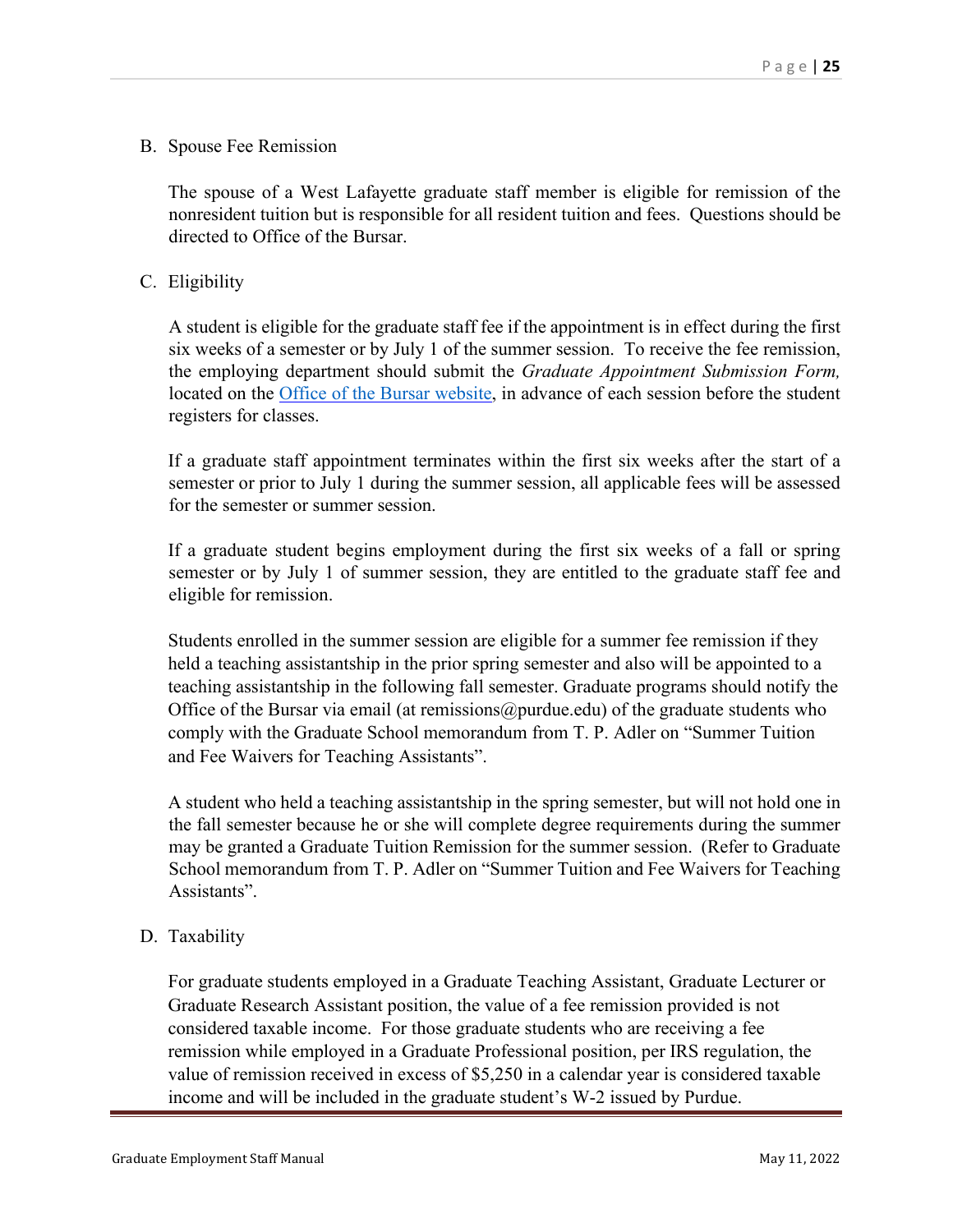A graduate student whose spouse receives remission of nonresident tuition is taxed for the value of the spouse's tuition remission.

For further information on the taxability of fee remissions, contact Payroll and Tax Services. For any other information concerning tuition and fee remissions, contact the Bursar's Office.

#### LEAVES OF ABSENCE – *All leaves must be requested using the SuccessFactors system*.

All leaves lasting up to and including 22 days must be approved by the supervisor and department head.

All leaves of absence greater than 22 consecutive work days, for any reason except vacation or Family and Medical Leave Act of 1993 (FMLA) related leave, require the approval of the supervisor, department head, HR leaves group, and dean of the Graduate School (when applicable). Graduate staff members employed at least half-time are eligible for leaves of absence (see specific leave section for additional eligibility requirements). Questions regarding leaves of absence should be directed to Human Resources – Service Center at 765 494-2222 or e-mail at [hr@purdue.edu.](mailto:hr@purdue.edu)

Fiscal-year graduate staff and Academic-year graduate staff employed at least half-time may qualify for unpaid Leaves of Absence (and retain Graduate Staff Medical Insurance on the West Lafayette campus) during a session when their graduate program enables them to hold an off-campus internship, participate in Study Abroad, or engage in other academic or professional development activities (not part of their graduate staff employment). Graduate staff members cannot receive payment from Purdue University and another employer for work, vacation, or other paid leave during the same pay period. Graduate staff members should schedule work and paid leave carefully to avoid the prospect of double payment, which could violate University policy and jeopardize visa eligibility.

Benefits-eligible graduate staff members on the West Lafayette campus who receive approval for a leave of absence will continue to receive Graduate Staff Medical Insurance and other benefits, without interruption, as long as the graduate student continues to pay for premiums on a monthly basis. If the graduate student does not make timely payments, the medical insurance will be cancelled as of the end of the month for which the last payment is received. If the graduate student does not return from leave, the medical insurance will be cancelled as of the end of the month in which the graduate student is separated and any other benefits will be cancelled as of the date of separation. For more details, please contact Human Resources – Service Center at 765-494-2222 or e-mail at [mailto:hr@purdue.edu.](mailto:hr@purdue.edu)

A. Vacation and Holidays

Refer to the standard on [Graduate Student Staff Benefits \(S-3\)](https://www.purdue.edu/policies/human-resources/s3.html) for a detailed description of available vacation leave and holidays.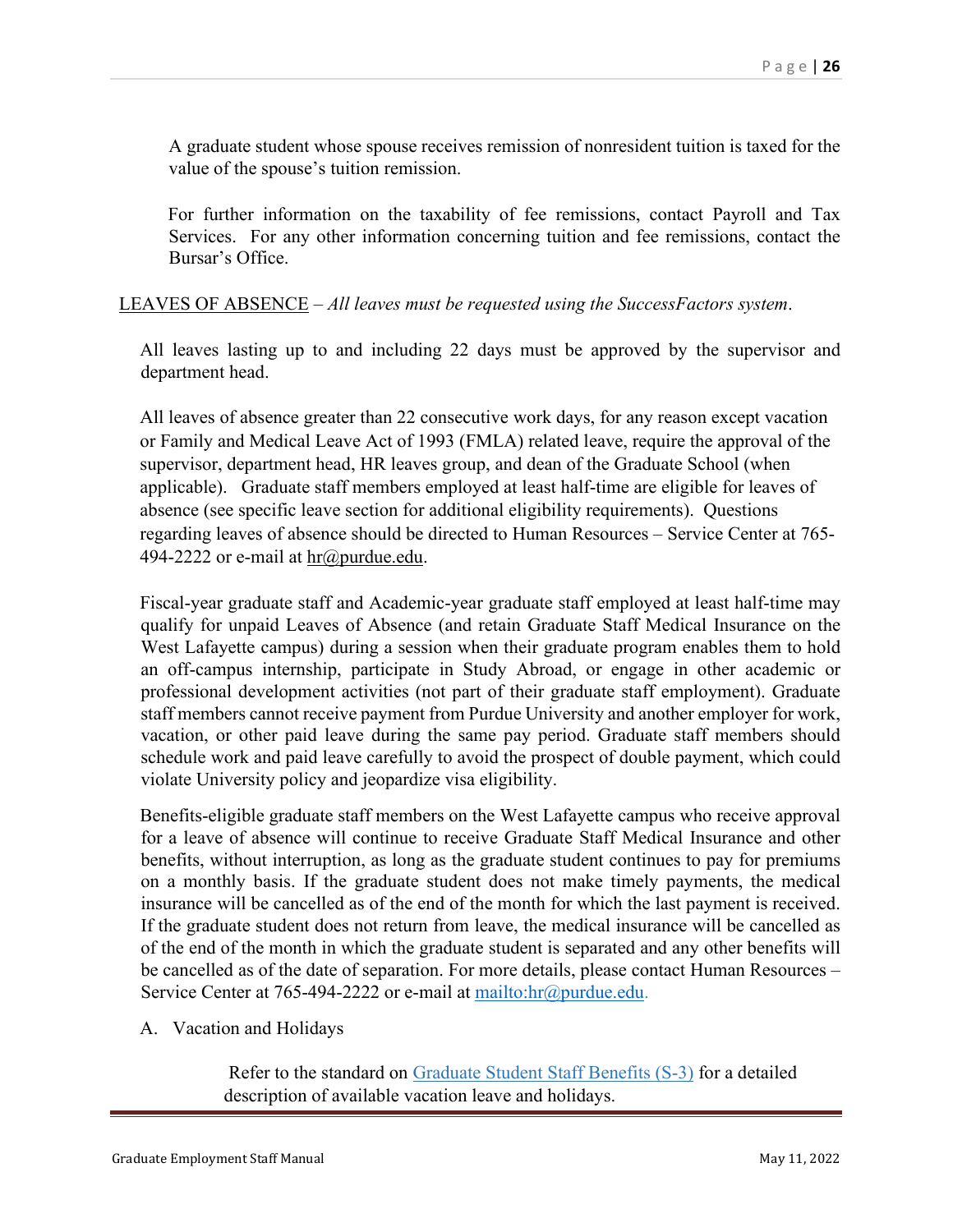Graduate students transferring from a fiscal-year graduate staff position to another fiscal-year graduate staff position may transfer accrued vacation to the new position, as long as there is no break in service. When there is a break in service between a graduate student's fiscal-year graduate staff appointment and another fiscal-year graduate staff appointment, the following policies shall apply:

•If available, accrued vacation may be used to bridge employment and benefits.

•If accrued vacation balance is unable to bridge the time between appointments, a termination and rehire is appropriate and accrued vacation is forfeited.

B. Sick Leave and Family Sick Leave

Refer to the standard on [Graduate Student Staff Benefits \(S-3\)](https://www.purdue.edu/policies/human-resources/s3.html) for a description of these two leaves of absence. "Employee illness" is defined as a staff member's own illness, disabling injury, or pregnancy. This includes childbirth and complications of pregnancy, miscarriage, abortion, and confined recovery therefrom, for the period during which the employee is unable to perform normal duties as determined by a physician.

C. Family and Medical Leave Act of 1993 (FMLA)

The "Family and Medical Leave Act of 1993" provides provision for time off for an employee's own serious health condition, to take care of a family member with a serious health condition, to give birth, to adopt, or to place a child in the employee's home for foster care. In order to be eligible for leave, under the FMLA, graduate staff must have been employed at Purdue for 12 months, consecutive or non-consecutive, and have worked at least 1,250 hours in the 12 months preceding the date leave commences. FMLA states that up to 12 work-weeks of leave per year are available. If the leave is taken for an employee's own serious health condition or a family member's serious health condition, and the employee has accrued unused paid sick leave and qualifies for paid sick leave, the must use the paid sick leave during the FMLA leave. A request for FMLA leave should be initiated through the SuccessFactors system. Further information on FMLA is available by contacting or Human Resources – Employee Benefits at 765-494-2222 or e-mail at hr@purdue.edu.

D. Bereavement Leave

This leave is available to benefits-eligible graduate staff on the West Lafayette and Northwest campuses. On the Fort Wayne campus, contact the Office of Graduate Studies for eligibility.

• Up to five workdays over six consecutive calendar months for the death of the employee's spouse, parent, child, grandparent, great grandparent, grandchild, or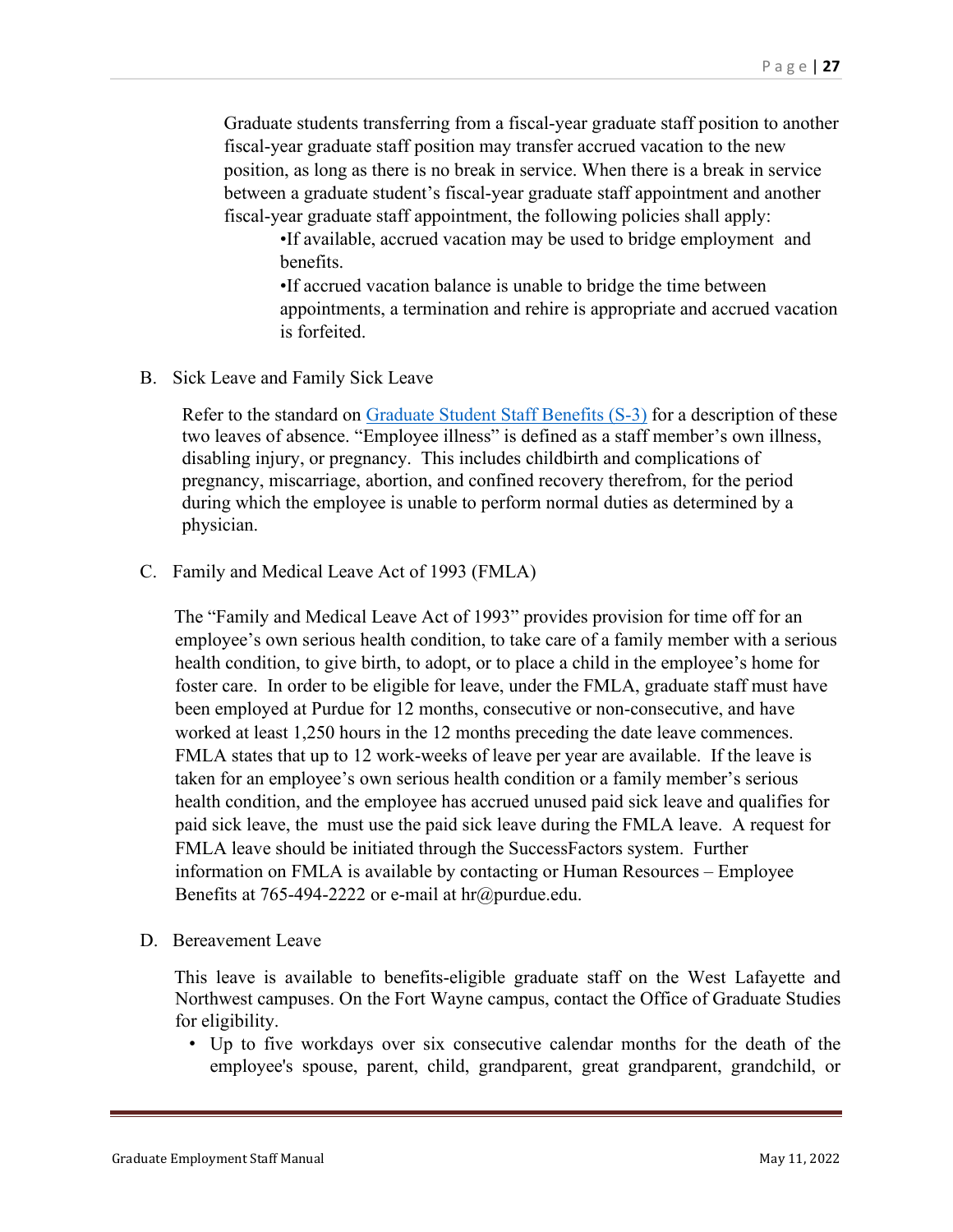sibling, and corresponding in-law or step-relative, and corresponding step-relative of the employee's spouse.

- Up to five workdays over six consecutive calendar months for the death of the employee's uncle, great uncle, aunt, great aunt, niece, great niece, nephew, great nephew, cousin, or corresponding relative of the employee's spouse if the relative lived in the employee's home.
- Up to one workday for the death of the employee's uncle, great uncle, aunt, great aunt, niece, great niece, nephew, great nephew, cousin or corresponding relative of the employee's spouse if the relative did not live in the employee's home.
- Up to one workday to attend the funeral of a fellow employee, subject to the staffing needs of the employee's department as determined by the head of the department.
- E. Jury and Witness duty

This leave is available to benefits-eligible graduate staff on the West Lafayette and Northwest campuses. On the Fort Wayne campus, contact the Office of Graduate Studies for eligibility. Refer to the standard on [Graduate Student Staff Benefits \(S-3\)](https://www.purdue.edu/policies/human-resources/s3.html) for a detailed description of this type of paid leave.

F. Military Leave

This leave is available to benefits-eligible graduate staff on the West Lafayette and Northwest campuses. On the Fort Wayne campus, contact the Office of Graduate Studies for eligibility. Graduate staff who are USERRA-eligible are entitled to a leave of absence for military duty. Benefits-eligible graduate staff who are under authority to report for 15 days or less are granted leave without loss of benefits, time, or pay not to exceed 15 regular work days in any calendar year. Travel time required for reporting to the place of military duty is included in the 15-day allowance.

This policy is further outlined in University **Policy VI.E.2**. Questions may be directed to Human Resources – Employee Benefits at 765-494-2222 or e-mail at hr@purdue.edu.

#### G. Paid Parental Leave Policy

This leave is available to benefits-eligible graduate staff on the West Lafayette and Northwest campuses. On the Fort Wayne campus, contact the Office of Graduate Studies for eligibility. Paid parental leave is provided to eligible graduate student staff on the West Lafayette campus in accordance with the policy on Paid Parental Leave [\(VI.E.3\).](https://www.purdue.edu/policies/human-resources/vie3.html) To qualify, staff must have been employed by the University for at least one continuous year (12 months), with at least one appointment of 0.50 FTE (half time) or more, in a benefits-eligible position. An eligible employee who is the birth or adoptive parent of a newborn or newly adopted child may receive up to 240 hours of paid parental leave for recovery from childbirth and/or to bond with the newborn or newly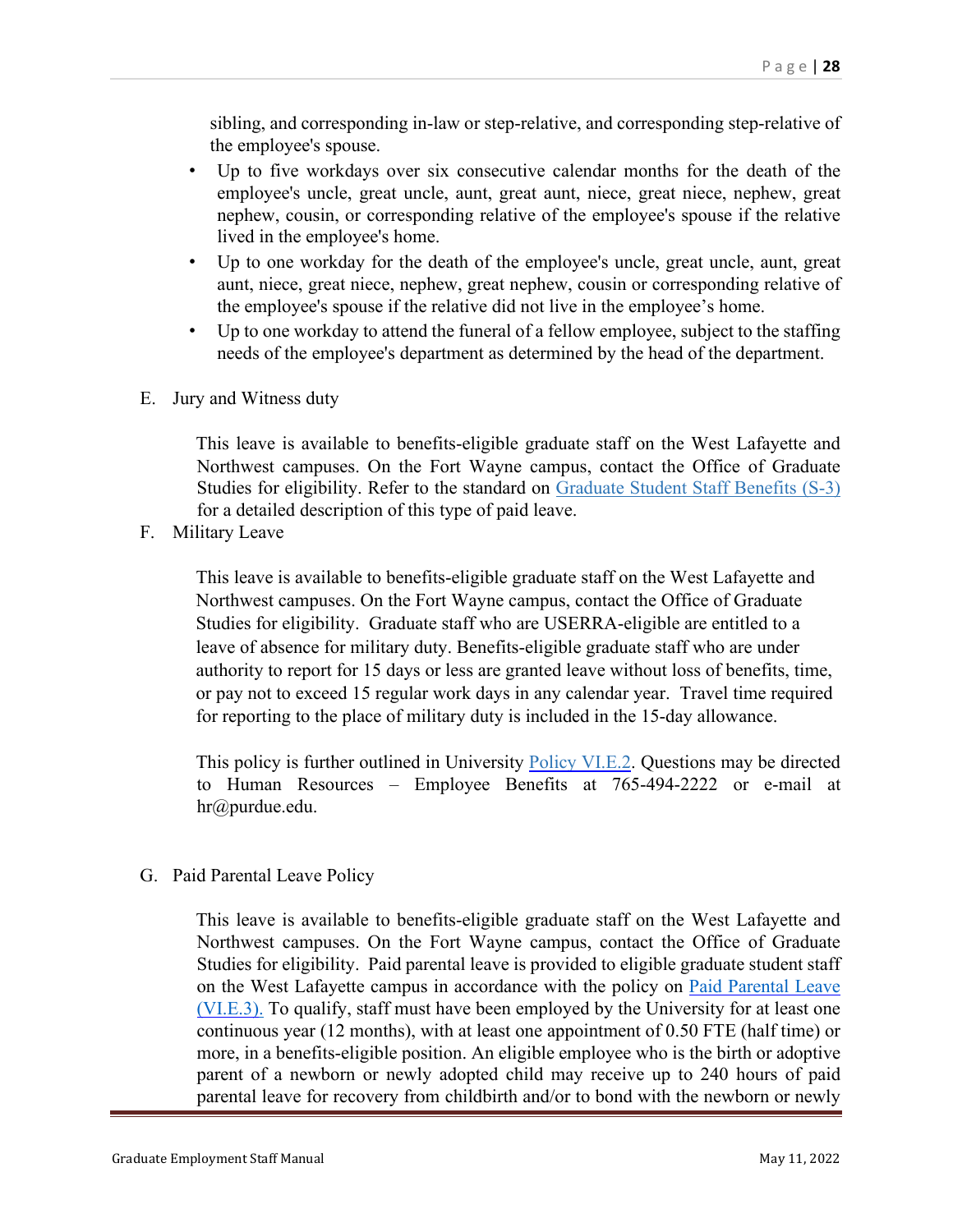adopted child. If both parents are employed by Purdue University, each parent may receive up to 240 hours of paid parental leave. This leave is based on 100 percent fulltime equivalency and is available for a 12-month period following birth of a child or following placement of a newly adopted child in the eligible employee's home. The eligible employee must give his or her supervisor at least 30 calendar days advanced notice of the need for leave, or as soon as is practical. Questions may be directed to Human Resources – Employee Benefits at

765-494-2222 or e-mail at  $\text{hr}\textcircled{a}$  purdue.edu.

#### MEDICAL INSURANCE

A. Graduate Staff and Fellowship Medical Insurance Options (West Lafayette Campus Only)

Those employed in a graduate staff position(s) which carries a minimum of 0.50 FTE/half time/20 hours per week or more or a graduate student with a fellowship administered as an assistantship on the West Lafayette campus are eligible for benefits, including the University-subsidized Graduate Staff Health Plan which is administered by Academic HealthPlans (AHP) in conjunction with Anthem Blue Cross Blue Shield. Benefitseligible graduate staff members will be contacted by AHP via email with instructions on enrolling in medical insurance through AHP and in voluntary benefits through Benefitfocus, Purdue University's online enrollment tool for employees, once their employment has been entered (Note: A valid Social Security Number is required to be on file in order to gain access to the Benefitfocus enrollment portal). In the meantime, benefits information can be found on the Graduate Staff Benefits website.

In the event you lose your eligibility for graduate staff benefits (e.g., separation, loss of qualifying FTE), your medical insurance will be canceled at the end of the month in which you were last eligible.

Eligible graduate staff members who enroll in the medical plan will arrange to pay for their premiums directly with AHP. Coverage is continuous, including the summer, as long as the graduate staff member is employed in an eligible position(s). For polices about maintaining graduate staff health insurance while on Leaves of Absence, please see page 24 and 25.

Those employed in a graduate staff position(s) which **do not** carry a minimum of 0.50 FTE/half time/20 hours per week or more are **not** eligible for participation in the University-subsidized Graduate Staff medical insurance. These graduate staff should refer to the Purdue University Student Health Service (PUSH) website to view benefits for Domestic Students or for International Students based on their citizenship status.

Fellowship recipients who do **not** have an eligible graduate staff appointment as defined above are **not** eligible for participation in the University-subsidized Graduate Staff Health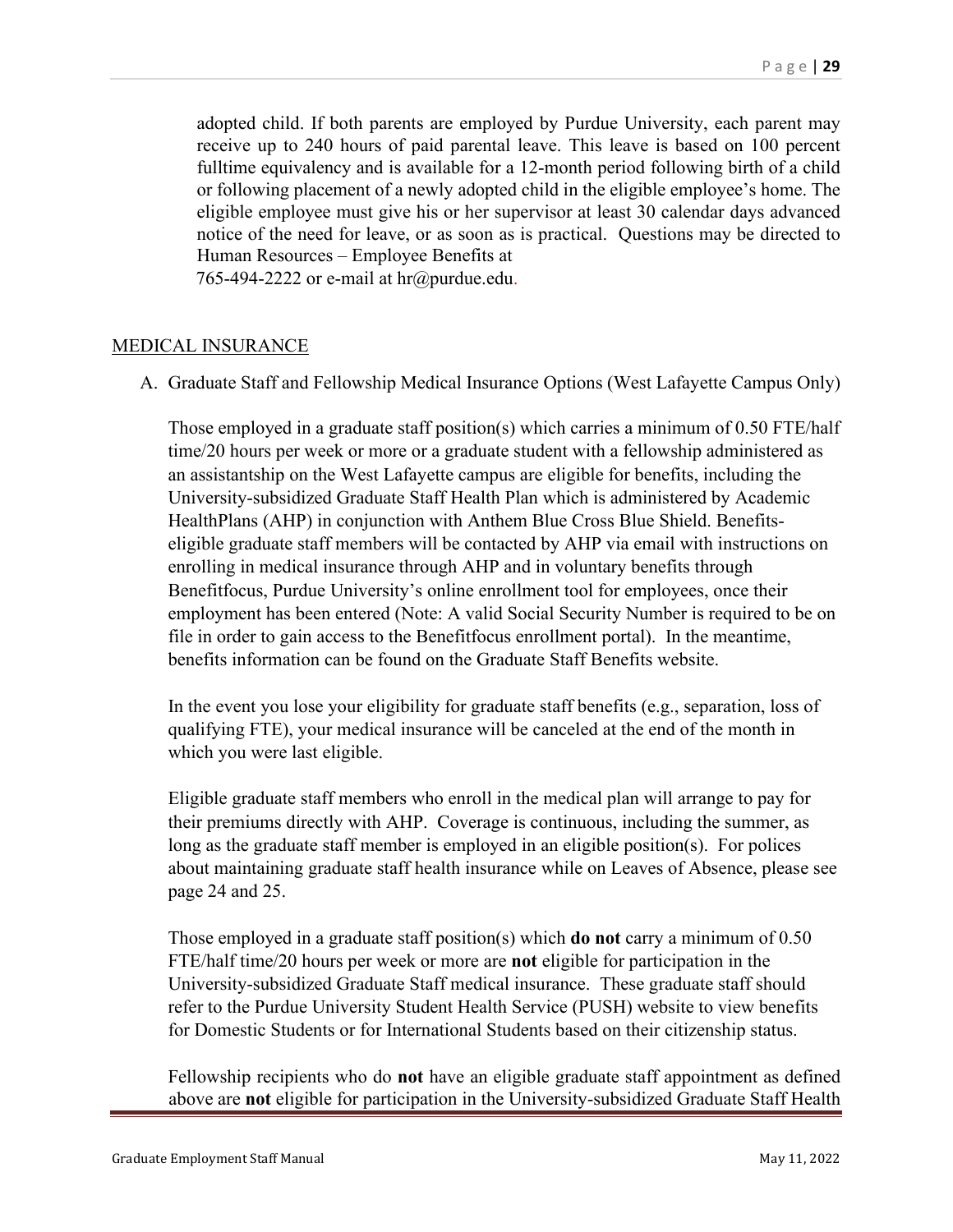Plan. Fellows should go to the **PUSH** website to view benefits for Domestic Students or for International Students based on their citizenship status.

These plans are designed to meet University guidelines for required insurance coverage for all international graduate staff. International students who wish to waive coverage and who are eligible to do so must show proof of other eligible coverage. Additional information pertaining to this process can be found on the [AHP's Waiver site.](https://www.purdue.edu/push/Insurance/Waivers/index.html)

B. Purdue University Student Health (PUSH) Center (West Lafayette Campus Only)

Full-time registered Graduate Students receive no-charge office visits at PUSH for illness or injury. More information on this can be found on the **PUSH** website. Some services at PUSH may require a copayment.

Some PUSH services are charged on a fee-for-service basis. These include radiology and laboratory tests, minor procedures performed by healthcare providers, and medications and supplies used.

#### VOLUNTARY BENEFITS

Benefits-eligible graduate staff members, like other Purdue employees, are able to purchase optional insurance coverage and legal services through companies that have been vetted by the University. Although the University does not subsidize these programs, the University enables employees to receive group rates. For some benefits, the University allows premiums to be collected via Payroll deduction. Enrollment into dental and other voluntary benefits is handled through Benefitfocus, Purdue University's online enrollment tool for employees. Benefits-eligible graduate staff members will receive an email with instructions on enrolling in voluntary benefits through Benefitfocus once their employment has been entered and a valid SSN is on file. For more information, please visit the Graduate Staff Dental Insurance page for the summary of dental coverage available through Delta Dental and the Voluntary Benefits page for other voluntary benefit options. Note for international students: You may not receive this email if your SSN isn't obtained and in the employment system within 30 days of hire. If you haven't gained access to Benefitfocus within 30 days of hire, please reach out to Human Resources at 765-494-2222 or [mailto:hr@purdue.edu.](mailto:hr@purdue.edu)

In the event you lose your eligibility for graduate staff benefits (e.g., loss of funding, separation, loss of qualifying FTE), your voluntary benefits will be canceled as of the last date of benefits eligibility.

Purdue offers all employees, including students, the opportunity to contribute some of their salary to a tax-favored retirement program through automatic payroll deductions. Employees may enroll, change or stop participation at any time. The University offers pre-tax and Roth savings options with a range of investment alternatives. Funds are immediately vested and may be retained or rolled over upon separation from Purdue. Individuals interested in enrolling should call Human Resources – Employee Benefits at 765-494-2222 or e-mail at [mailto:hr@purdue.edu.](mailto:hr@purdue.edu)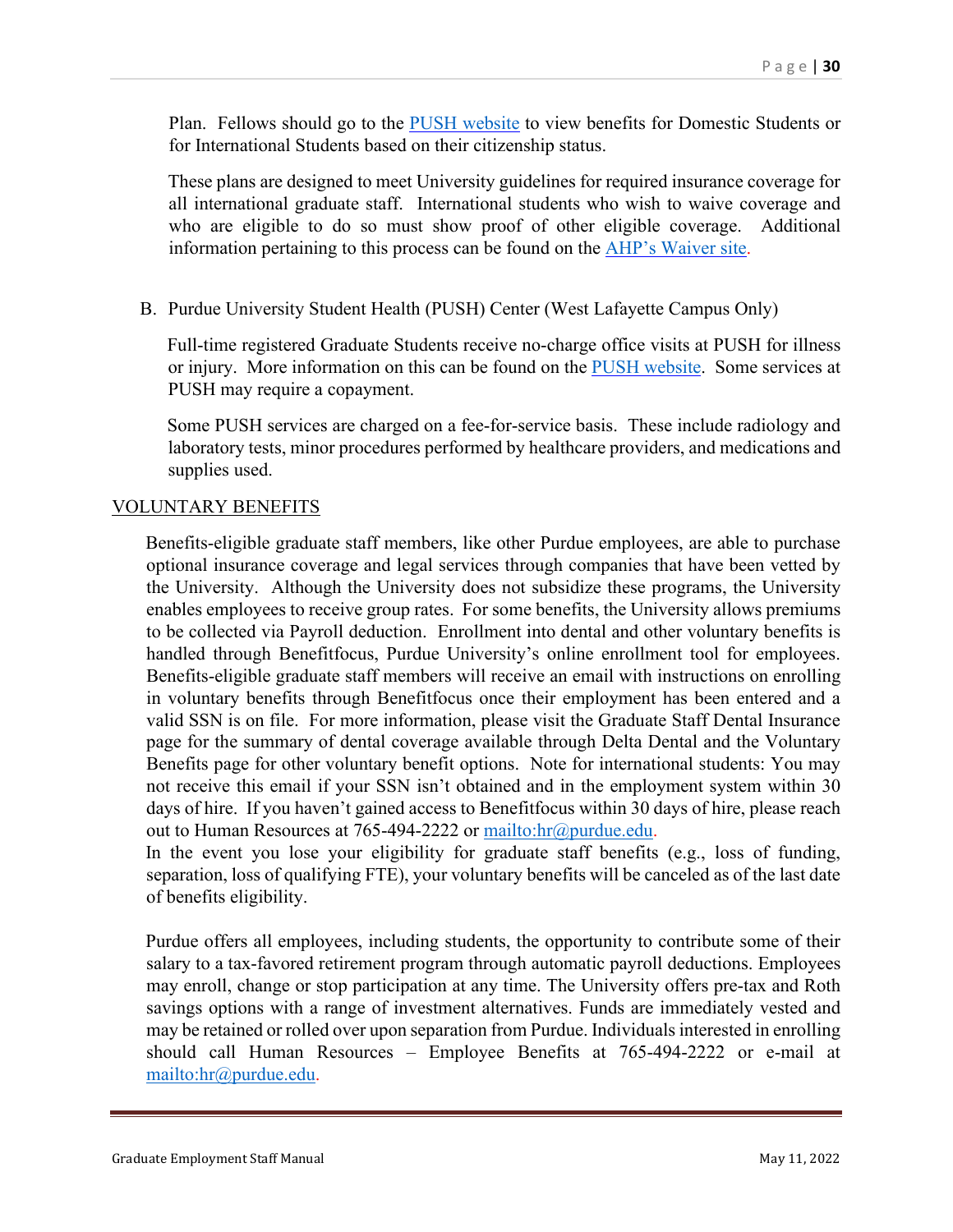#### A. CHANGES TO BENEFITS

You may only elect your medical plan and other benefits during the open enrollment period; however, you are permitted to make certain changes to your plans mid-plan year (August– July) with an appropriate Qualifying Life Event (QLE) and supporting documentation:

- Add/Enroll into a plan
	- o QLE: Involuntary loss of coverage (e.g., aging off of a parent's plan)
- Drop a plan
	- o QLE: Gaining coverage under another plan, leaving the US
- Add Dependents to an existing plan
	- QLE: Marriage, birth or adoption, arrival of family members to the US
- Drop Dependents from an existing plan

QLE: Divorce, death, departure of family members to the US You may not change from the graduate staff medical plan to the student medical plan or vise-versa in the middle of the plan year.

Required documentation includes proof of event and proof of dependent relationship. Examples: Proof of loss/gain of coverage, proof of arrival/departure of family members to the US, marriage certificate or divorce decree, birth/naturalization/adoption certificate, tax return for prior or current year (verifies dependent relationship to student). To make changes, you must complete a QLE form and submit it along with your corresponding documentation to AHP within 30 days of your QLE date (e.g., first day without coverage for a loss of coverage, date of birth for a newborn**). If you do not complete this process within that time, you will not be permitted to make changes again until the next open enrollment without another QLE.**

#### RISK MANAGEMENT PROGRAMS

Graduate Staff employed 0.25 FTE or more and graduate students with fellowships administered as assistantships are eligible for benefits through Risk Management Programs.

A. Automobile Liability Insurance

The University carries liability insurance on all University-owned trailers and selfpropelled vehicles that are used on public thoroughfares. Authorized vehicle operators are protected against third-party claims for bodily injury or property damage while operating within the scope of their duties on behalf of the University. This insurance includes non-ownership liability coverage to protect the University when privately owned vehicles are driven on University business. This coverage also protects the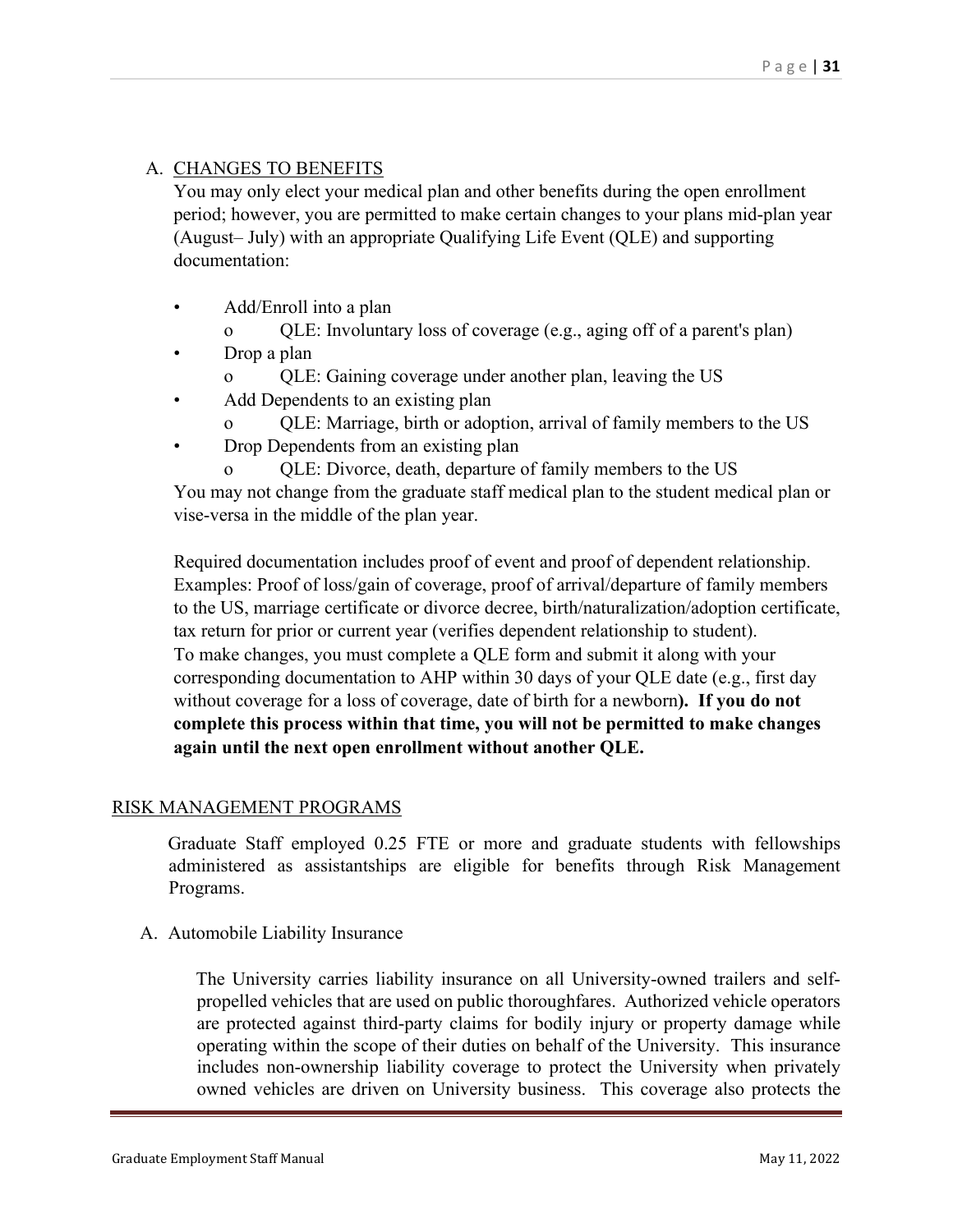personal liability of a person properly authorized to drive a private vehicle on University business and on behalf of the University. This coverage, however, is in excess over that carried by the owner of the private vehicle—and responds only if and when that coverage is exhausted. No coverage is provided by the University for Physical Damage to non-University vehicles. The protection afforded individuals by the University's automobile liability is contingent upon use of the vehicles in accordance with authority given by the University. Further details may be obtained from the Office of Risk Management.

B. Comprehensive General Liability Insurance

Graduate staff, while acting in the course of and within the scope of their duties as assigned by the University, are covered by Comprehensive General Liability Insurance. The coverage provides protection against claims brought by third parties for occurrences that arise out of University activities and result in bodily injury, property damage, or personal injury to third parties. Further information is available by contacting the Office of Risk Management.

C. Worker's Compensation Benefits

The Worker's Compensation and Occupational Disease Act of Indiana provides coverage for University employees (including graduate staff) who are injured while performing duties assigned as an employee of the University. This applies to injuries on the premises of the University and while traveling on University business. Worker's Compensation pays for approved medical expenses and for lost time, as stipulated by the Act. Claims are filed using the *[First Report of Injury Form](https://www.purdue.edu/ehps/rem/documents/forms/froi.pdf)*. For more information, see the [Purdue Worker's Compensation website.](https://www.purdue.edu/newsroom/purduetoday/releases/2016/Q3/human-resources-reminds-employees-of-workers-compensation-best-practices.html)

#### **MISCELLANEOUS**

A. Parking

All parking on the West Lafayette Campus is regulated and available for a fee. Graduate staff members who are employed three-quarter-time or more are eligible for one of two classifications: an A permit or a B permit. Graduate staff employed less than three-quarter time are eligible to purchase a C permit which provides limited parking availability. For more information about parking, go to the [Purdue University Parking website.](https://www.purdue.edu/parking/)

Information regarding parking at one of the system-wide locations may be obtained by contacting the Police Department at that campus.

For parking information at the regional campuses, please contact parking facilities at the specific campus:

[Purdue Fort Wayne](https://careers.purdue.edu/FW)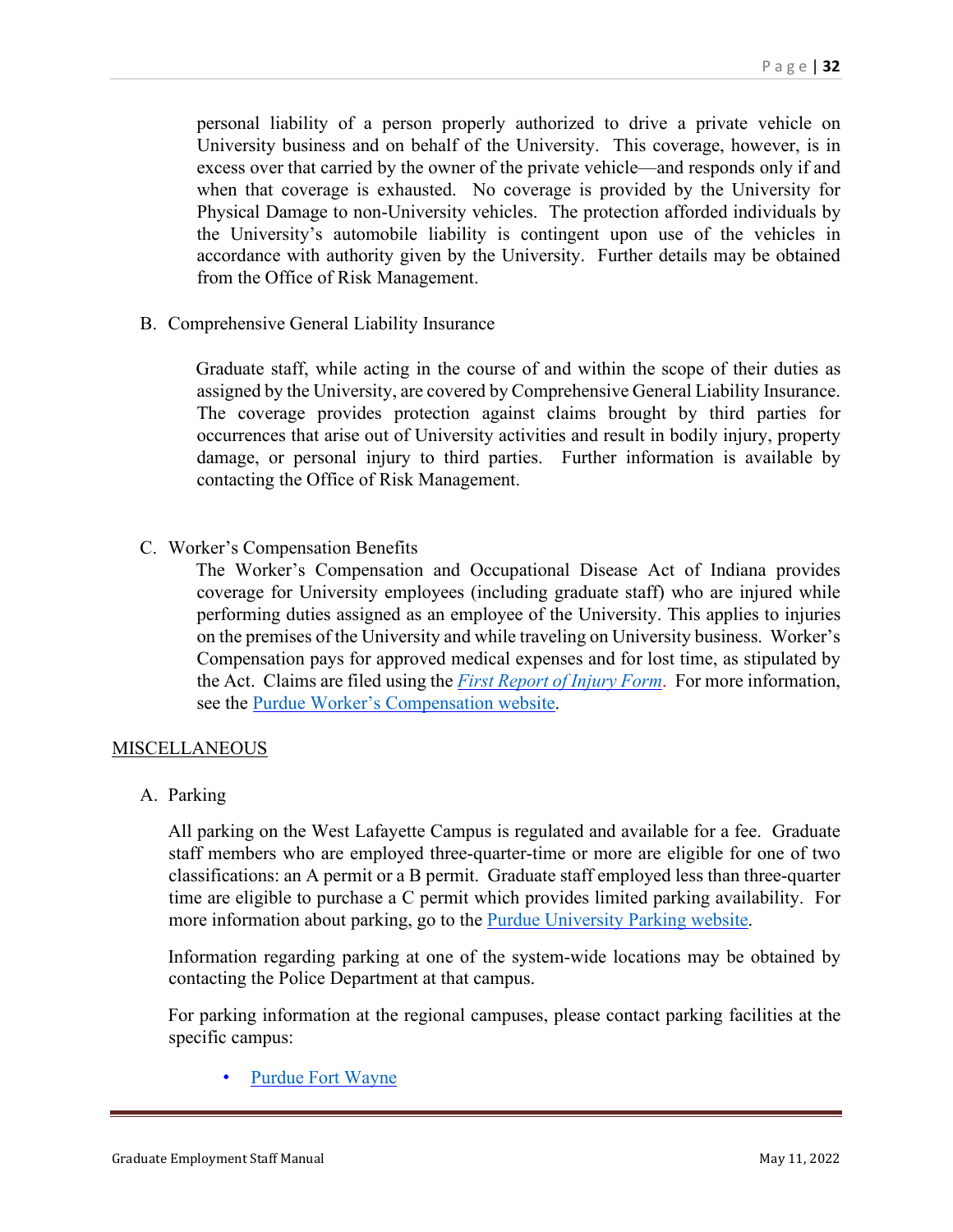- [Purdue Northwest Campuses](https://academics.pnw.edu/grad-school/?_ga=2.162773626.717505119.1578921010-6518525.1575982261)
- B. Other Programs Available to Graduate Staff

The following programs are provided to graduate students:

- 1. Athletic Tickets optional at the staff fee rate
- 2. Convocations and Lectures student discount privilege
- 3. Recreational Gymnasium included in the fees paid by the student

## LISTING OF REFERENCE DOCUMENTS

#### APPENDIX A

#### *EXECUTIVE MEMORANDA OR POLICY*

|         | <b>Title</b>                                                                                                   | <b>Current Issue Date</b> |
|---------|----------------------------------------------------------------------------------------------------------------|---------------------------|
| III.A.1 | <b>Amorous Relationships</b>                                                                                   | May 1, 2018               |
| VI.F.11 | Terms and Conditions of Employment of Graduate Student Staff                                                   | January 1, 2018           |
| III.B.4 | <b>Political Activities</b>                                                                                    | January 29, 2015          |
| $C-18$  | Compensation Policies for University Staff Members Participating in<br><b>Continuing Education Activities</b>  | April 1, 1991             |
| VI.F.12 | <b>Academic-Year Employment</b>                                                                                | October 1, 2018           |
| VI.D.2  | Grievances by Postdoctoral Researchers, Graduate Student Personnel,<br>Clinical Residents and Clinical Interns | April 1, 2013             |
| VI.E.1  | Family and Medical Leave Act                                                                                   | January 1, 2018           |
| VI.E.2  | <b>Leave of Absence</b>                                                                                        | October 1, 2019           |
| III.A.2 | <b>Research Misconduct</b>                                                                                     | March 1, 2018             |
| I.A.1   | <b>Intellectual Property</b>                                                                                   | January 26, 2017          |
| III.C.1 | Anti-Harassment                                                                                                | September 12, 2019        |
| III.C.2 | Equal Opportunity, Equal Access and Affirmative Action                                                         | July 1, 2018              |
| III.B.2 | <b>Individual Financial Conflicts of Interest</b>                                                              | January 1, 2019           |
| III.B.1 | <b>Conflicts of Commitment and Reportable Outside Activities</b>                                               | January 1, 2019           |

#### OTHER REFERENCE DOCUMENTS

| Offer | Letter | Templates:                     | https://www.purdue.edu/gradschool/fellowship/fellowship- |
|-------|--------|--------------------------------|----------------------------------------------------------|
|       |        | resources-for-staff/index.html |                                                          |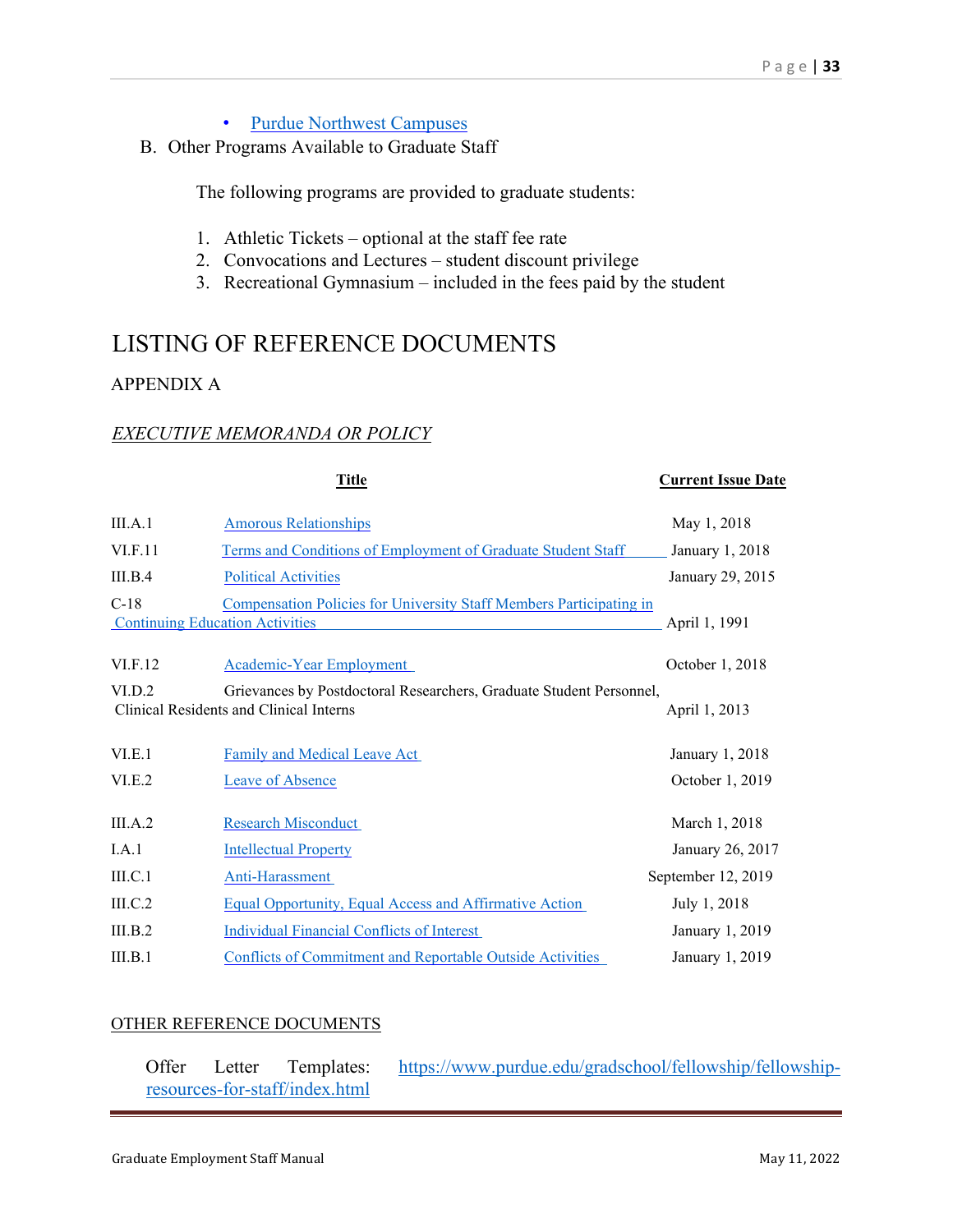*Calendar of Pay dates Graduate Staff Salaries: Graduate School Prior Approval Requirements Policies and Procedures for Administering Graduate Student Programs Policy Concerning Graduate Assistants or Fellows Called to Active Military Service (R .L. Ringel memorandum dated October 31, 1990)* 

*Procedures for Resolving Complaints of Discrimination and Harassment (Revised July 1, 2018) Purdue University Graduate Staff Appointments and Monthly Salaries Sheet Summer Tuition and Fee Waivers for Teaching Assistants (T. P. Adler memorandum dated March 27, 1986) Student Regulations* 

## **GENERAL TERMS AND CONDITIONS OF EMPLOYMENT OF ALL GRADUATE STUDENTS AT PURDUE**  APPENDIX B

- 1. To be eligible to hold any graduate staff appointment, during any session, an individual must be enrolled as a graduate student in a degree or teacher license program and be registered for at least three credit hours of graduate-level course and/or research work. Graduate staff employment is incident to graduate study.
- 2. Continued employment is subject to the availability of funds. The employment of graduate staff may be terminated prior to the expiration of the stated employment period or the compensation reduced during such period in the event federal or state appropriations are reduced or are deemed insufficient by Purdue University. Compensation paid from other sources will be paid only to the extent of funds available from such sources. If for any reason employment is terminated before the expiration of the stated employment period, compensation shall be paid up to but not beyond the date of such termination.
- 3. The staff privileges available to graduate student employees are set forth in the *Graduate Staff Employment Manual*. Copies of applicable pages are available from heads of graduate programs or departmental business offices. All staff members, including graduate staff employees, are expected to become familiar with and abide by the administrative procedures of the University as well as its rules and regulations in effect, from time to time, as set forth in the University policies, actions of the president, faculty, and Board of Trustees. Employees engaged in teaching are expected to become familiar with the regulations relating to students.
- 4. Continuation of graduate staff employment is conditional upon satisfactory performance of the work assigned and/or satisfactory academic progress. The employment of any graduate staff member may be terminated at any time prior to the expiration of the stated employment period by the University for just cause, which includes but is not limited to inadequate performance, lack of progress toward degree, budgetary constraints or misconduct, which includes the repeated or serious violation of University rules,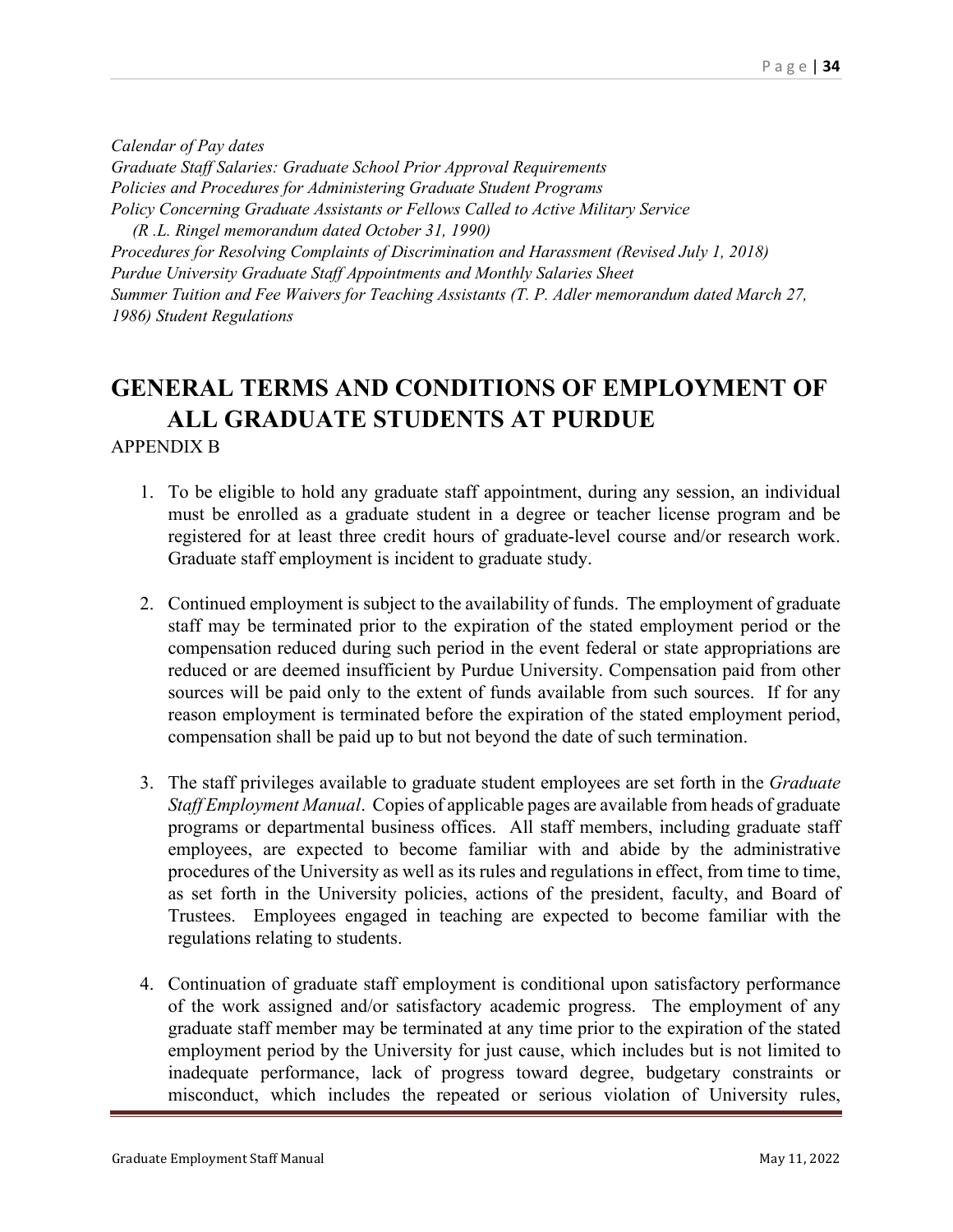regulations or policies. No extension or renewal of the employment renewal of the employment of any graduate student beyond the stated employment period shall be effective unless a notice in writing is given to such student. Graduate student employment is subject to the University's policy on Intellectual Property (I.A.1)

5. Graduate programs may have additional terms and conditions; however, these terms and conditions may not be in conflict with the contents of this manual.

## **PURDUE UNIVERSITY GRADUATE STAFF APPOINTMENTS AND MINIMUM SALARIES**  APPENDIX C

#### **GRADUTE STAFF APPOINTMENT ANNUAL MINIMUM SALARIES**

#### **ACADEMIC YEAR FISCAL YEAR Position Title** 25.00 CUL 50.00 CUL 75.00 CUL 100.00 CUL 25.00 CUL 50.00 CUL 75.00 CUL 100.00 CUL \$17.474 \$8.737 \$26,210 \$34,947 \$10,484 \$20.968 \$31,452 \$41,936 Graduate Lecturer - West Lafayette \$19,094 \$38,187 \$28,640 \$7,956 \$15,912 \$23,867 \$31,823 \$9,547 **Graduate Staff - West Lafayette** Bi-weekly Bi-weekly Bi-Weekly Bi-weekly **Bi-weekly Bi-weekly** Bi-weekly **Bi-weekly** Graduate Administrative/Professional \$73438 \$1101.54 \$1468.73 \$837.47 \$1,256.16 \$1,674.89 \$418.74 \$367.19 Graduate Research Assistant **Graduate Teaching Assistant** Hourly Hourly Hourly Hourly Hourly Hourly Hourly Hourly \$18.36 \$18.36 \$18.36 \$20.94 \$20.94 \$18.36 \$20.94 \$20.94 Graduate Staff - Purdue Ft. Wayne Graduate Administrative/Professional \$6,896 \$13,793 \$20,689 \$27,585 \$8,276 \$16,551 \$24,827 \$33.102 Graduate Research Assistant **Graduate Teaching Assistant Graduate Staff - Purdue Northwest** Graduate Administrative/Professional \$5,630 \$11,260 \$16,890 \$22,520 \$6,758 \$13,516 \$22,302 \$29,736 **Graduate Research Assistant Graduate Teaching Assistant**

#### 2021 - 2022

*Based on Individual Campus Salary Policy*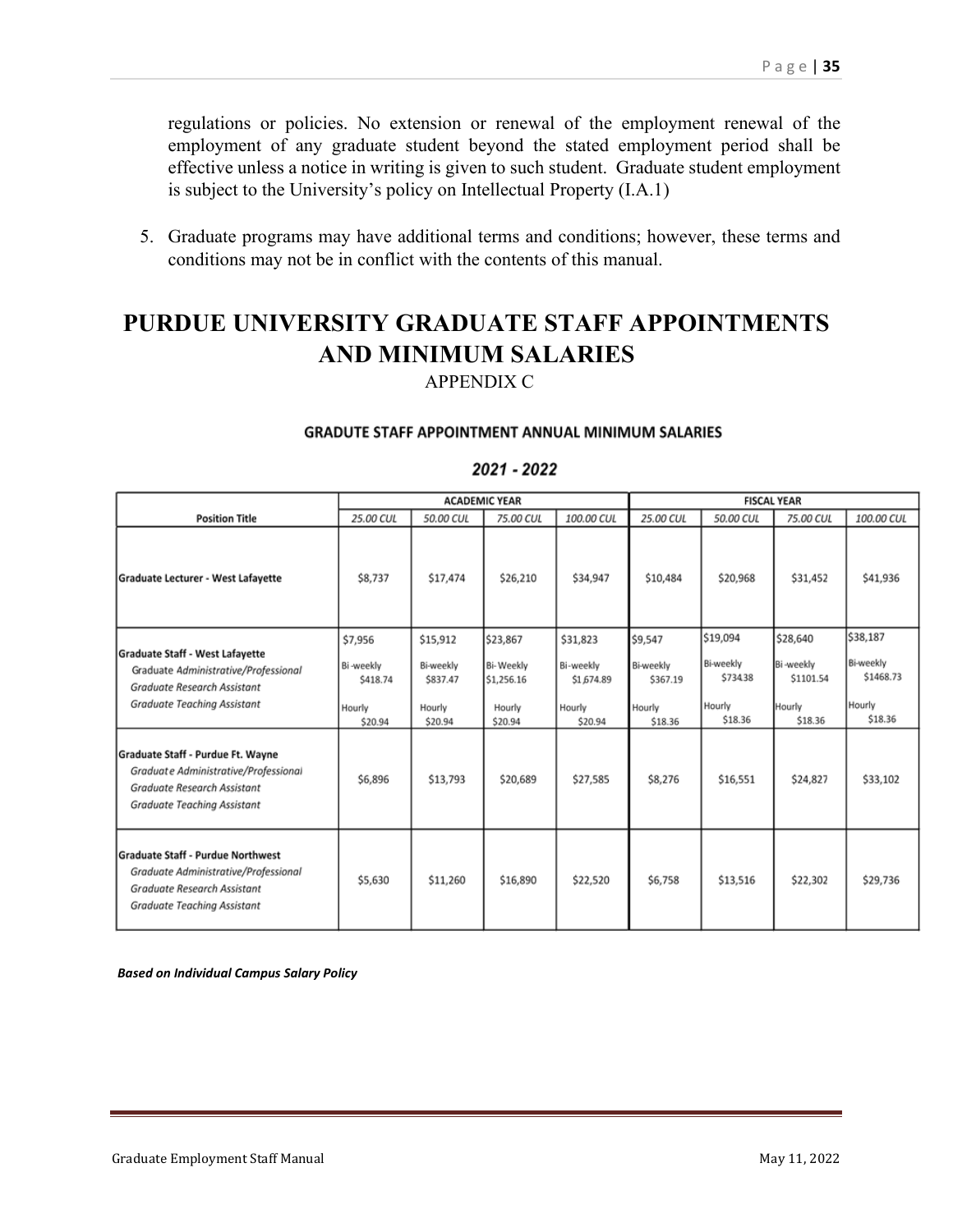- 1. Policies for graduate staff and degree and registration requirements for all graduate students are outlined below.
- 2. All appointments require that services be performed at the Capacity Utilization Level (FTE) specified.
- 3. Unless a graduate staff appointment of at least 0.50 FTE is held, no graduate staff appointment of less than 0.25 FTE may be made. Two 0.25 FTE staff appointments are permitted.
- 4. A combination of appointments is possible. Appointments beyond 0.50 FTE, to a maximum of 1.00 FTE, may be made with prior approval from your advisor, your Associate Dean of Graduate Education and the Graduate School. Additional graduate staff appointments must be at least 0.05 FTE and a maximum of 0.20 FTE, as long as the graduate staff member already holds at least a 0.50 FTE position or two 0.25 FTE positions.
- 5. Each college will establish graduate staff salaries appropriate for their departments within the limits established by this document. Salaries of continuing appointees will be reviewed annually. Adjustments for merit and/or increased responsibilities may be made by the department head.
- 6. University-wide salary levels will be reviewed periodically and revised as necessary.
- 7. Exceptions must be approved by the Dean of the Graduate School.

## **POLICIES FOR GRADUATE STAFF** APPENDIX D

- 1. To be eligible to hold a graduate staff appointment during any session, an individual must be enrolled as a graduate student in a degree or teacher license program and be registered for at least three credit hours of graduate-level course and/or research work during the entire appointment period. (Graduate staff on appointment during the summer are obligated to register for a minimum of three graduate hours during at least one of the summer modules.) When appropriate, graduate staff may register for "Examination Only" or "Degree only." For more information, see *Policies and Procedures for Administering Graduate Student Programs* (Section V-G-2.)
- 2. Students must be engaged in the type of activity for which their position is funded (e.g., students paid from instructional funds must be doing instruction, and students paid from research funds must be doing research, etc.)
- 3. To be eligible for a Graduate Lecturer appointment, a student must have passed the preliminary examination. In addition, a Graduate lecturer must have completed all courses listed on the plan of study, be enrolled in a minimum of three credit hours of 69900, and have served as a Graduate Teaching Assistant for at least four academic sessions prior to appointment as a Graduate Lecturer. A Graduate Lecturer normally teaches courses greater than the 10000 level.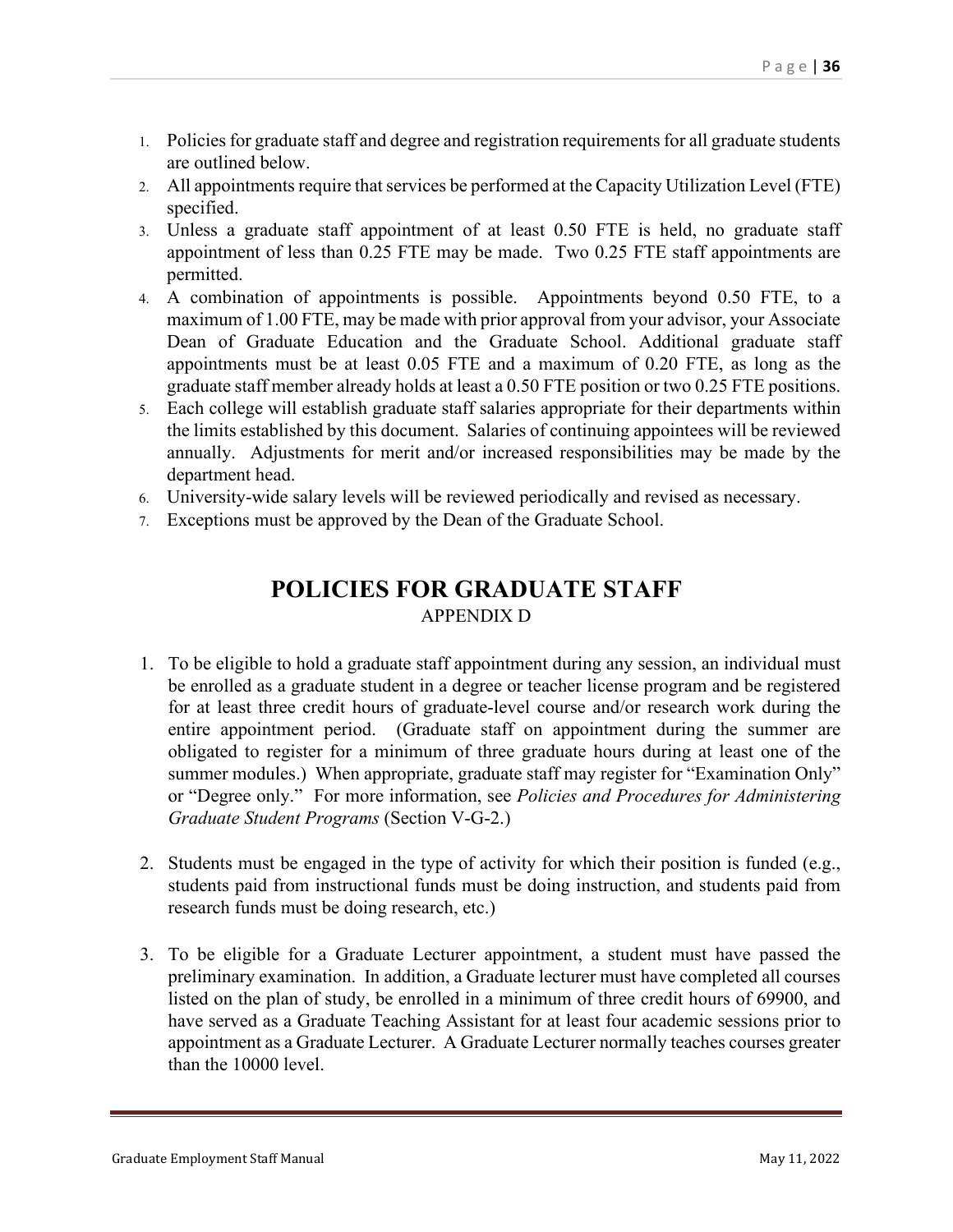4. Exceptions must be approved by the dean of the Graduate School.

#### DEGREE AND REGISTRATION REQUIRMENTS FOR ALL GRADUATE STUDENTS

In fulfilling degree requirements, a maximum of 18 credit hours (from one or more institutions) will be allowed from any one semester. A maximum of 9 credits (from one or more institutions) taken during Summer Session, are permitted to fulfill graduation requirements.

The total number of hours of academic credit used to satisfy degree requirements consists of all graduate course credit hours with a grade of C- or better (B- or better for 30000- or 40000- level courses) that appear on the plan of study and the appropriate number of research credit hours (69800 and 69900) with grades of S that appear on the Purdue University transcript.

- 1. Master's Degree:
	- a. At least one-half of the total credit hours used to satisfy degree requirements must be earned while registered at Purdue University.
	- b. More than 50 percent of the Purdue credits must be earned through the campus where the degree is conferred.
	- c. At least 30 total credit hours are required.
- 2. Doctor of Philosophy Degree:
	- a. At least one-third of the total credit hours used to satisfy degree requirements must be earned while registered for doctoral study at Purdue University.
	- b. At least 90 total credit hours are required.
	- c. A master's degree or professional doctoral degree from any accredited institution may be considered to contribute up to 30 credit hours toward satisfying this requirement at the discretion of the student's graduate program.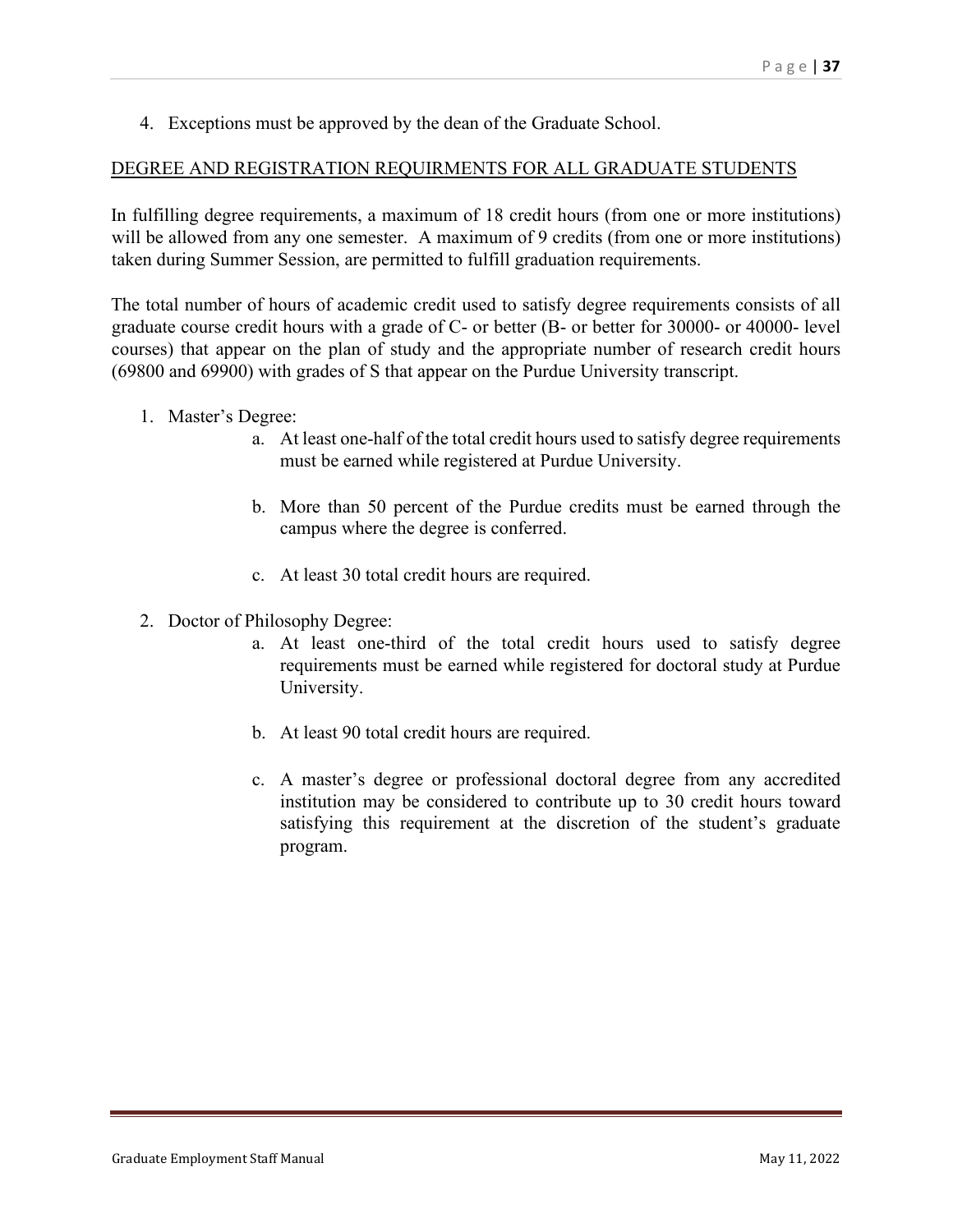## BUSINESS OFFICE CHECKLIST FOR **NEW/CONTINUING** GRADUATE STAFF APPENDIX E

Obtain information from department head, departmental graduate office, and/or department schedule deputy regarding new graduate staff.

Check the following for each **new** graduate staff member:

 **□** Student is registered for at least three credit hours of graduate-level course and/or research work.

- □ Student is enrolled in a graduate degree or teacher license program
- $\Box$  Pay is within approved salary rates.
- $\Box$  Primary appointment is 0.25, 0.50, 0.75, or 1.00 FTE.
- $\Box$  If student has fellowship appointment, note any restrictions on employment.
- □ If student is employed in another department, information is available in SAP.

 $\Box$  If student is assigned additional duties requiring an increase in FTE, ensure that increased FTE is added to existing positions of 0.50 FTE or greater.

 $\Box$  If student is an F-1 or J-1 international, appointment is not greater than 0.50 FTE.

Employee should complete the following on or before **First Day of Work**:

| U.S. Citizen or Permanent Resident |  |                                      | <b>International Student</b>    |                                  |  |  |                                       |
|------------------------------------|--|--------------------------------------|---------------------------------|----------------------------------|--|--|---------------------------------------|
| Electronic Form I-9                |  |                                      | Employment Electronic Form I-9  |                                  |  |  | Employment                            |
| <b>Eligibility Verification</b>    |  |                                      | <b>Eligibility Verification</b> |                                  |  |  |                                       |
|                                    |  |                                      |                                 |                                  |  |  | Glacier documentation, including Form |
|                                    |  |                                      |                                 |                                  |  |  | W-4 Employee's Withholding Allowance  |
|                                    |  | Certificate and Form WH-4 Employee's |                                 |                                  |  |  |                                       |
|                                    |  |                                      |                                 | Withholding Exemption and County |  |  |                                       |
|                                    |  |                                      |                                 | Residence Certificate (Indiana)  |  |  |                                       |

Employee should complete the following in ESS after their appointment is active in SAP (on or after the hire date).

| <b>U.S. Citizen or Permanent Resident</b>                                       | International Student           |  |  |  |  |
|---------------------------------------------------------------------------------|---------------------------------|--|--|--|--|
| Personal information (includes address, Personal information (includes address, |                                 |  |  |  |  |
| phone number and education)                                                     | phone number and education)     |  |  |  |  |
| Self-identification information                                                 | Self-identification information |  |  |  |  |
| Direct deposit information                                                      | Direct deposit information      |  |  |  |  |
| W4/WH4 tax withholding information                                              |                                 |  |  |  |  |

Additional Forms or Information that can be given to the employee: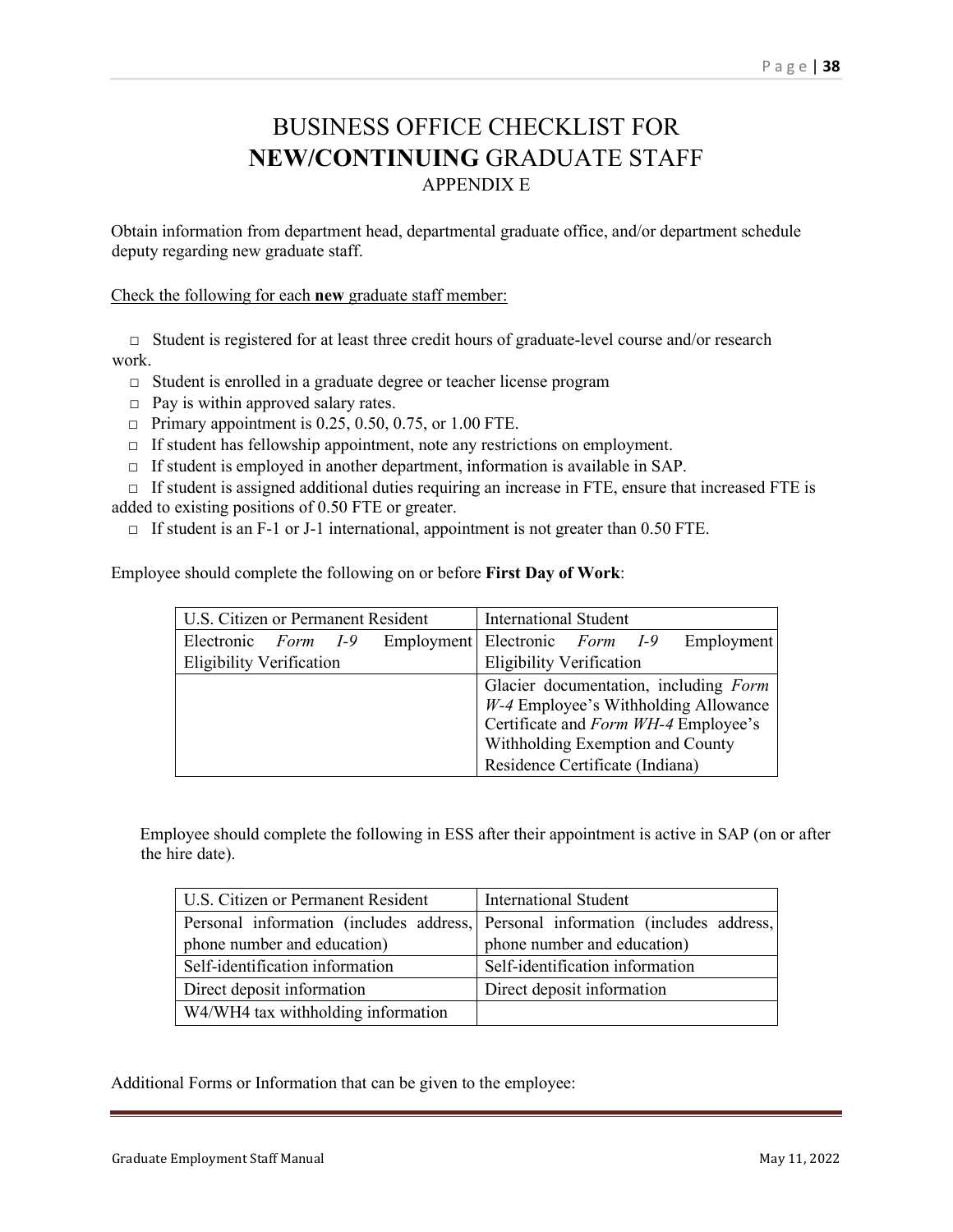□ List of Pay Dates □ *Form PP SS-P 18* Parking Permit application, along with Form PP-SS-PF 22 student A or B Parking Permit application

□ *Payroll Form 52* Certificate of Residence

Review the following SuccessFactors- Onboarding Rescources <https://sharepoint.purdue.edu/sites/treasurer/bpr/training/SitePages/onboardTR.aspx> for step-by-step procedures:

- Hiring Student
- Change in Pay Graduate Staff
- Separation (Termination) Graduate Staff (RA, TA, GL, A/P)
- Transfer